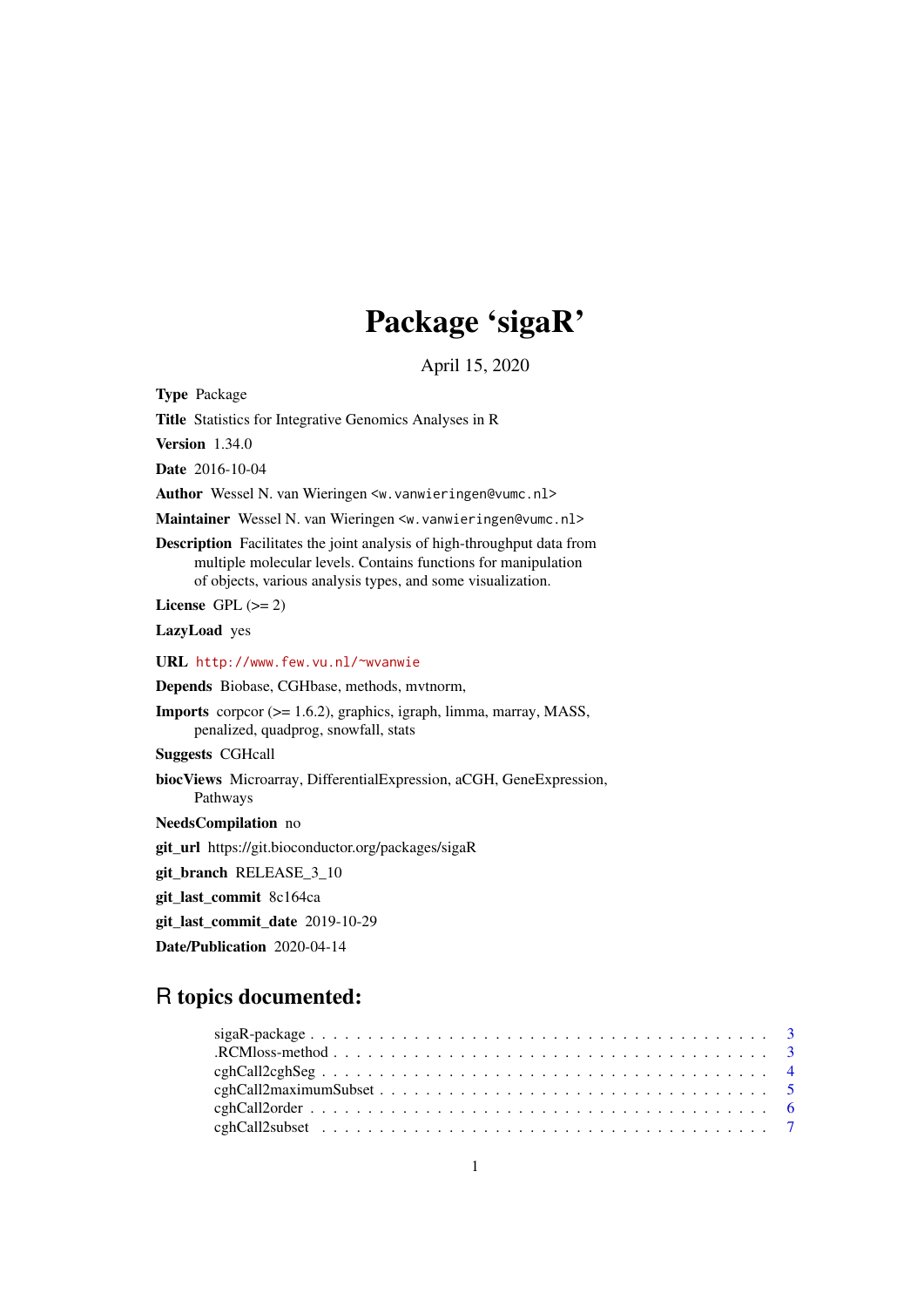| 8                                                                                                                       |
|-------------------------------------------------------------------------------------------------------------------------|
| 9                                                                                                                       |
| 10                                                                                                                      |
| 11                                                                                                                      |
| 12                                                                                                                      |
| 13                                                                                                                      |
| 14                                                                                                                      |
| 16                                                                                                                      |
| 17                                                                                                                      |
| 18                                                                                                                      |
| 19                                                                                                                      |
| 20                                                                                                                      |
| $expandMatching 2 single IDs \dots \dots \dots \dots \dots \dots \dots \dots \dots \dots \dots \dots \dots \dots$<br>21 |
| 22                                                                                                                      |
| 23                                                                                                                      |
| 24                                                                                                                      |
| 25                                                                                                                      |
| 26                                                                                                                      |
| 27<br>hdMI                                                                                                              |
| 28                                                                                                                      |
| 30                                                                                                                      |
| 32                                                                                                                      |
| 34                                                                                                                      |
| 35                                                                                                                      |
| 36                                                                                                                      |
| 37                                                                                                                      |
| 38                                                                                                                      |
| 40                                                                                                                      |
| 43                                                                                                                      |
| 44                                                                                                                      |
| 45                                                                                                                      |
| 46                                                                                                                      |
| profilesPlot<br>46                                                                                                      |
| 47                                                                                                                      |
| 49                                                                                                                      |
| 50<br><b>RCM</b> random                                                                                                 |
| 51                                                                                                                      |
| 51                                                                                                                      |
| 53                                                                                                                      |
| 54                                                                                                                      |
| 55                                                                                                                      |
| 56                                                                                                                      |

**Index** [57](#page-56-0)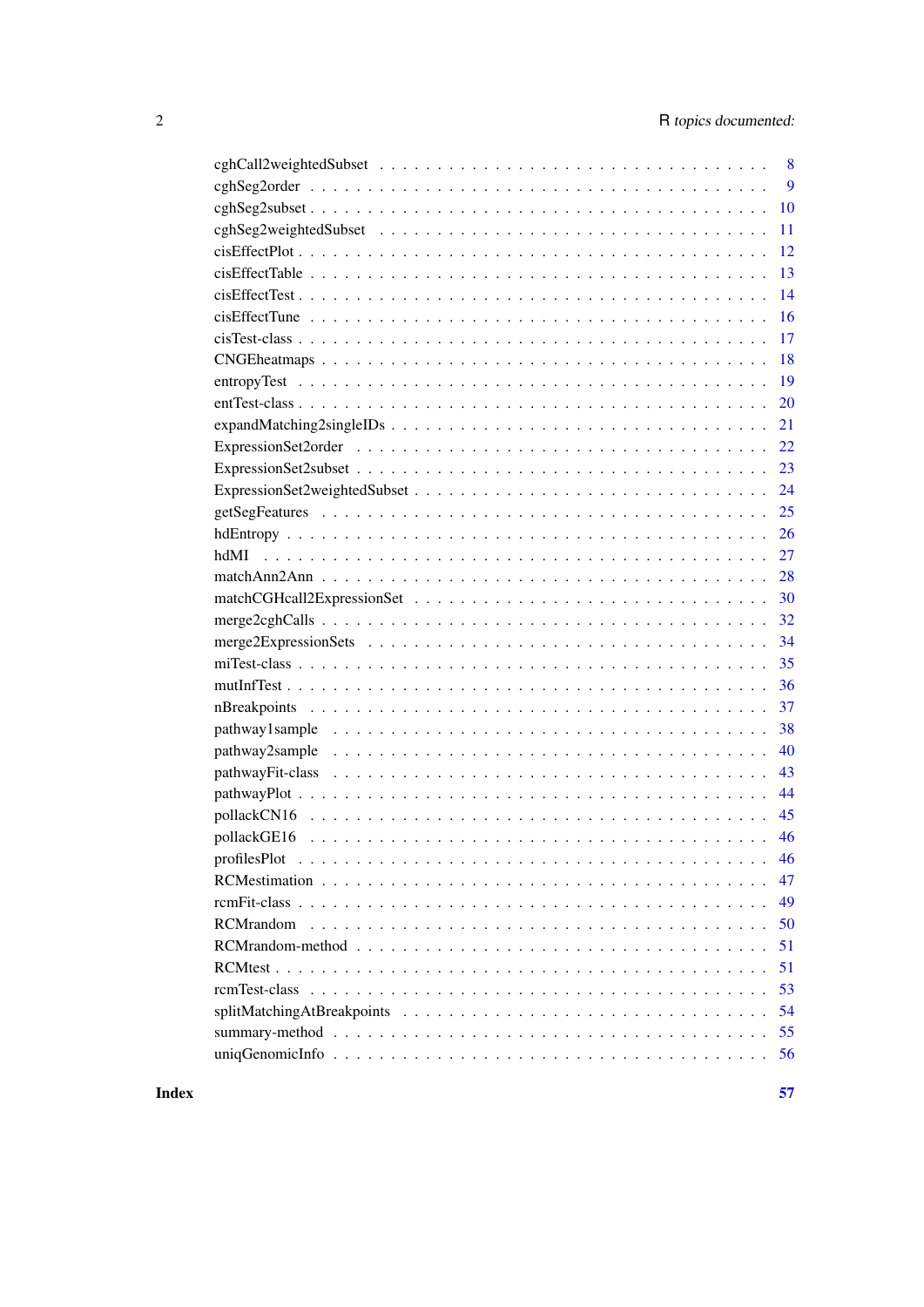<span id="page-2-0"></span>

#### Description

The package facilitates several types of integrative analysis of high-throughput data from various molecular levels. In addition, it includes functions for data management and visualization.

#### Details

| Package:  | sigaR                     |
|-----------|---------------------------|
| Type:     | Package                   |
| Version:  | 1.0                       |
| Date:     | $2011 - 04 - 15$          |
| License:  | What license is it under? |
| LazyLoad: | yes                       |

#### Author(s)

Author: Wessel N. van Wieringen Maintainer: Wessel N. van Wieringen <w.vanwieringen@vumc.nl>

## References

Van Wieringen, W.N., Van de Wiel, M.A. (2009), "Non-parametric testing for DNA copy number induced differential mRNA gene expression", *Biometrics*, 65(1), 19-29.

Van Wieringen, W.N., Berkhof, J., Van de Wiel, M.A. (2010), "A random coefficients model for regional co-expression associated with DNA copy number", *Statistical Applications in Genetics and Molecular Biology*, Volume 9, Issue1, Article 25, 1-28.

Van Wieringen, W.N., Van der Vaart, A.W. (2011), "Statistical analysis of the cancer cell's molecular entropy using high-throughput data", *Bioinformatics*, 27(4), 556-563.

Van Wieringen, W.N., Unger, K., Leday, G.G.R., Krijgsman, O., De Menezes, R.X., Ylstra, B., Van de Wiel, M.A. (2012), "Matching of array CGH and gene expression microarray features for the purpose of integrative analysis", *submitted for publication*.

.RCMloss-method *Internal function*

#### Description

Internal function.

## Note

Not to be called by the user.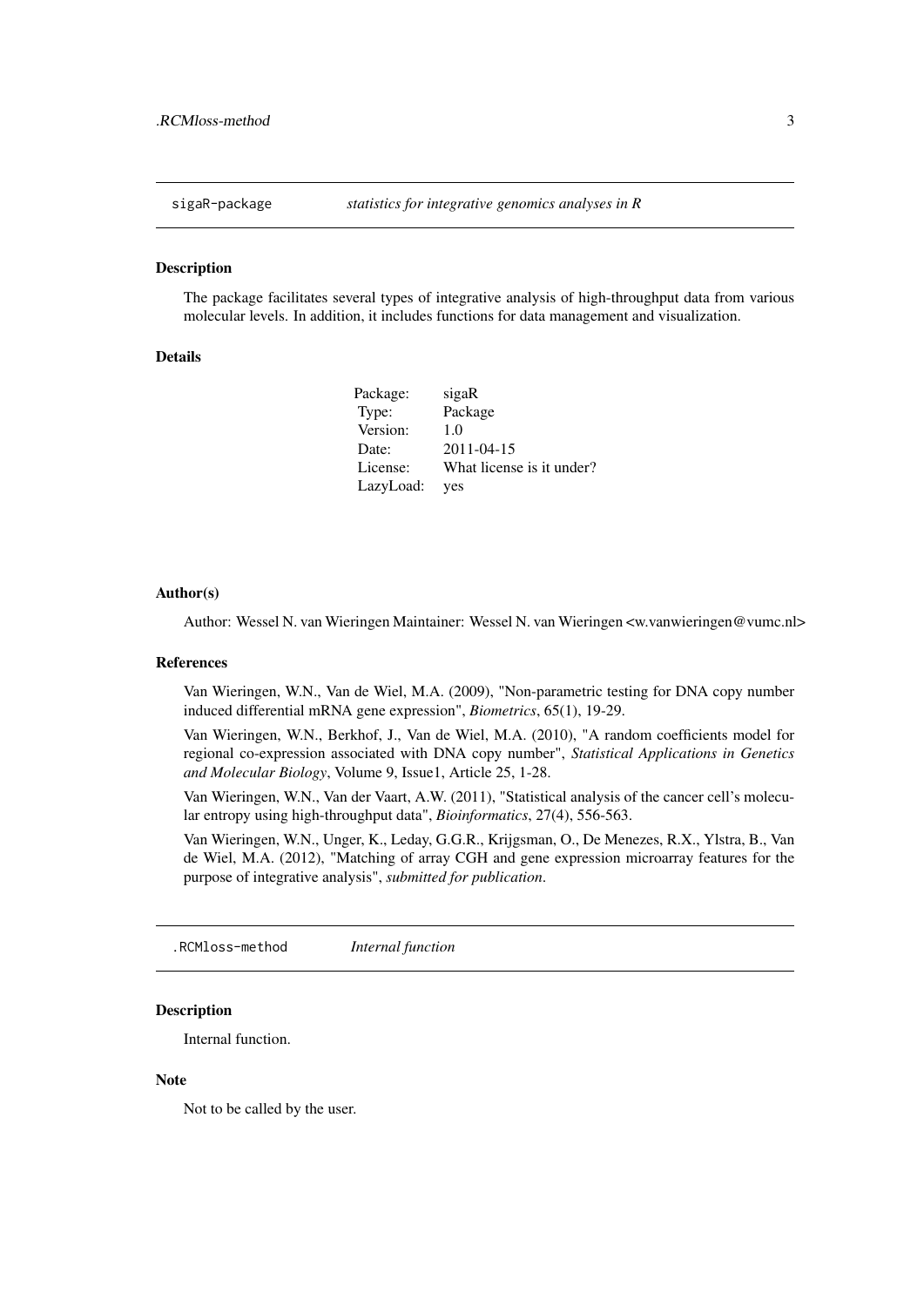<span id="page-3-0"></span>

## Description

Transforms a [cghCall](#page-0-0)-object to a [cghSeg](#page-0-0)-object, by removing the slots present in the former but not in the latter.

## Usage

cghCall2cghSeg(CNdata, verbose=TRUE)

## Arguments

| CNdata  | Object of class cghCall.                                                |
|---------|-------------------------------------------------------------------------|
| verbose | Logical indicator: should intermediate output be printed on the screen? |

#### Value

Object of class [cghSeg](#page-0-0).

#### Author(s)

Wessel N. van Wieringen: <w.vanwieringen@vumc.nl>

## References

Van de Wiel, M.A., Kim, K.I., Vosse, S.J., Van Wieringen, W.N., Wilting, S.M. , Ylstra, B. (2007), "CGHcall: an algorithm for calling aberrations for multiple array CGH tumor profiles", Bioinformatics, 23, 892-894.

## See Also

[cghCall](#page-0-0), [cghSeg](#page-0-0).

## Examples

# load data data(pollackCN16)

# reduce the cghCall-object to a cghSeg-object pollackCN16seg <- cghCall2cghSeg(pollackCN16)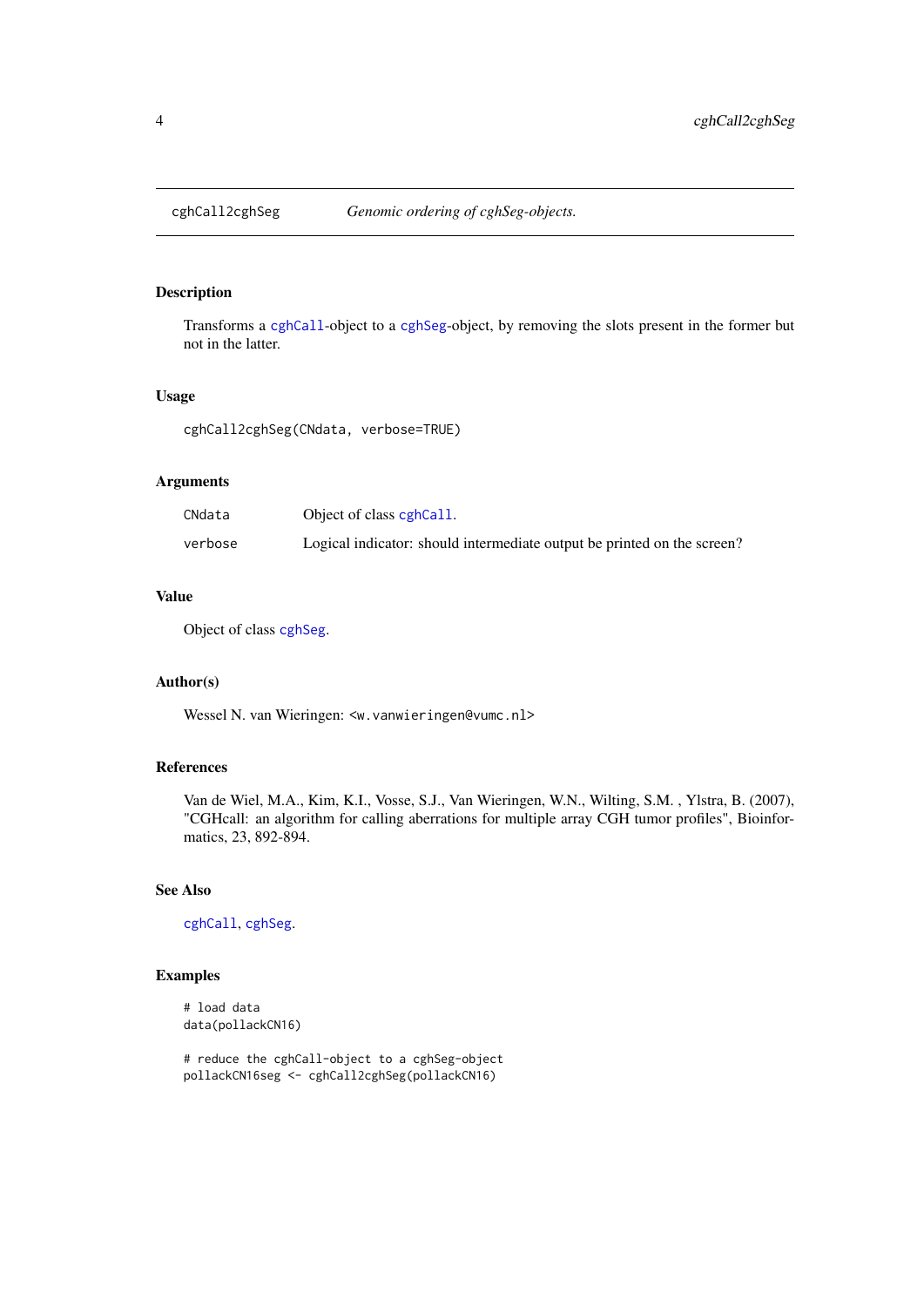<span id="page-4-0"></span>cghCall2maximumSubset *Maximum subsetting cghCall-objects.*

#### Description

Limit an [cghCall](#page-0-0) object to a subset of its features, selecting those features with the most deviating copy number signal.

## Usage

```
cghCall2maximumSubset(CNdata, featuresAndWeights, chr, bpstart,
bpend, ncpus = 1, verbose=TRUE)
```
#### Arguments

CNdata Object of class [cghCall](#page-0-0).

| featuresAndWeights |                                                                                                                                                                                                                                                                                                            |
|--------------------|------------------------------------------------------------------------------------------------------------------------------------------------------------------------------------------------------------------------------------------------------------------------------------------------------------|
|                    | Object of class list. Each list item is a matrix. The first column of this matrix<br>contains the row numbers of features to be maintained in the cghCall-object.<br>The second column contains the weights of each features, to be used in the<br>calculation of the weighted average copy number signal. |
| chr                | Column in the slot feature Data of the cghCall-object specifying the chromo-<br>some information of the features.                                                                                                                                                                                          |
| bpstart            | Column in the slot featureData of the cghCall-object specifying the start<br>basepair information of the features.                                                                                                                                                                                         |
| bpend              | Column in the slot feature Data of the cghCall-object specifying the end base-<br>pair information of the features.                                                                                                                                                                                        |
| ncpus              | Number of cpus to be used in computations.                                                                                                                                                                                                                                                                 |
| verbose            | Logical indicator: should intermediate output be printed on the screen?                                                                                                                                                                                                                                    |

## Details

Per entry of the featuresAndWeights-object and per sample the feature with the maximum absolute segmented DNA copy number signal is selected.

## Value

Object of class [cghCall](#page-0-0), restricted to the specified subset of features.

## Author(s)

Wessel N. van Wieringen: <w. vanwieringen@vumc.nl>

## References

Van Wieringen, W.N., Unger, K., Leday, G.G.R., Krijgsman, O., De Menezes, R.X., Ylstra, B., Van de Wiel, M.A. (2012), "Matching of array CGH and gene expression microarray features for the purpose of integrative analysis", *BMC Bioinformatics*, 13:80.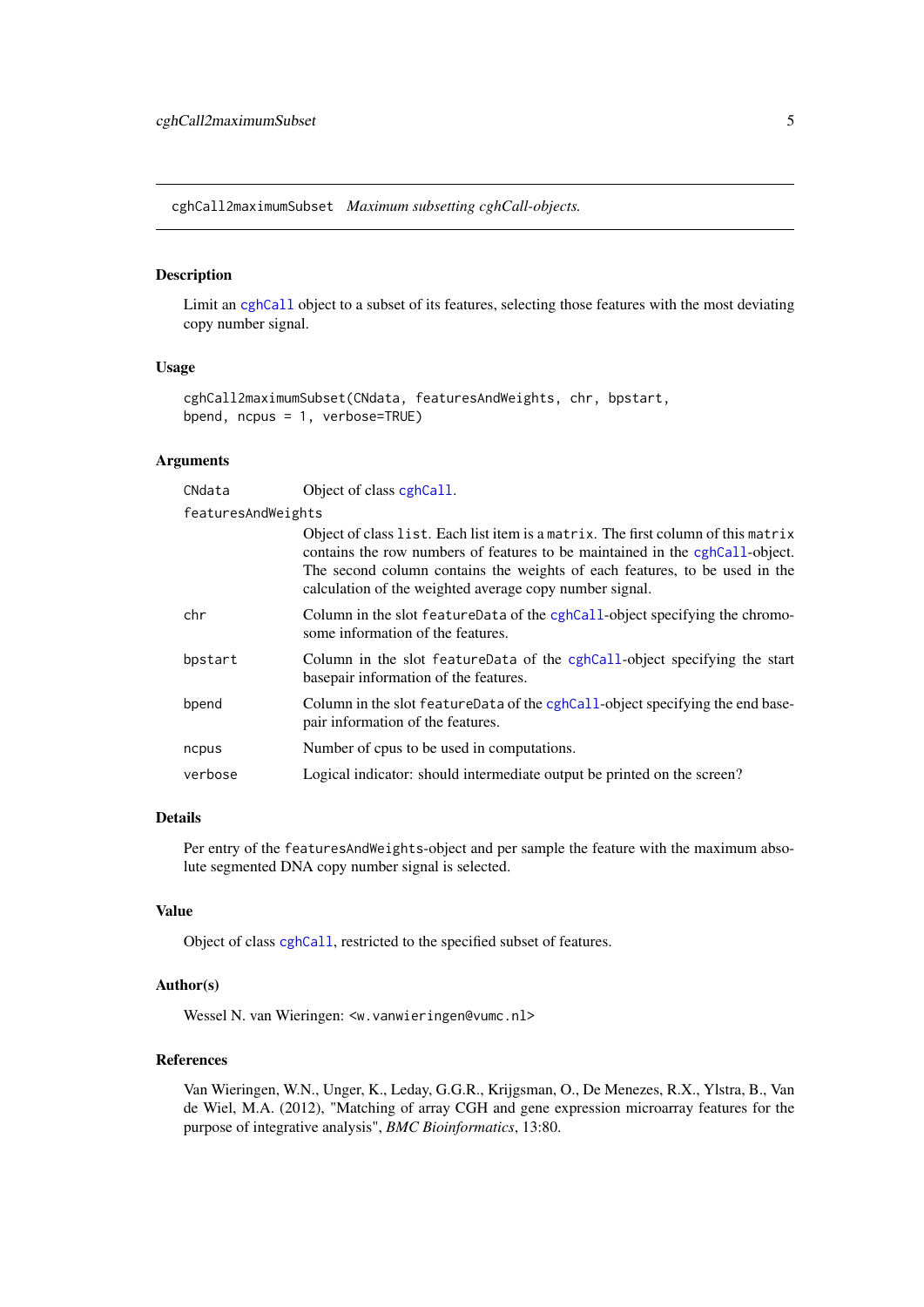## See Also

[matchAnn2Ann](#page-27-1)

#### Examples

```
# load data
data(pollackCN16)
# extract genomic information from ExpressionSet-object
chr <- fData(pollackCN16)[,1]
bpstart <- fData(pollackCN16)[,2]
bpend <- fData(pollackCN16)[,3]
# find unique genomic locations
uniqInfo <- uniqGenomicInfo(chr, bpstart, bpend, verbose = FALSE)
# subset cghCall-object to features with unique genomic locations
pollackCN16 <- cghCall2maximumSubset(pollackCN16, uniqInfo, 1, 2, 3)
```
cghCall2order *Genomic ordering of cghCall-objects.*

#### Description

Orders the features within a [cghCall](#page-0-0)-object in accordance with their genomic order.

## Usage

```
cghCall2order(CNdata, chr, bpstart, verbose=TRUE)
```
## Arguments

| CNdata  | Object of class cghCall.                                                                                            |
|---------|---------------------------------------------------------------------------------------------------------------------|
| chr     | Column in the slot feature Data of the cghCall-object specifying the chromo-<br>some information of the features.   |
| bpstart | Column in the slot feature Data of the cghCall-object specifying the start<br>basepair information of the features. |
| verbose | Logical indicator: should intermediate output be printed on the screen?                                             |

#### Value

Object of class [cghCall](#page-0-0), now genomically ordered.

## Author(s)

Wessel N. van Wieringen: <w.vanwieringen@vumc.nl>

## References

Van de Wiel, M.A., Kim, K.I., Vosse, S.J., Van Wieringen, W.N., Wilting, S.M. , Ylstra, B. (2007), "CGHcall: an algorithm for calling aberrations for multiple array CGH tumor profiles", Bioinformatics, 23, 892-894.

<span id="page-5-0"></span>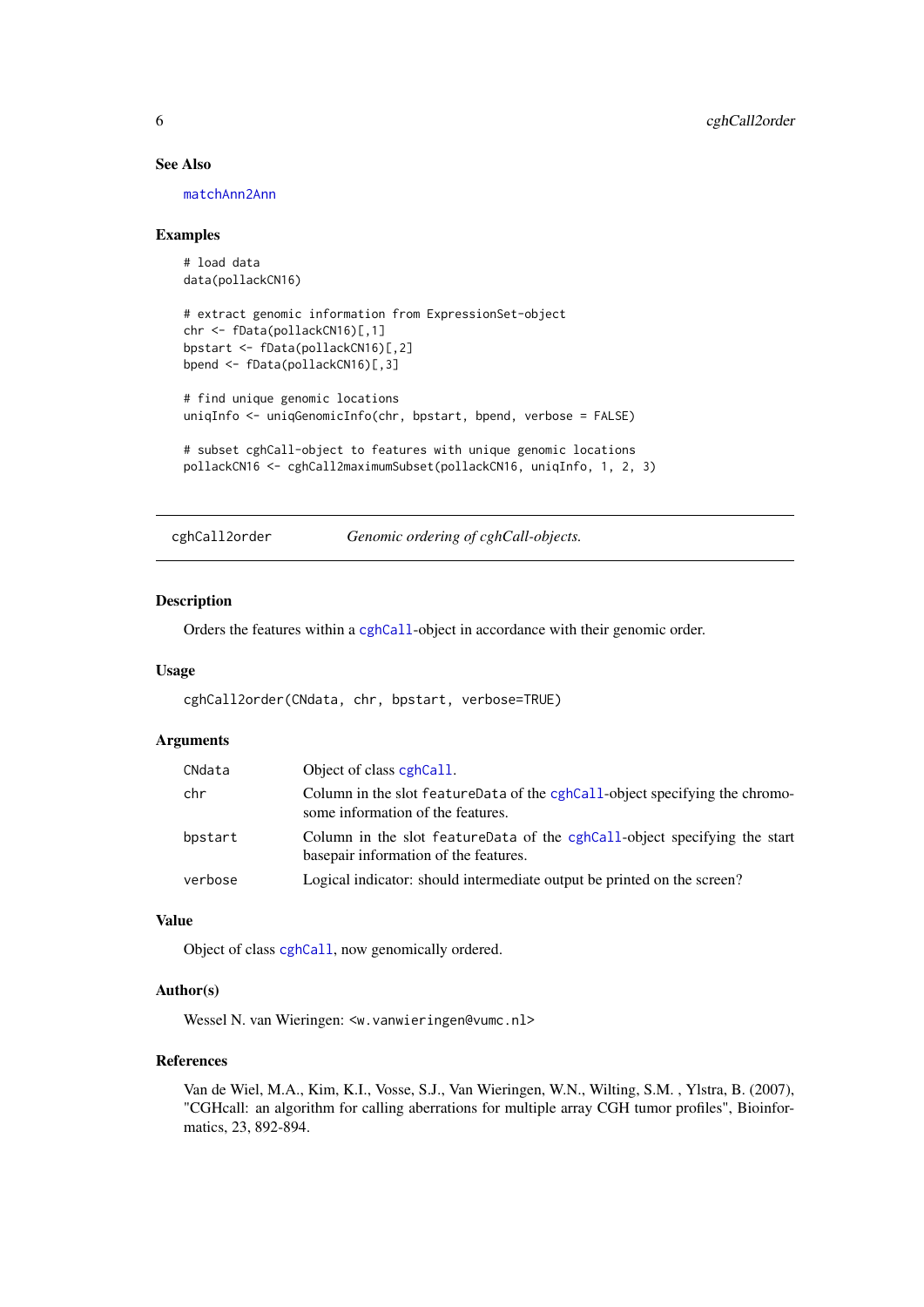## <span id="page-6-0"></span>cghCall2subset 7

#### See Also

[cghCall](#page-0-0).

## Examples

```
# load data
data(pollackCN16)
```

```
# order the copy number data genomically
pollackCN16 <- cghCall2order(pollackCN16, 1, 2)
```
cghCall2subset *Subsetting cghCall-objects.*

## Description

Limit an [cghCall](#page-0-0) object to a subset of its features.

#### Usage

cghCall2subset(CNdata, featureSubset, verbose=TRUE)

## Arguments

| CNdata  | Object of class cghCall.                                                                                                    |
|---------|-----------------------------------------------------------------------------------------------------------------------------|
|         | feature Subset Object of class numeric, containing the row numbers of features to be main-<br>tained in the cghCall-object. |
| verbose | Logical indicator: should intermediate output be printed on the screen?                                                     |

## Value

Object of class [cghCall](#page-0-0), restricted to the specified subset of features.

## Author(s)

Wessel N. van Wieringen: <w. vanwieringen@vumc.nl>

## References

Van de Wiel, M.A., Kim, K.I., Vosse, S.J., Van Wieringen, W.N., Wilting, S.M. , Ylstra, B. (2007), "CGHcall: an algorithm for calling aberrations for multiple array CGH tumor profiles", Bioinformatics, 23, 892-894.

## See Also

[cghCall](#page-0-0).

## Examples

# load data data(pollackCN16)

# order the copy number data genomically pollackCN16 <- cghCall2subset(pollackCN16, c(1:50))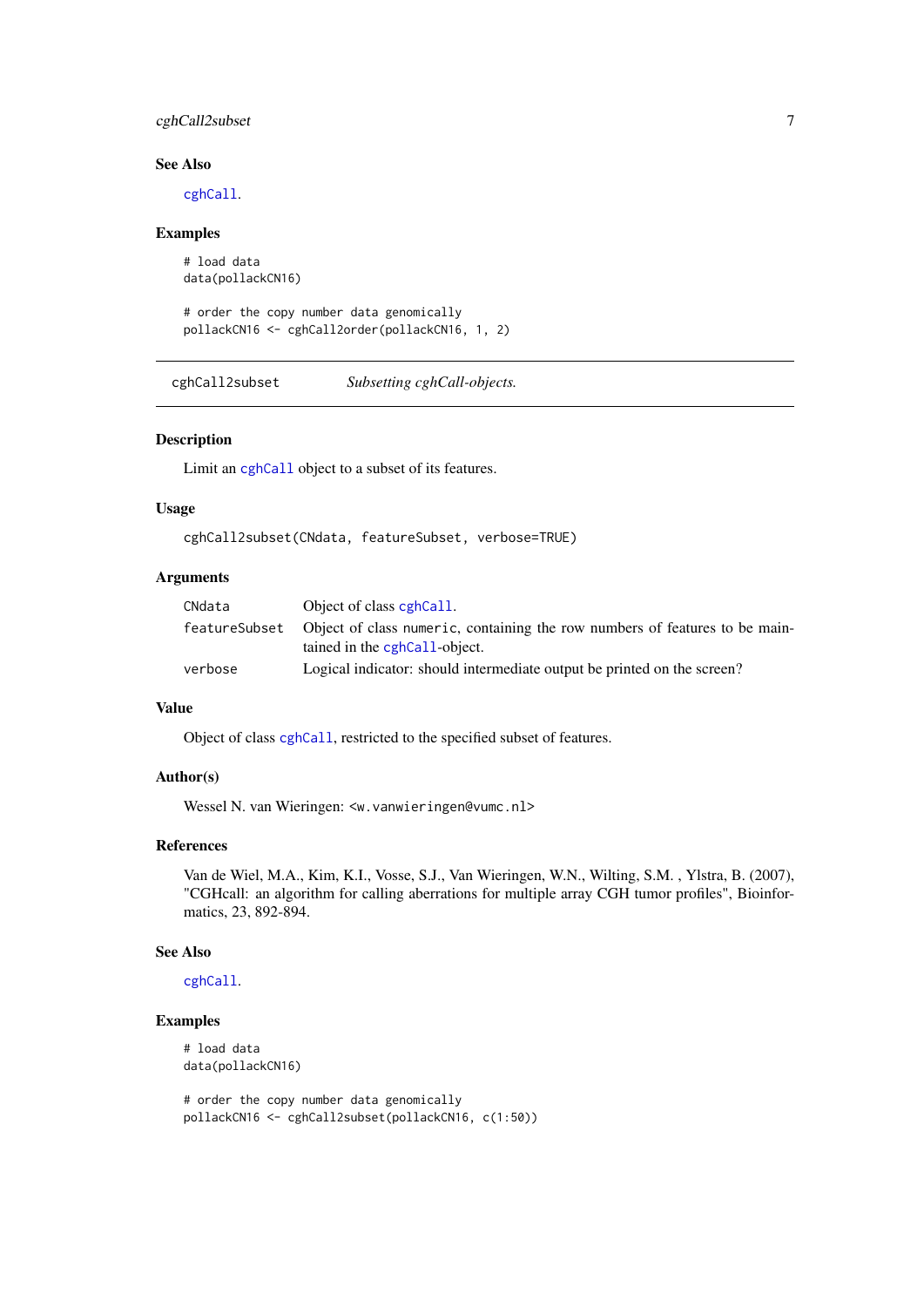```
cghCall2weightedSubset
```
*Weighted subsetting cghCall-objects.*

## Description

Limit an [cghCall](#page-0-0) object to a subset of its features, using weighted averaging of the copy number signal.

## Usage

```
cghCall2weightedSubset(CNdata, featuresAndWeights, chr, bpstart,
bpend, ncpus = 1, verbose=TRUE)
```
## Arguments

| CNdata             | Object of class cghCall.                                                                                                                                                                                                                                                                                   |  |
|--------------------|------------------------------------------------------------------------------------------------------------------------------------------------------------------------------------------------------------------------------------------------------------------------------------------------------------|--|
| featuresAndWeights |                                                                                                                                                                                                                                                                                                            |  |
|                    | Object of class list. Each list item is a matrix. The first column of this matrix<br>contains the row numbers of features to be maintained in the cghCall-object.<br>The second column contains the weights of each features, to be used in the<br>calculation of the weighted average copy number signal. |  |
| chr                | Column in the slot featureData of the cghCall-object specifying the chromo-<br>some information of the features.                                                                                                                                                                                           |  |
| bpstart            | Column in the slot featureData of the cghCall-object specifying the start<br>basepair information of the features.                                                                                                                                                                                         |  |
| bpend              | Column in the slot feature Data of the cghCall-object specifying the end base-<br>pair information of the features.                                                                                                                                                                                        |  |
| ncpus              | Number of cpus to be used in computations.                                                                                                                                                                                                                                                                 |  |
| verbose            | Logical indicator: should intermediate output be printed on the screen?                                                                                                                                                                                                                                    |  |

## Value

Object of class [cghCall](#page-0-0), restricted to the specified subset of features.

## Warning

The phenoData, experimentData, and other slots of the cghCall-object are currently not passed on to the subsetted object.

## Note

This is a more intricate version of the cghCall2subset function. They exists parallel because this function is (much) slower than its counterpart.

## Author(s)

Wessel N. van Wieringen: <w.vanwieringen@vumc.nl>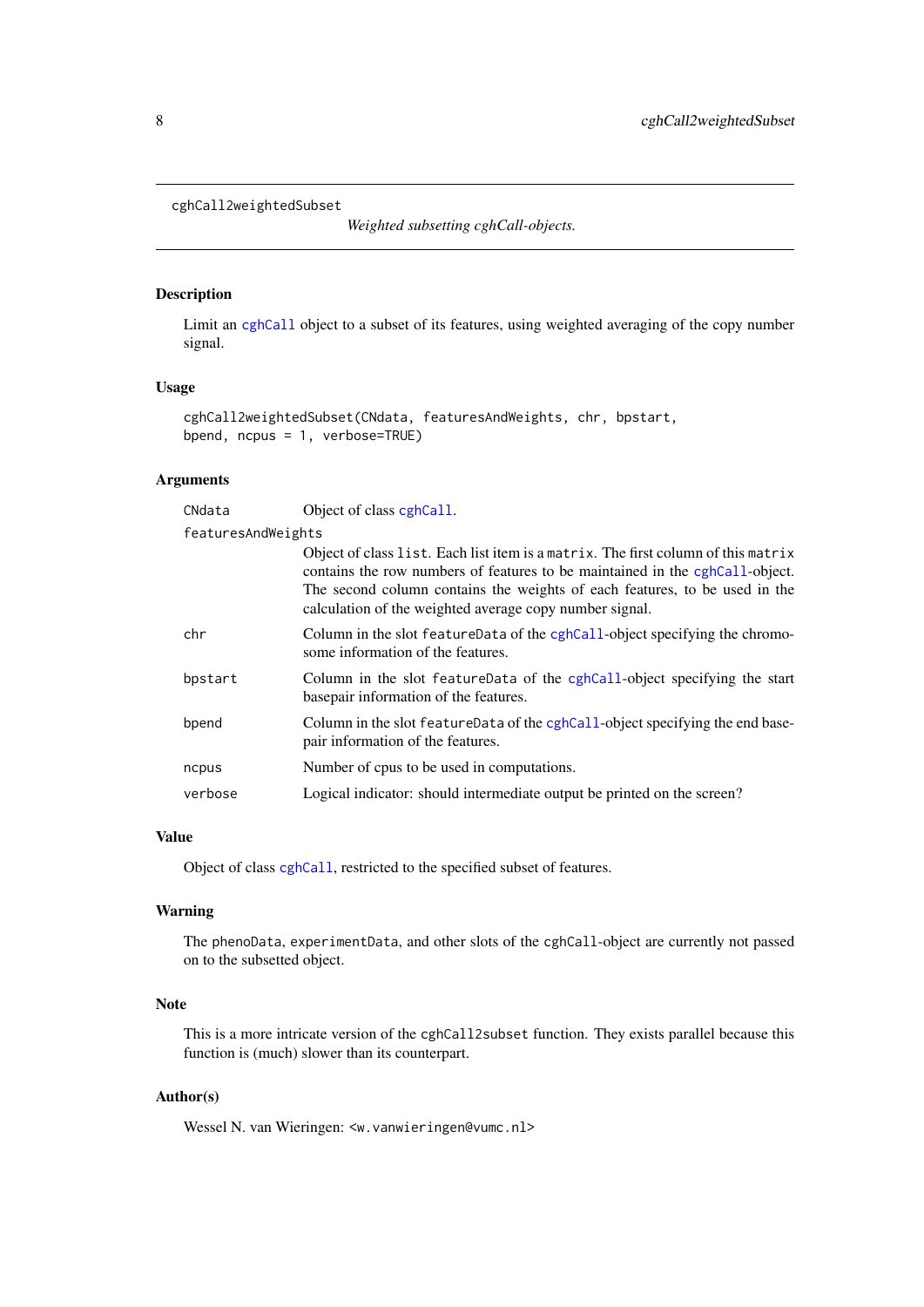#### <span id="page-8-0"></span>cghSeg2order 9

#### References

Van Wieringen, W.N., Unger, K., Leday, G.G.R., Krijgsman, O., De Menezes, R.X., Ylstra, B., Van de Wiel, M.A. (2012), "Matching of array CGH and gene expression microarray features for the purpose of integrative analysis", *BMC Bioinformatics*, 13:80.

## See Also

cghCall2subset

## Examples

```
# load data
data(pollackCN16)
# extract genomic information from ExpressionSet-object
chr <- fData(pollackCN16)[,1]
bpstart <- fData(pollackCN16)[,2]
bpend <- fData(pollackCN16)[,3]
# find unique genomic locations
uniqInfo <- uniqGenomicInfo(chr, bpstart, bpend, verbose = FALSE)
# subset cghCall-object to features with unique genomic locations
pollackCN16 <- cghCall2weightedSubset(pollackCN16, uniqInfo, 1, 2, 3)
```
cghSeg2order *Genomic ordering of cghSeg-objects.*

#### Description

Orders the features within a [cghSeg](#page-0-0)-object in accordance with their genomic order.

## Usage

```
cghSeg2order(CNdata, chr, bpstart, verbose=TRUE)
```
#### Arguments

| CNdata  | Object of class cghSeg.                                                                                              |
|---------|----------------------------------------------------------------------------------------------------------------------|
| chr     | Column in the slot feature Data of the cghSeg-object specifying the chromo-<br>some information of the features.     |
| bpstart | Column in the slot feature Data of the cghSeg-object specifying the start base-<br>pair information of the features. |
| verbose | Logical indicator: should intermediate output be printed on the screen?                                              |

## Value

Object of class [cghSeg](#page-0-0), now genomically ordered.

## Author(s)

Wessel N. van Wieringen: <w. vanwieringen@vumc.nl>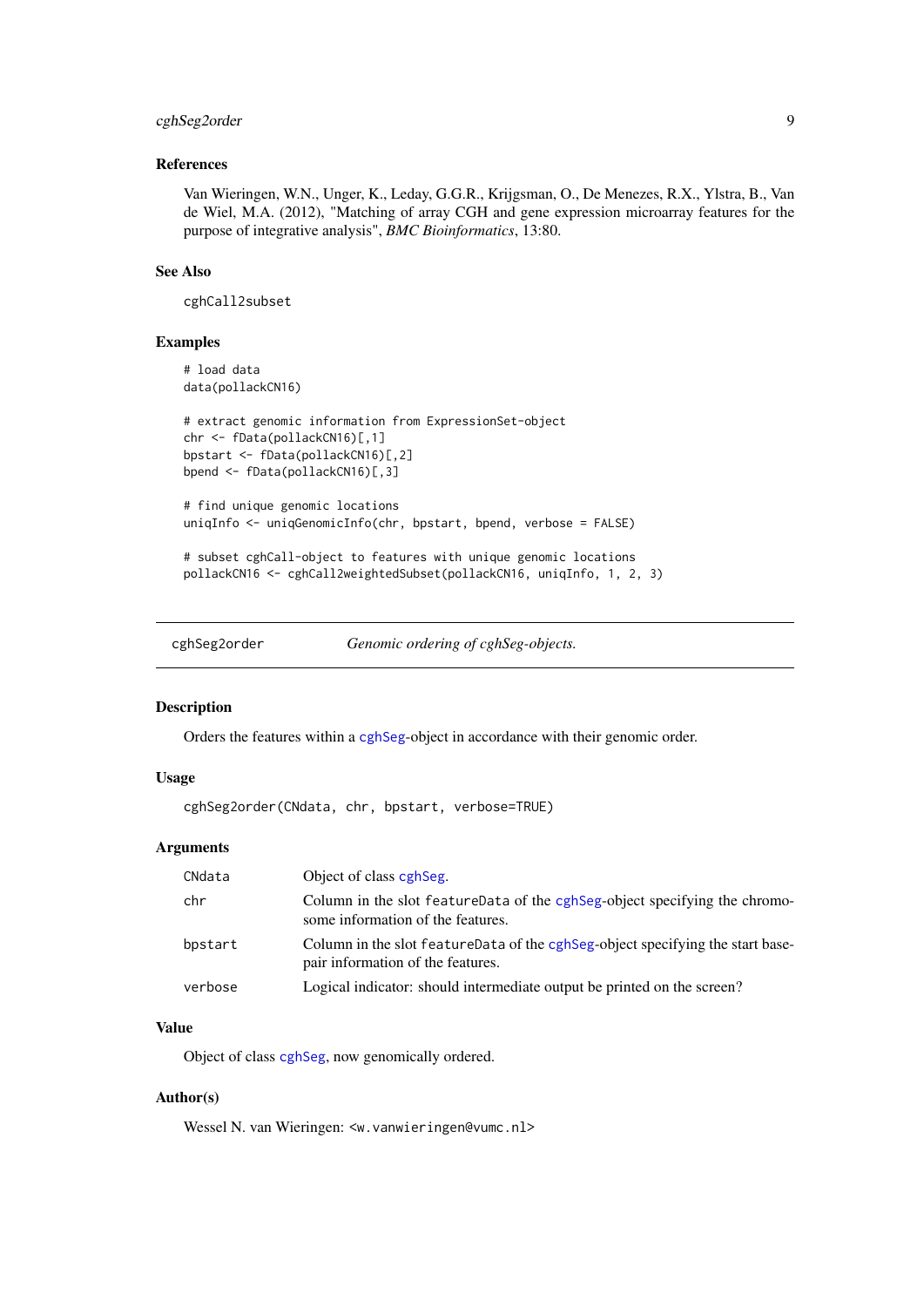#### References

Van de Wiel, M.A., Kim, K.I., Vosse, S.J., Van Wieringen, W.N., Wilting, S.M. , Ylstra, B. (2007), "CGHcall: an algorithm for calling aberrations for multiple array CGH tumor profiles", Bioinformatics, 23, 892-894.

#### See Also

[cghSeg](#page-0-0).

#### Examples

```
# load data
data(pollackCN16)
# transform the cghCall-object to a cghSeg-object
pollackCN16 <- cghCall2cghSeg(pollackCN16)
# order the copy number data genomically
pollackCN16 <- cghSeg2order(pollackCN16, 1, 2)
```
cghSeg2subset *Subsetting cghSeg-objects.*

#### Description

Limit an [cghSeg](#page-0-0) object to a subset of its features.

## Usage

cghSeg2subset(CNdata, featureSubset, verbose=TRUE)

## Arguments

| CNdata  | Object of class cghSeg.                                                                                                    |
|---------|----------------------------------------------------------------------------------------------------------------------------|
|         | feature Subset Object of class numeric, containing the row numbers of features to be main-<br>tained in the cghSeg-object. |
| verbose | Logical indicator: should intermediate output be printed on the screen?                                                    |

#### Value

Object of class [cghSeg](#page-0-0), restricted to the specified subset of features.

## Author(s)

Wessel N. van Wieringen: <w.vanwieringen@vumc.nl>

## References

Van de Wiel, M.A., Kim, K.I., Vosse, S.J., Van Wieringen, W.N., Wilting, S.M. , Ylstra, B. (2007), "CGHcall: an algorithm for calling aberrations for multiple array CGH tumor profiles", Bioinformatics, 23, 892-894.

<span id="page-9-0"></span>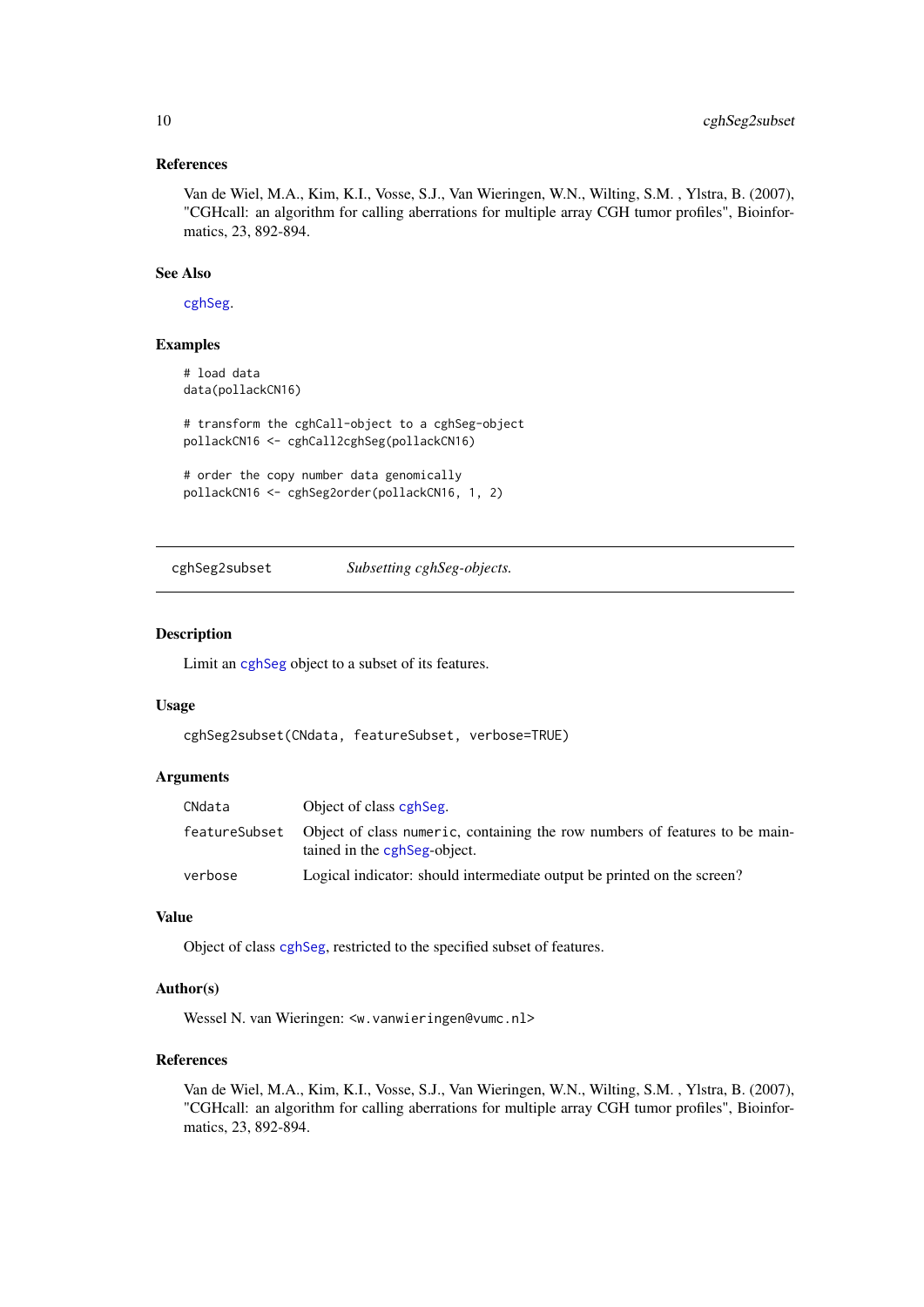#### <span id="page-10-0"></span>cghSeg2weightedSubset 11

## See Also

[cghSeg](#page-0-0).

## Examples

```
# load data
data(pollackCN16)
# transform the cghCall-object to a cghSeg-object
pollackCN16 <- cghCall2cghSeg(pollackCN16)
# subset the copy number data
pollackCN16 <- cghSeg2subset(pollackCN16, c(1:50))
```
cghSeg2weightedSubset *Weighted subsetting cghSeg-objects.*

## Description

Limit an [cghSeg](#page-0-0) object to a subset of its features, using weighted averaging of the copy number signal.

## Usage

```
cghSeg2weightedSubset(CNdata, featuresAndWeights, chr, bpstart,
bpend, ncpus = 1, verbose=TRUE)
```
#### Arguments

| CNdata             | Object of class cghSeg.                                                                                                                                                                                                                                                                                   |
|--------------------|-----------------------------------------------------------------------------------------------------------------------------------------------------------------------------------------------------------------------------------------------------------------------------------------------------------|
| featuresAndWeights |                                                                                                                                                                                                                                                                                                           |
|                    | Object of class list. Each list item is a matrix. The first column of this matrix<br>contains the row numbers of features to be maintained in the cghSeg-object.<br>The second column contains the weights of each features, to be used in the<br>calculation of the weighted average copy number signal. |
| chr                | Column in the slot featureData of the cghSeg-object specifying the chromo-<br>some information of the features.                                                                                                                                                                                           |
| bpstart            | Column in the slot featureData of the cghSeg-object specifying the start base-<br>pair information of the features.                                                                                                                                                                                       |
| bpend              | Column in the slot featureData of the cghSeg-object specifying the end base-<br>pair information of the features.                                                                                                                                                                                         |
| ncpus              | Number of cpus to be used in computations.                                                                                                                                                                                                                                                                |
| verbose            | Logical indicator: should intermediate output be printed on the screen?                                                                                                                                                                                                                                   |
|                    |                                                                                                                                                                                                                                                                                                           |

## Value

Object of class [cghSeg](#page-0-0), restricted to the specified subset of features.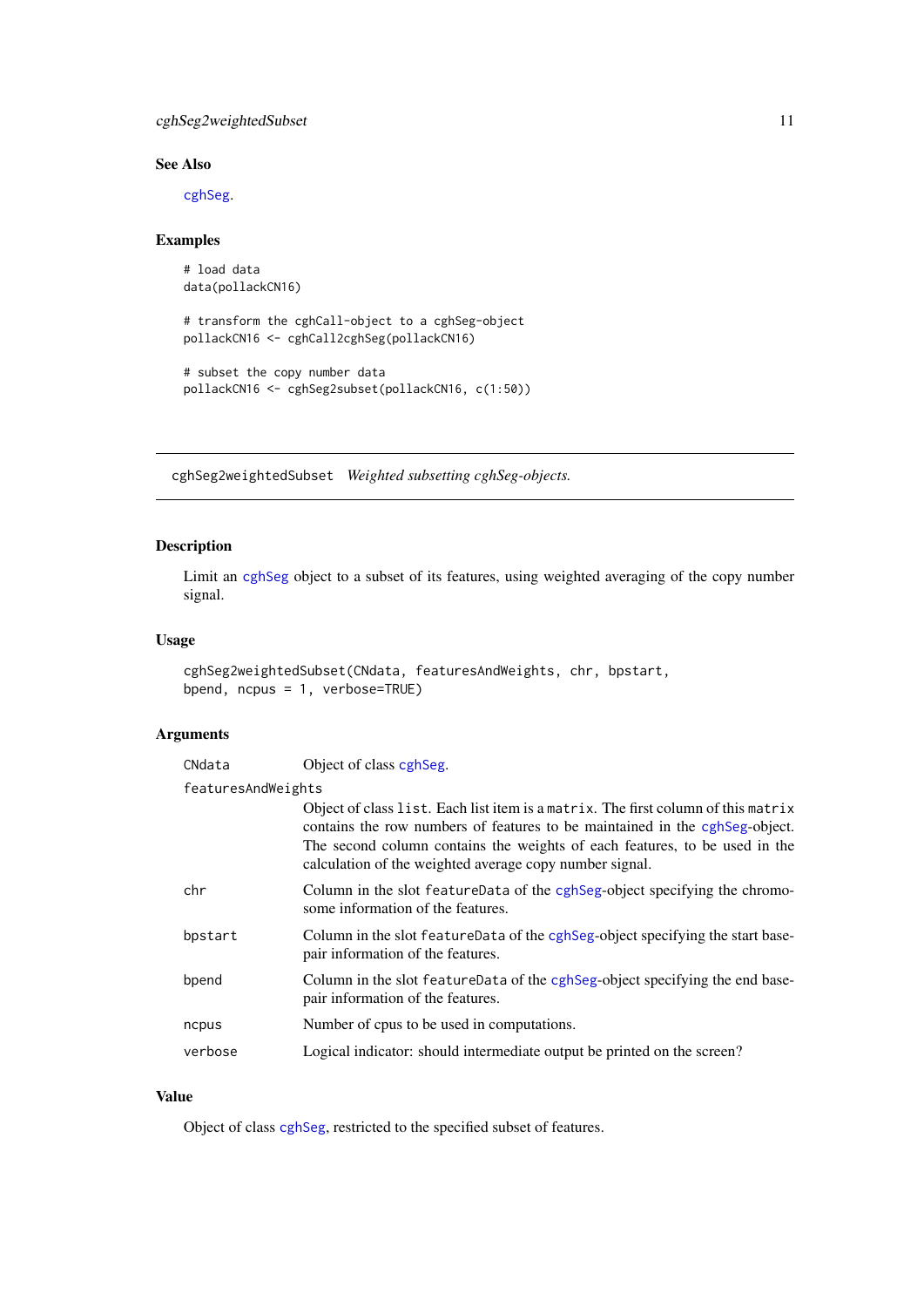#### <span id="page-11-0"></span>Warning

The phenoData, experimentData, and other slots of the cghSeg-object are currently not passed on to the subsetted object.

## Note

This is a more intricate version of the cghSeg2subset function. They exists parallel because this function is (much) slower than its counterpart.

## Author(s)

Wessel N. van Wieringen: <w. vanwieringen@vumc.nl>

## References

Van Wieringen, W.N., Unger, K., Leday, G.G.R., Krijgsman, O., De Menezes, R.X., Ylstra, B., Van de Wiel, M.A. (2012), "Matching of array CGH and gene expression microarray features for the purpose of integrative analysis", *BMC Bioinformatics*, 13:80.

## See Also

cghSeg2subset

#### Examples

```
# load data
data(pollackCN16)
# extract genomic information from ExpressionSet-object
chr <- fData(pollackCN16)[,1]
bpstart <- fData(pollackCN16)[,2]
bpend <- fData(pollackCN16)[,3]
# find unique genomic locations
uniqInfo <- uniqGenomicInfo(chr, bpstart, bpend, verbose = FALSE)
```

```
# transform the cghCall-object to a cghSeg-object
pollackCN16 <- cghCall2cghSeg(pollackCN16)
```

```
# subset cghSeg-object to features with unique genomic locations
pollackCN16 <- cghSeg2weightedSubset(pollackCN16, uniqInfo, 1, 2, 3)
```
cisEffectPlot *DNA-mRNA plot*

#### Description

A variant on the boxplot, plotting the gene expression against the DNA copy number data. For each individual an open blue circle per call is plotted, all with their centerpoint at the height of the individual's expression level. The radius of the circles is proportional to the corresponding call probabilities. Call probabilities equal to zero reduce circles to dots. The red filled circles have a radius proportional to the estimated expected call probabilities, with their centerpoints at the estimated mean expression for the respective call.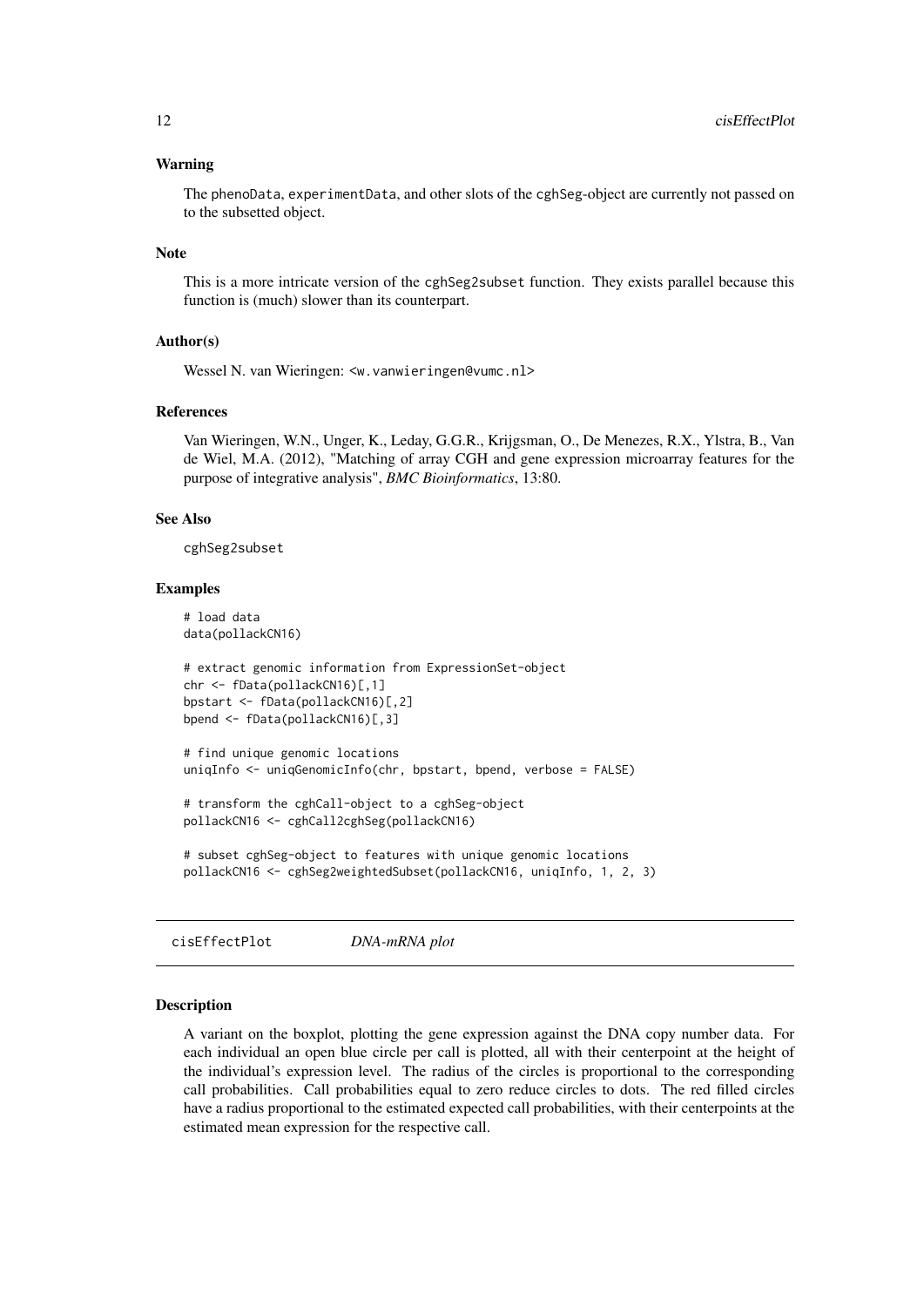#### <span id="page-12-0"></span>cisEffectTable 13

#### Usage

cisEffectPlot(geneId, CNdata, GEdata, verbose=FALSE)

#### Arguments

| geneId  | Indicator of the gene to be plotted. Indicator refers to the row in the Expression Set-<br>object.                                                                                                                            |
|---------|-------------------------------------------------------------------------------------------------------------------------------------------------------------------------------------------------------------------------------|
| CNdata  | Object of class cghCall, containing (among others) annotion and call probabili-<br>ties. Features should be matched with those of the accompanying ExpressionSet-<br>object (as may be done using the matchAnn2Ann-function). |
| GEdata  | Object of class Expression Set. Features should be matched with those of<br>the accompanying cghCall-object (as may be done using the matchAnn2Ann-<br>function).                                                             |
| verbose | Logical indicator: should intermediate output be printed on the screen?                                                                                                                                                       |

## Note

This function is a rewritten version of the intCNGEan.plot function of the intCNGEan-package.

## Author(s)

Wessel N. van Wieringen: <w.vanwieringen@vumc.nl>

## References

Van Wieringen, W.N., Van de Wiel, M.A. (2009), "Non-parametric testing for DNA copy number induced differential mRNA gene expression", *Biometrics*, 65(1), 19-29.

#### See Also

boxplot, cisEffectTune, cisEffectTest, matchAnn2Ann

#### Examples

```
# load data
data(pollackCN16)
data(pollackGE16)
```
# plot DNA copy number vs. gene expression. cisEffectPlot(225, pollackCN16, pollackGE16)

cisEffectTable *Table of cis-effect test results*

## Description

Function to display the results of [cisEffectTest](#page-13-1)-function in a table-format. Table may be restricted to a specified number of genes and sorted by relevant statistics.

```
cisEffectTable(testRes, number=10, sort.by=NULL)
```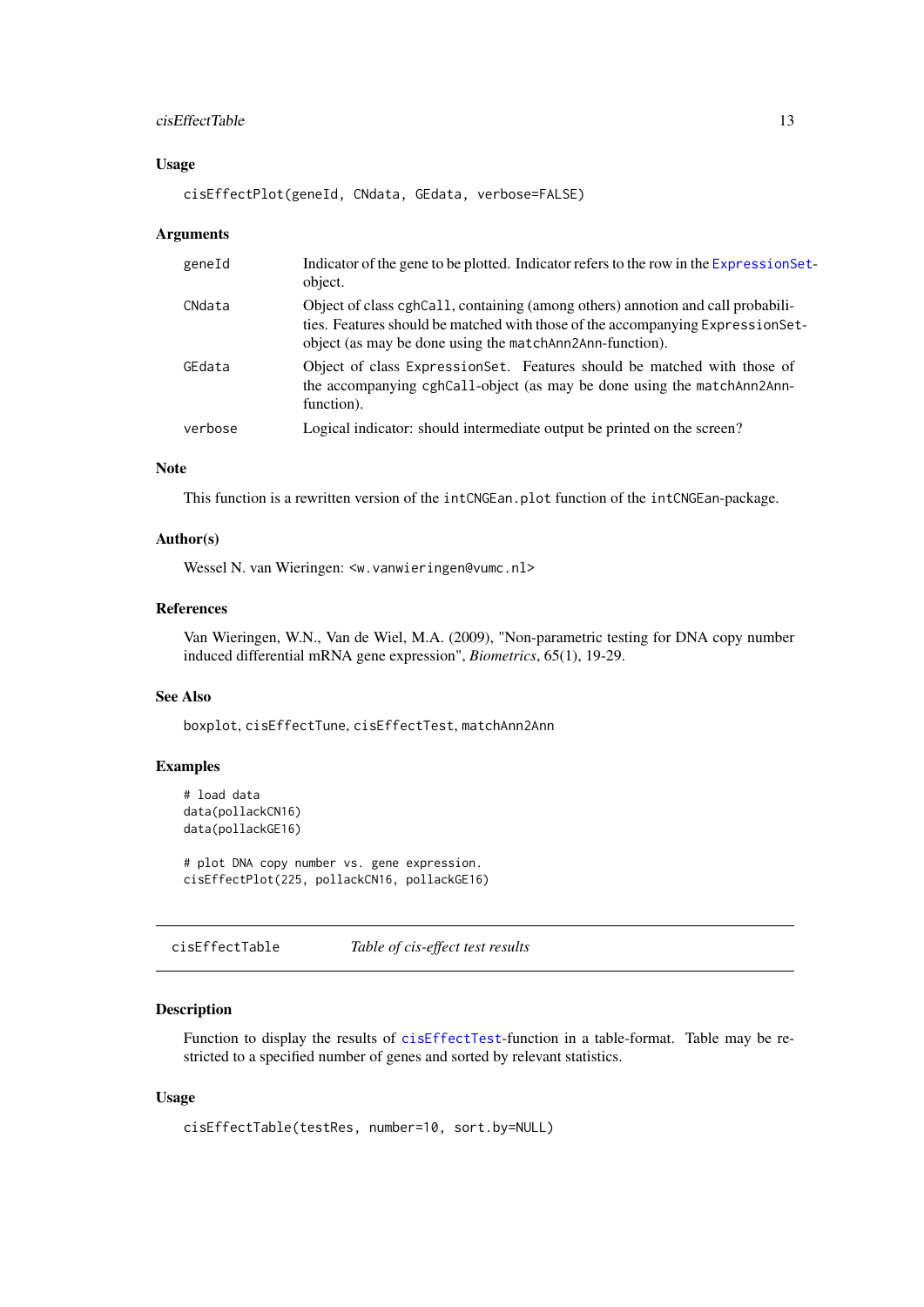## <span id="page-13-0"></span>Arguments

| testRes | Object of class cistest as produced by the cise of economic function.                                                                                        |
|---------|--------------------------------------------------------------------------------------------------------------------------------------------------------------|
| number  | Number of genes whose results are to be included in the table.                                                                                               |
| sort.by | character indicating how the table is to sorted: NULL no sorting (genomic or-<br>der), p. value, R2 or effect sort the table by the corresponding statistic. |

## Author(s)

Wessel N. van Wieringen: <w.vanwieringen@vumc.nl>

#### References

Van Wieringen, W.N., Van de Wiel, M.A. (2009), "Non-parametric testing for DNA copy number induced differential mRNA gene expression", *Biometrics*, 65(1), 19-29.

## See Also

cisEffectTest

## Examples

```
# load data
data(pollackCN16)
data(pollackGE16)
# test cis-effect of DNA copy number on gene expression levels
cisRes <- cisEffectTest(pollackCN16, pollackGE16, 1:nrow(pollackGE16), 1, nPerm=25)
# display top results
cisEffectTable(cisRes, number=10, sort.by="R2")
```
<span id="page-13-1"></span>cisEffectTest *Nonparametric testing for copy number induced differential gene expression.*

## Description

A nonparametric test for the detection of copy number induced differential gene expression. The test incorporates the uncertainty of the calling of genomic aberrations: weighted version of wellknown test statistics are used. An efficient permutation re-sampling procedure is used for p-value calculation. The test statistics may be "shrunken" to borrow information across neighboring genes that share the same copy number signature.

```
cisEffectTest(CNdata, GEdata, genes2test=NULL, GEchr,
analysisType="univariate", testStatistic="wcvm",
nPerm = 10000, lowCiThres = 0.1, verbose=TRUE)
```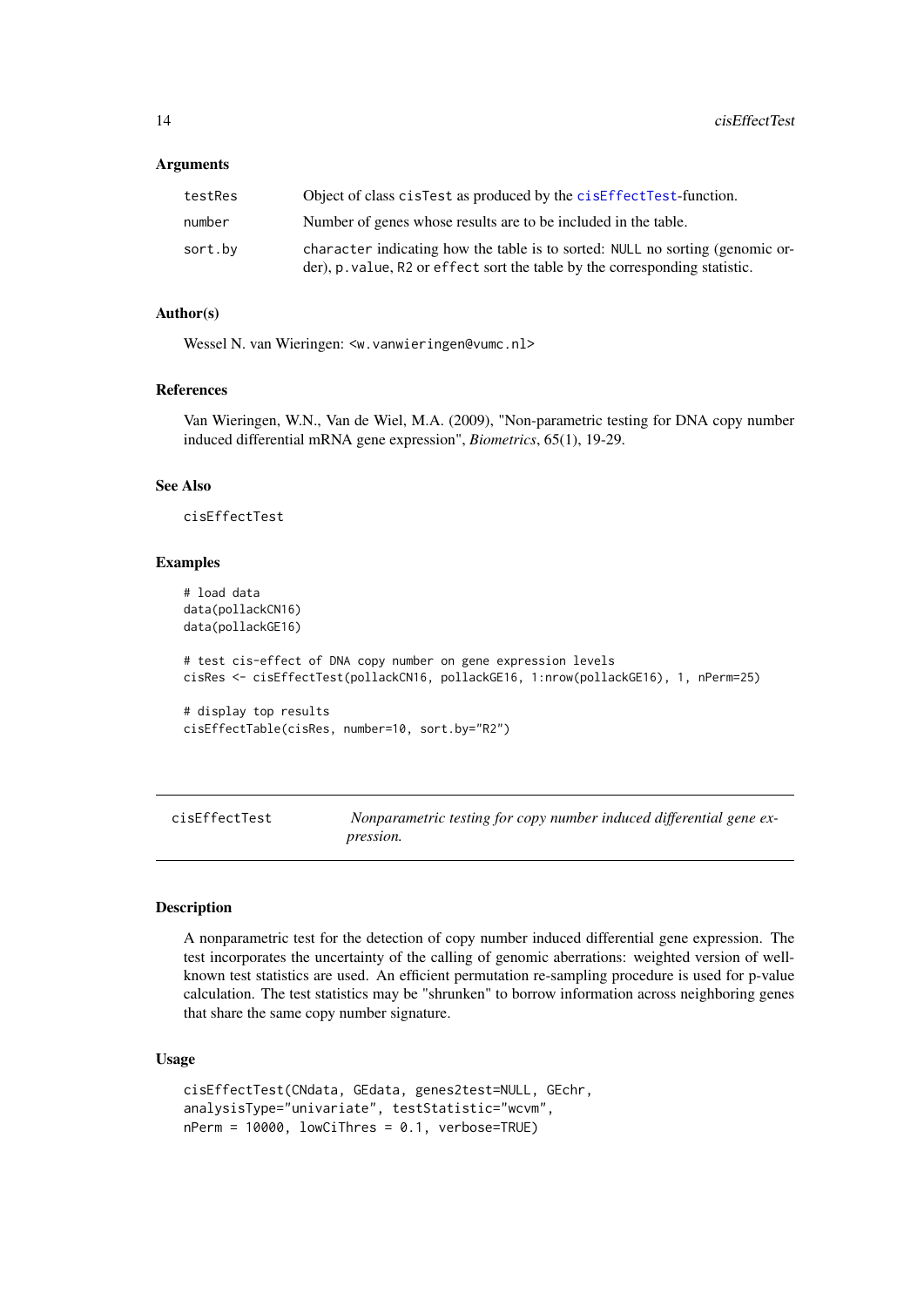#### <span id="page-14-0"></span>cisEffectTest 15

## Arguments

| CNdata        | Object of class cghCall, containing (among others) annotion and call probabili-<br>ties. Features should be matched with those of the accompanying ExpressionSet-<br>object (as may be done using the matchAnn2Ann-function).                                                                                                          |
|---------------|----------------------------------------------------------------------------------------------------------------------------------------------------------------------------------------------------------------------------------------------------------------------------------------------------------------------------------------|
| GEdata        | Object of class ExpressionSet. Features should be matched with those of<br>the accompanying cghCall-object (as may be done using the matchAnn2Ann-<br>function).                                                                                                                                                                       |
| genes2test    | Numeric indicator vector containing row number of genes for which the DNA<br>copy number cis-effect should be tested. The function cisEffectTune yields<br>an optimal selection.                                                                                                                                                       |
| GEchr         | Column in the slot featureData of the ExpressionSet-object GEdata specify-<br>ing the chromosome information of the features.                                                                                                                                                                                                          |
| analysisType  | Indicator to determine whether the test statistic should be "shrunken" within a<br>region. Either "univariate" (no shrinkage) or "regional" (shrinkage).                                                                                                                                                                               |
| testStatistic | Test statistic to be used, either "wcvm" or "wmw", the weighted Cramer-Von<br>Mises and the weighted Mann-Whitney test statistic, respectively.                                                                                                                                                                                        |
| nPerm         | Number of permutations used for the p-value calculation.                                                                                                                                                                                                                                                                               |
| lowCiThres    | A value between 0 and 1. Determines speed of efficient p-value calculation.<br>Genes with a probability smaller than 0.001 of a p-value smaller than eff. p. val. thres<br>are discarded from the permutation analysis and their p-value is set equal to 1.<br>Should be chosen in accordance with the FDR-threshold for significance. |
| verbose       | Logical indicator: should intermediate output be printed on the screen?                                                                                                                                                                                                                                                                |

## Value

Object of class cisTest.

#### Note

This function is a rewritten version of the intCNGEan.test function of the intCNGEan-package.

## Author(s)

Wessel N. van Wieringen: <w. vanwieringen@vumc.nl>

## References

Van Wieringen, W.N., Van de Wiel, M.A. (2009), "Non-parametric testing for DNA copy number induced differential mRNA gene expression", *Biometrics*, 65(1), 19-29.

## See Also

matchAnn2Ann, cisEffectTune, cisEffectTable, cisEffectPlot

## Examples

```
# load data
data(pollackCN16)
data(pollackGE16)
```

```
# test cis-effect of DNA copy number on gene expression levels
cisRes <- cisEffectTest(pollackCN16, pollackGE16, 1:nrow(pollackGE16), 1, nPerm=25)
```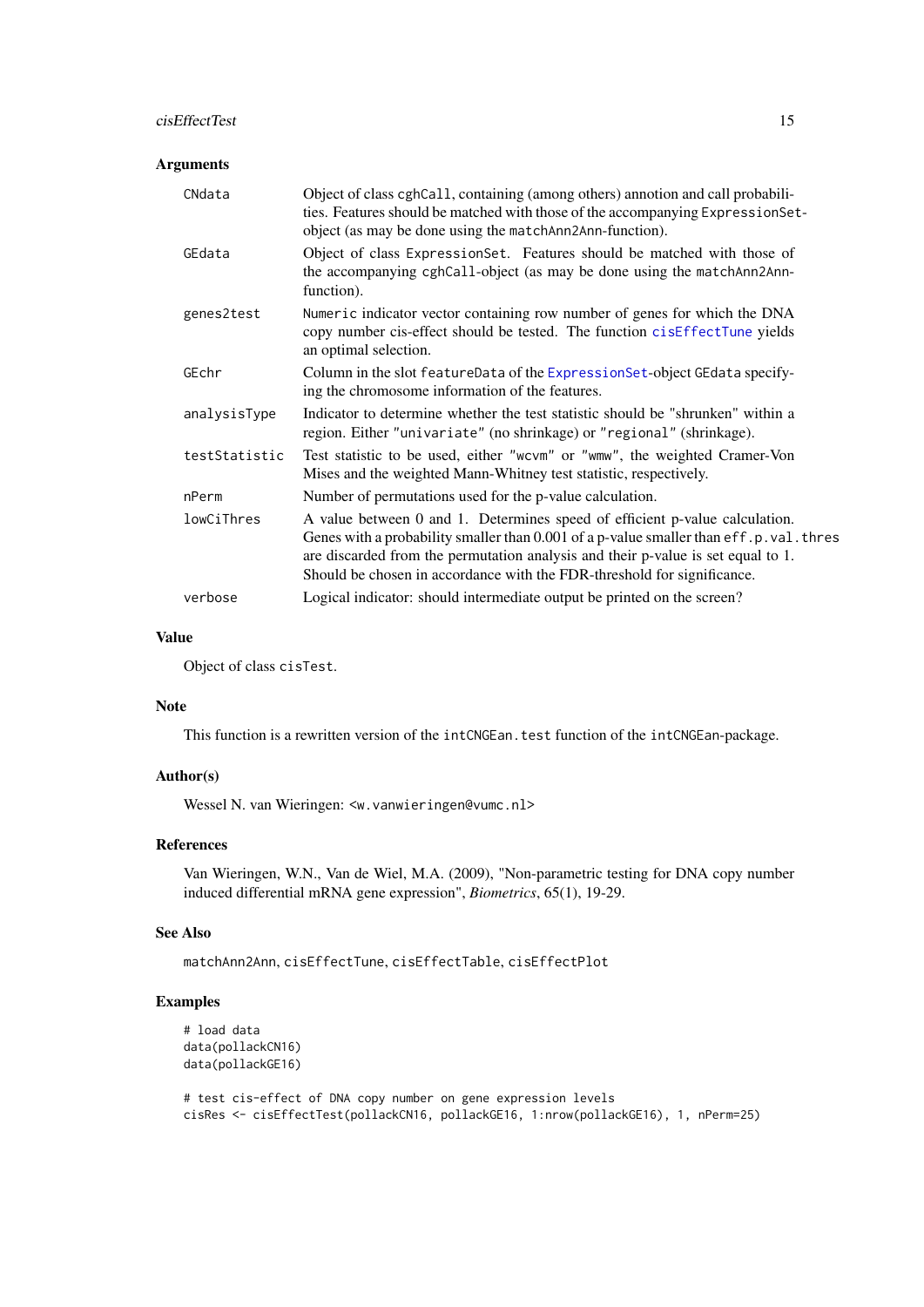<span id="page-15-1"></span><span id="page-15-0"></span>

## Description

Decides which test to perform: loss vs. no-loss (tumor surpressor) or no-gain vs gain (protoonco). Followed by a tuning algorithm that enhances the overal power of the FDR procedure by excluding genes with either unbalanced (many samples having a high call probability of, say, a loss) or imprecise (many call probabilities close to 0.5) soft calls, which is likely to increase the probability of detection for genes with a more favorable call probability distribution.

## Usage

```
cisEffectTune(CNdata, GEdata, testStatistic, nGenes=250,
nPerm=250, minCallProbMass=0.10, verbose=TRUE)
```
#### Arguments

| CNdata          | Object of class cghCall, containing (among others) annotion and call probabili-<br>ties. Features should be matched with those of the accompanying ExpressionSet-<br>object (as may be done using the matchAnn2Ann-function).                     |  |
|-----------------|---------------------------------------------------------------------------------------------------------------------------------------------------------------------------------------------------------------------------------------------------|--|
| GEdata          | Object of class Expression Set. Features should be matched with those of<br>the accompanying cghCall-object (as may be done using the matchAnn2Ann-<br>function).                                                                                 |  |
| testStatistic   | Test statistic to be used, either "worm" or "wmw", the weighted Cramer-Von<br>Mises and the weighted Mann-Whitney test statistic, respectively.                                                                                                   |  |
| nGenes          | Number of genes used for tuning.                                                                                                                                                                                                                  |  |
| nPerm           | Number of permutation used for tuning.                                                                                                                                                                                                            |  |
| minCallProbMass |                                                                                                                                                                                                                                                   |  |
|                 | A number inbetween 0 and 1. Genes with a marginal call probabilities in one of<br>the classes smaller than minCallProbMass are discarded from further analysis.<br>Effectively, this ensures identifiability of copy number effect on expression. |  |
| verbose         | Boolean to suppress output, either FALSE and TRUE.                                                                                                                                                                                                |  |

## Value

A numeric-object with the genes selected for testing. Numbering corresponds to genes of the pretuned, but matched data set.

#### Note

This function is a rewritten version of the intCNGEan.tune function of the intCNGEan-package.

## Author(s)

Wessel N. van Wieringen: <w.vanwieringen@vumc.nl>

#### References

Van Wieringen, W.N., Van de Wiel, M.A. (2009), "Non-parametric testing for DNA copy number induced differential mRNA gene expression", *Biometrics*, 65(1), 19-29.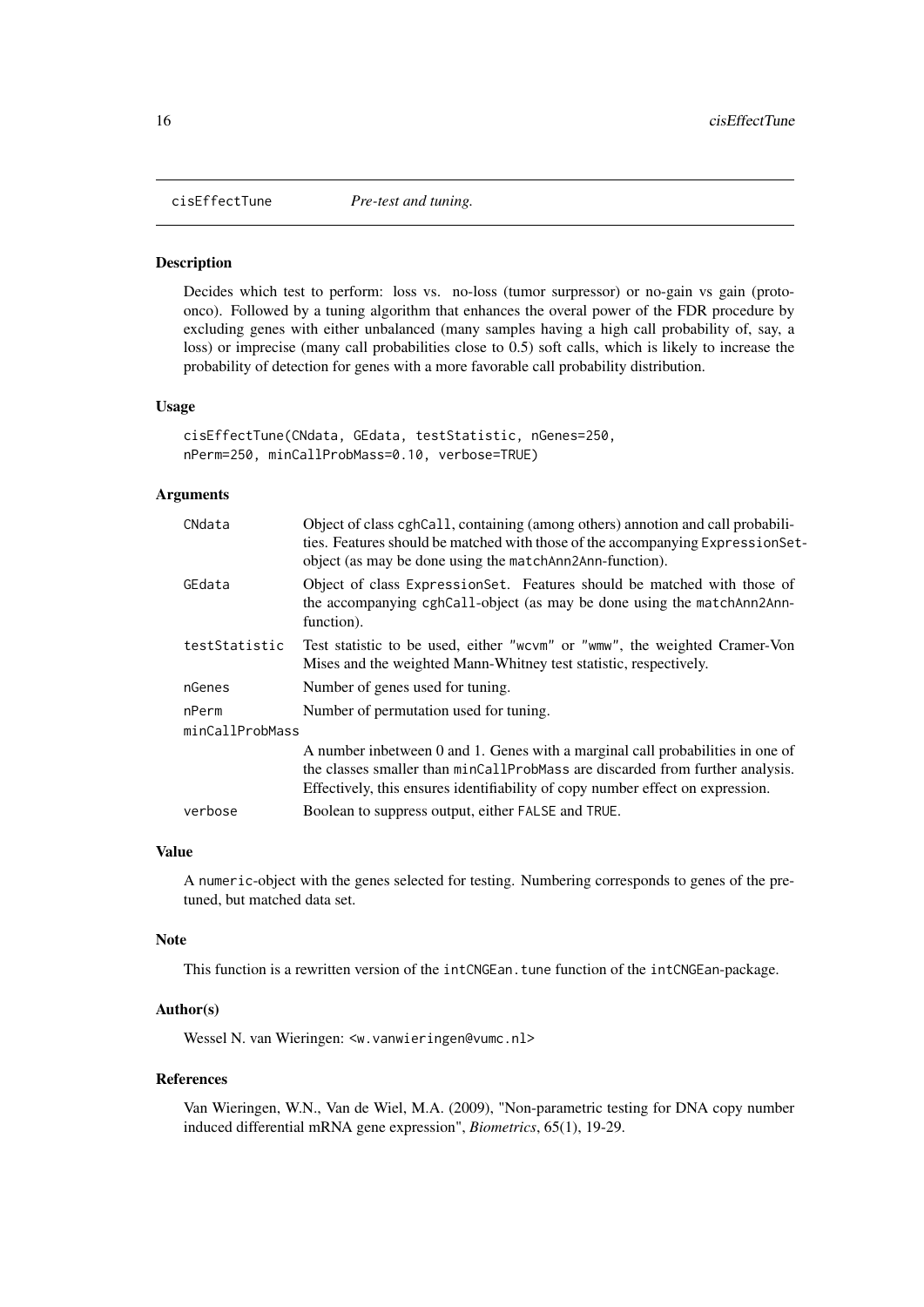#### <span id="page-16-0"></span>cisTest-class 17

#### See Also

matchAnn2Ann, cisEffectTest

#### Examples

```
# load data
data(pollackCN16)
data(pollackGE16)
```
# select genes that are likely to have a significant genomic cis-effect on expression levels genes2test <- cisEffectTune(pollackCN16, pollackGE16, "wmw", nGenes=50, nPerm=50)

cisTest-class *Class "cisTest" for storing the results of the function cisEffectTest.*

#### **Description**

The class cisTest is the output of a call to [cisEffectTest](#page-13-1). It stores results from a hypothesis test.

## Slots

geneInfo: Object of class "data.frame". E.g., annotation information of genes.

- geneId: Object of class "numeric". Row number in [ExpressionSet](#page-0-0)-object used in {cisEffectTes}, corresponding to a gene.
- comparison: Object of class "numeric". Indicator of test performed, either "1" (loss vs. no-loss) or "2" (no-gain vs. gain).
- av.prob1: Object of class "numeric". The estimated marginal call probability.

av.prob2: Object of class "numeric". The estimated marginal call probability.

- effectSize: Object of class "numeric". Estimated genomic cis-effect on gene expression.
- R2: Object of class "numeric". Percentage of explained variation in expression levels by .
- regId: Object of class "numeric". Indicator for the region (NULL in the regional-analysis).
- beginReg: Object of class "numeric". Row number in ExpressionSet-object corresponding to the first gene of the region (NULL in the regional-analysis).
- endReg: Object of class "numeric". Row number in ExpressionSet-object corresponding to the last gene of the region (NULL in the regional-analysis).
- shrinkage: Object of class "numeric". Amount of shrinkage applied in the regional analysis (NULL in the regional-analysis).
- p.value: Object of class "numeric". P-value for the non-parametric test of the genomic cis-effect on expression levels.
- adjP.value: Object of class "numeric". BH-multiple testing correct p-values.
- analysisType Indicator whether the test statistic has been "shrunken" within a region. Either "univariate" (no shrinkage) or "regional" (shrinkage).
- testStatistic Test statistic used, either "wcvm" or "wmw", the weighted Cramer-Von Mises and the weighted Mann-Whitney test statistic, respectively.
- nPerm Number of permutations used for the p-value calculation.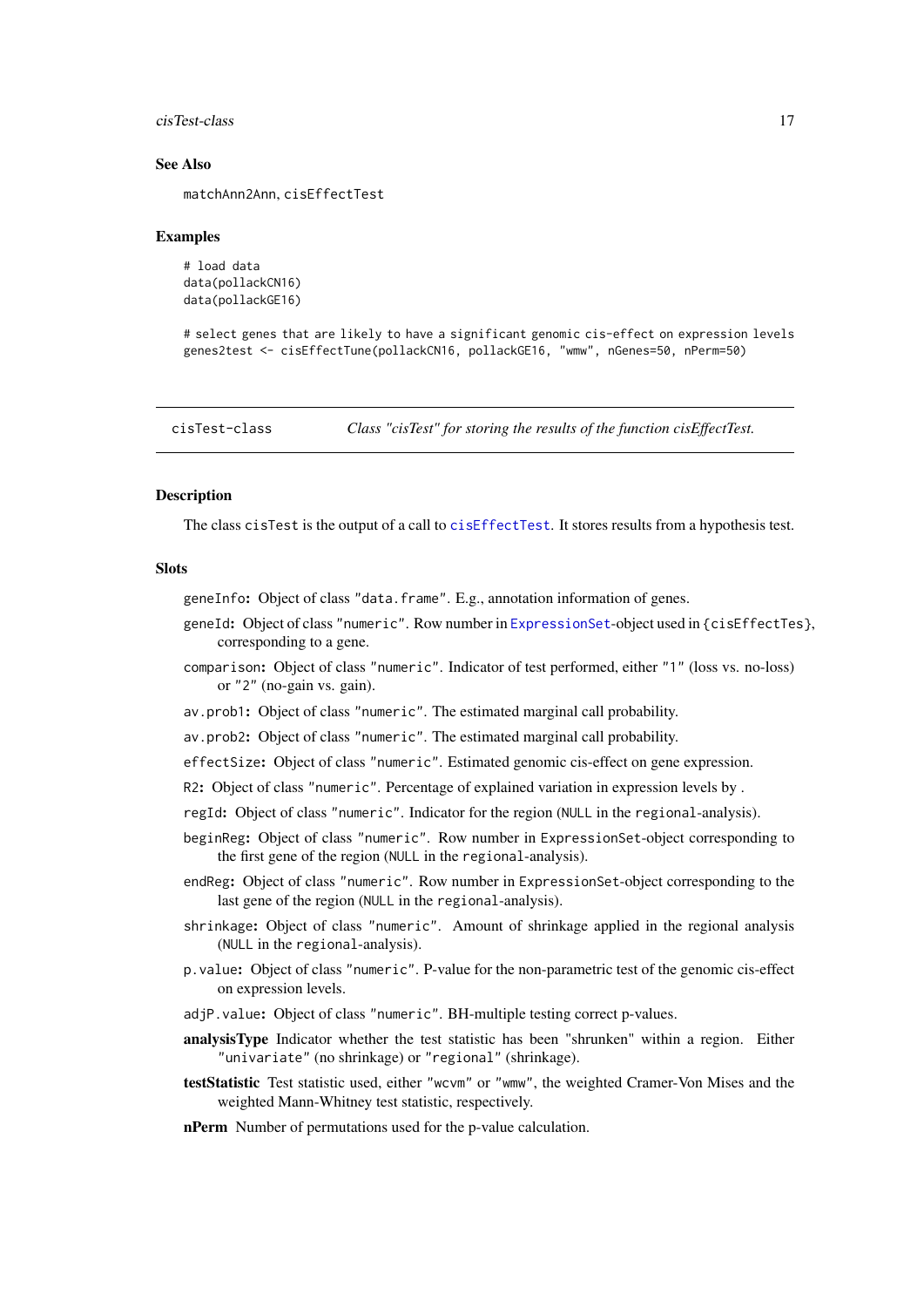## Methods

cisEffectTable signature(object = "cisTest"): Prints the test results.

#### Author(s)

Wessel van Wieringen: <w.vanwieringen@vumc.nl>

#### See Also

[cisEffectTest](#page-13-1)

#### Examples

showClass("cisTest")

CNGEheatmaps *Parellel CN and GE heatmap plotting*

#### Description

Heatmaps of DNA copy number and gene expression data are plotted together.

#### Usage

```
CNGEheatmaps(CNdata, GEdata, location = "mode", colorbreaks = "equiquantiles")
```
## Arguments

| CNdata      | Object of class cghCall, containing (among others) annotion and call probabili-<br>ties. Features should be matched with those of the accompanying ExpressionSet-<br>object (as may be done using the matchCGHcall2ExpressionSet-function). |
|-------------|---------------------------------------------------------------------------------------------------------------------------------------------------------------------------------------------------------------------------------------------|
| GEdata      | Object of class Expression Set. Features should be matched with those of the<br>accompanying cghCall-object (as may be done using the matchCGHcall2ExpressionSet-<br>function).                                                             |
| location    | Parameter (median, mean, or mode) specifying how the center of the gene ex-<br>pression heatmap color-scheme is determined.                                                                                                                 |
| colorbreaks | Parameter specifying how the color distribution of the gene expression heatmap<br>is determined, either equiquantiles or equidistant.                                                                                                       |

## Details

The DNA copy number data heatmap is generated as follows. The DNA copy number data are used to determine the genomic segments exhibiting no difference in DNA copy number between the array elements that map to that segment. This resembles the dimension reduction technique employed in the CGHregions-package. Consequently, within a segment the DNA copy number for one sample is constant, but may vary between samples. Note that a region may comprise of a whole chromosome, but also of a focal amplication. It is the DNA copy number signature of the segments that is depicted in the heatmap of the DNA copy number data.

For the gene expression heatmap segments as constructed for the array CGH data are adopted. For each segment-sample combination the expression levels of the genes that map to that segment are averaged. Next, the gene expression data is also collapsed to the segment format. It is this collapsed and averaged expression data that is depicted in the corresponding heatmap.

<span id="page-17-0"></span>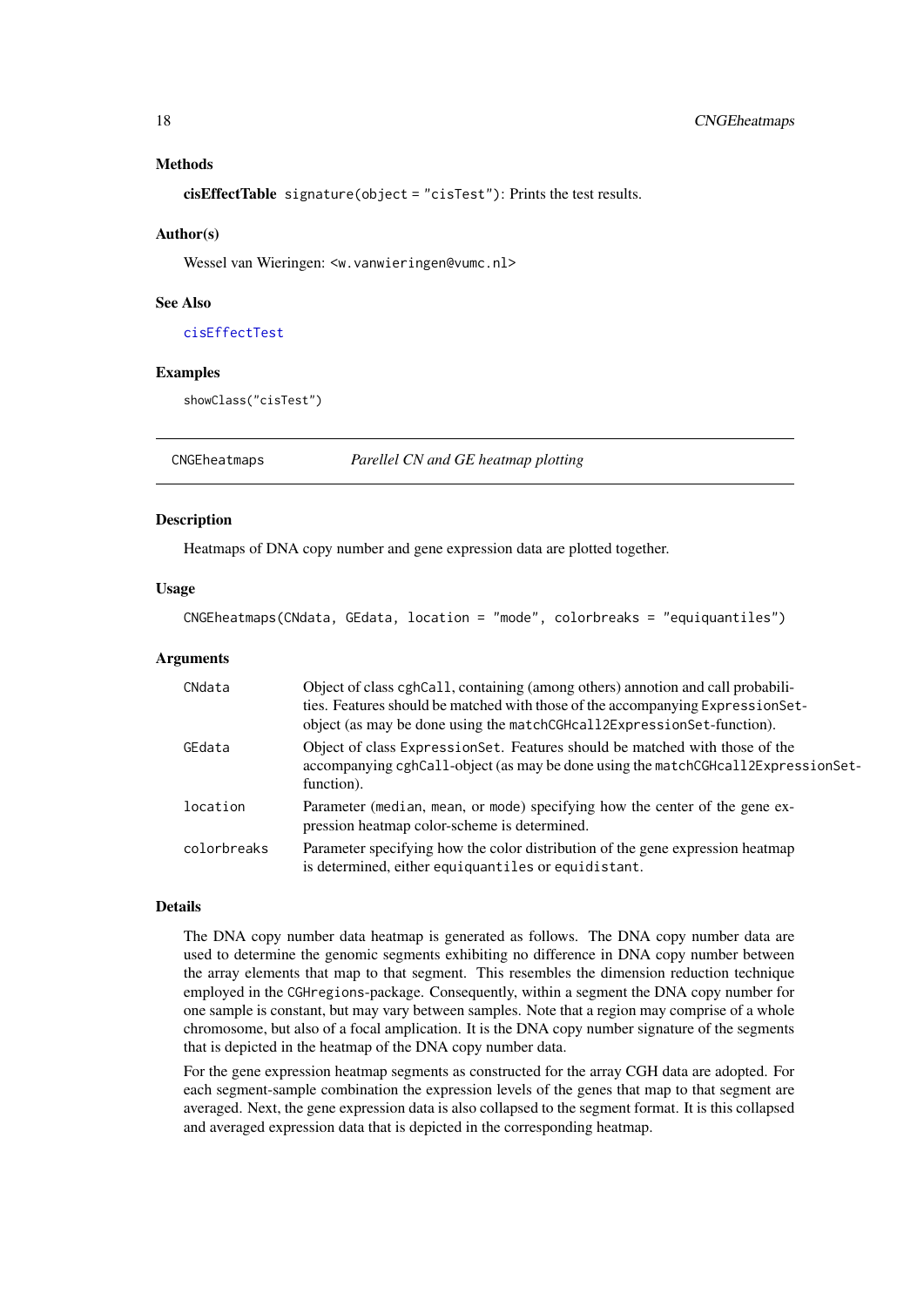#### <span id="page-18-0"></span>entropyTest 19

#### Author(s)

Wessel N. van Wieringen: <w.vanwieringen@vumc.nl>

#### References

Van de Wiel, M.A., Van Wieringen, W.N. (2007), "CGHregions: dimension reduction for array CGH data with minimal information loss", *Cancer Informatics*, 2, 55-63.

Van Wieringen, W.N., Van de Wiel, M.A. (2009), "Non-parametric testing for DNA copy number induced differential mRNA gene expression", *Biometrics*, 65(1), 19-29.

## See Also

cghCall, ExpressionSet, matchCGHcall2ExpressionSet, profilesPlot,

## Examples

```
# load data
data(pollackCN16)
data(pollackGE16)
```
# plot heatmaps CNGEheatmaps(pollackCN16, pollackGE16, location = "mode", colorbreaks = "equiquantiles")

<span id="page-18-1"></span>entropyTest *One-sided two-sample test for entropy comparison*

## Description

A one-sided two-sample test compares the entropy of a (high-dimensional) multivariate random variable between two groups. The test is one-sided: one group is a priori suspected to have a larger entropy. The null distribution is obtained via an efficient permutation resampling algorithm.

## Usage

```
entropyTest(Y, id, nPerm = 1000, method = "normal", k0 = 1, k1 = 1,
center = TRUE, lowCiThres=0.10, ncpus=1, verbose=FALSE)
```
## Arguments

| Υ              | (High-dimensional) matrix. Rows are assumed to represent the samples, and<br>columns represent the samples' genes or traits.                                                                                                  |
|----------------|-------------------------------------------------------------------------------------------------------------------------------------------------------------------------------------------------------------------------------|
| id             | An indicator variable for the two groups to be compared. The groups should<br>be coded as $\theta$ and 1. There is an asymmetric interest in the groups: the group<br>indicated by 1 is believed to exhibit a larger entropy. |
| nPerm          | Number of permutations.                                                                                                                                                                                                       |
| method         | Distributional assumption under which entropy is to be estimated.                                                                                                                                                             |
| k0             | k-nearest neighbor parameter for group comprising of samples indicated by a<br>zero in the indicator variable id.                                                                                                             |
| k <sub>1</sub> | k-nearest neighbor parameter for group comprising of samples indicated by a<br>one in the indicator variable id.                                                                                                              |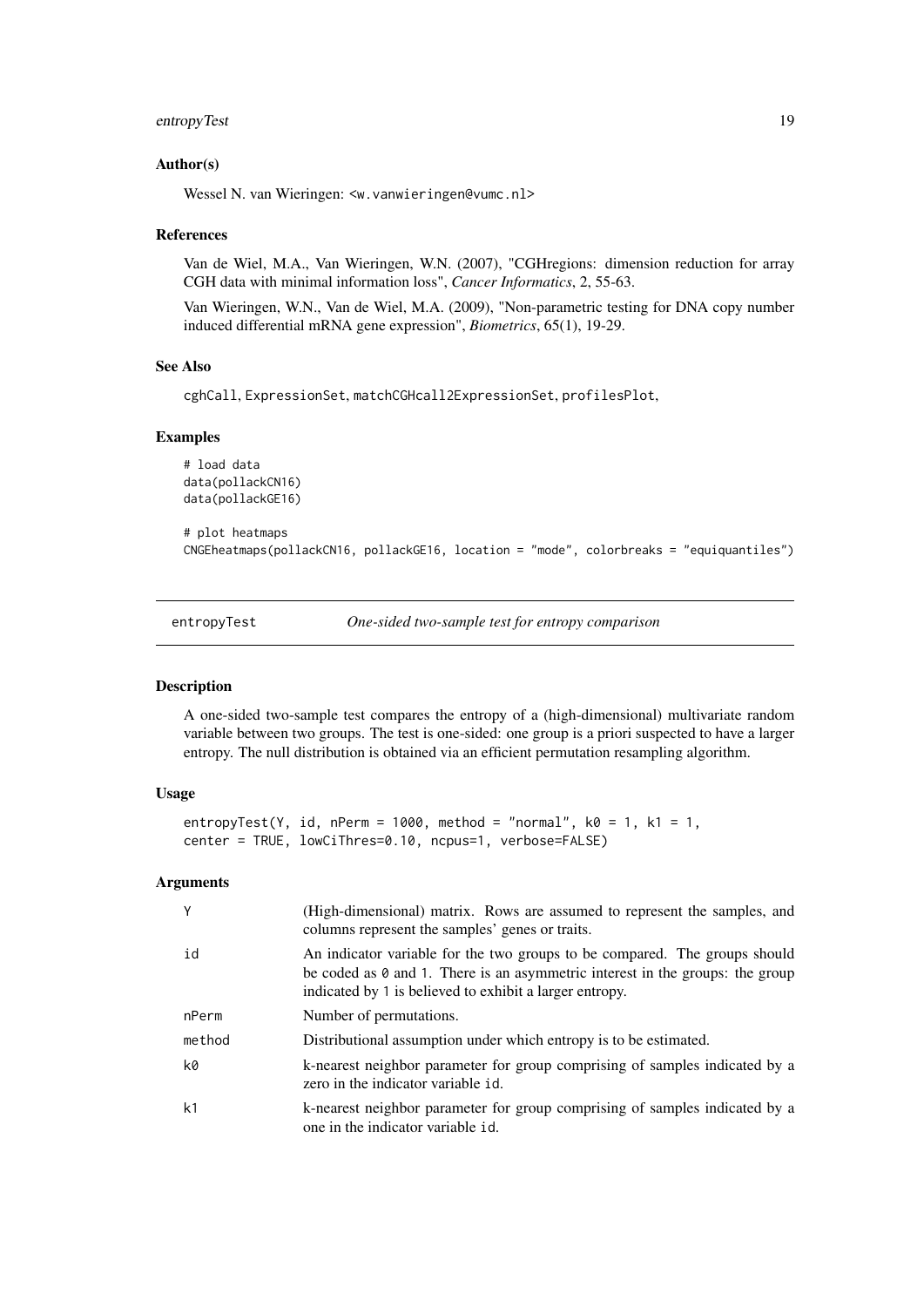<span id="page-19-0"></span>

| center     | Logical indicator: should the columns of Y be centered around zero?                                                                                                                                                                                                                             |
|------------|-------------------------------------------------------------------------------------------------------------------------------------------------------------------------------------------------------------------------------------------------------------------------------------------------|
| lowCiThres | A value between 0 and 1. Determines speed of efficient p-value calculation. If<br>the probability of a p-value being below lowCiThres is smaller than 0.001 (read:<br>the test is unlikely to become significant), the permutation analysis is terminated<br>and a p-value of 1.00 is reported. |
| ncpus      | Number of cpus used for the permutations.                                                                                                                                                                                                                                                       |
| verbose    | Logical indicator: should intermediate output be printed on the screen?                                                                                                                                                                                                                         |
|            |                                                                                                                                                                                                                                                                                                 |

## Value

Object of entTest-class.

## Author(s)

Wessel N. van Wieringen: <w. vanwieringen@vumc.nl>

#### References

Van Wieringen, W.N., Van der Vaart, A.W. (2011), "Statistical analysis of the cancer cell's molecular entropy using high-throughput data", *Bioinformatics*, 27(4), 556-563.

Van Wieringen, W.N., Van de Wiel, M.A., Van der Vaart, A.W. (2008), "A test for partial differential expression", *Journal of the American Statistical Association*, 103(483), 1039-1049.

## See Also

[hdEntropy](#page-25-1)

## Examples

```
# load data
data(pollackGE16)
Y <- exprs(pollackGE16)
# assign samples to groups
id \leftarrow sample(c(0,1), 41, replace=TRUE)# perform testing and print test results
testRes <- entropyTest(t(Y), id, nPerm = 5, method="knn")
summary(testRes)
```
entTest-class *Class "entTest" for storing the results of the function entropyTest.*

## Description

The class entTest is the output of a call to [entropyTest](#page-18-1). It stores results from a hypothesis test.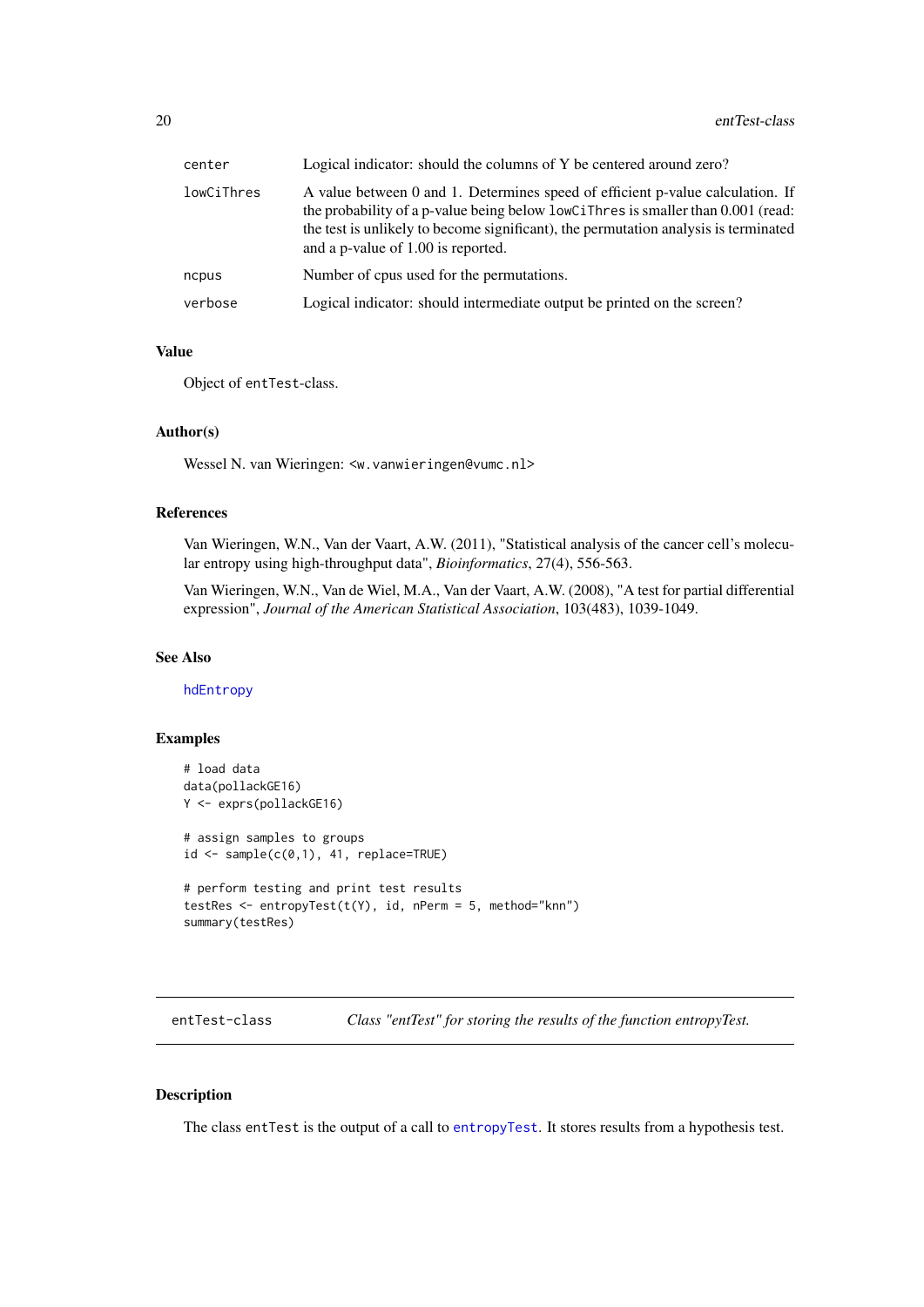#### <span id="page-20-0"></span>Slots

statistic: Object of class "numeric". Observed test statistic (i.e., estimated mutual information).

p.value: Object of class "numeric". P-value for the mutual information test.

null.dist: Object of class "numeric". The permutation null distribution for the test statistic.

nperm: Object of class "numeric". Number of permutation used for p-value calculation.

remark: Object of class "character". Tells whether the permutation algorithm was terminated prematurely or not.

## Methods

summary signature(object = "entTest"): Prints the test results.

#### Author(s)

Wessel van Wieringen: <w.vanwieringen@vumc.nl>

#### See Also

entTest

## Examples

showClass("entTest")

```
expandMatching2singleIDs
```
*Expand matching to single entries*

## Description

In case a feature of platform 1 has been matched to multiple features of another platform, instead of averaging the data from these features, one may consider maintaining all features, each matched individually the feature of platform 1. This function modifies the results from the matching function matchAnn2Ann to facilitate this. The result can than directly be used in the subsetting functions cghCall2weightedSubset and ExpressionSet2weightedSubset.

#### Usage

expandMatching2singleIDs(matchedIDs)

#### Arguments

matchedIDs An object of class list, as returned by the matchAnn2Ann-function.

## Value

An object of class list, similar to that returned by the matchAnn2Ann-function.

## Author(s)

Wessel N. van Wieringen: <w.vanwieringen@vumc.nl>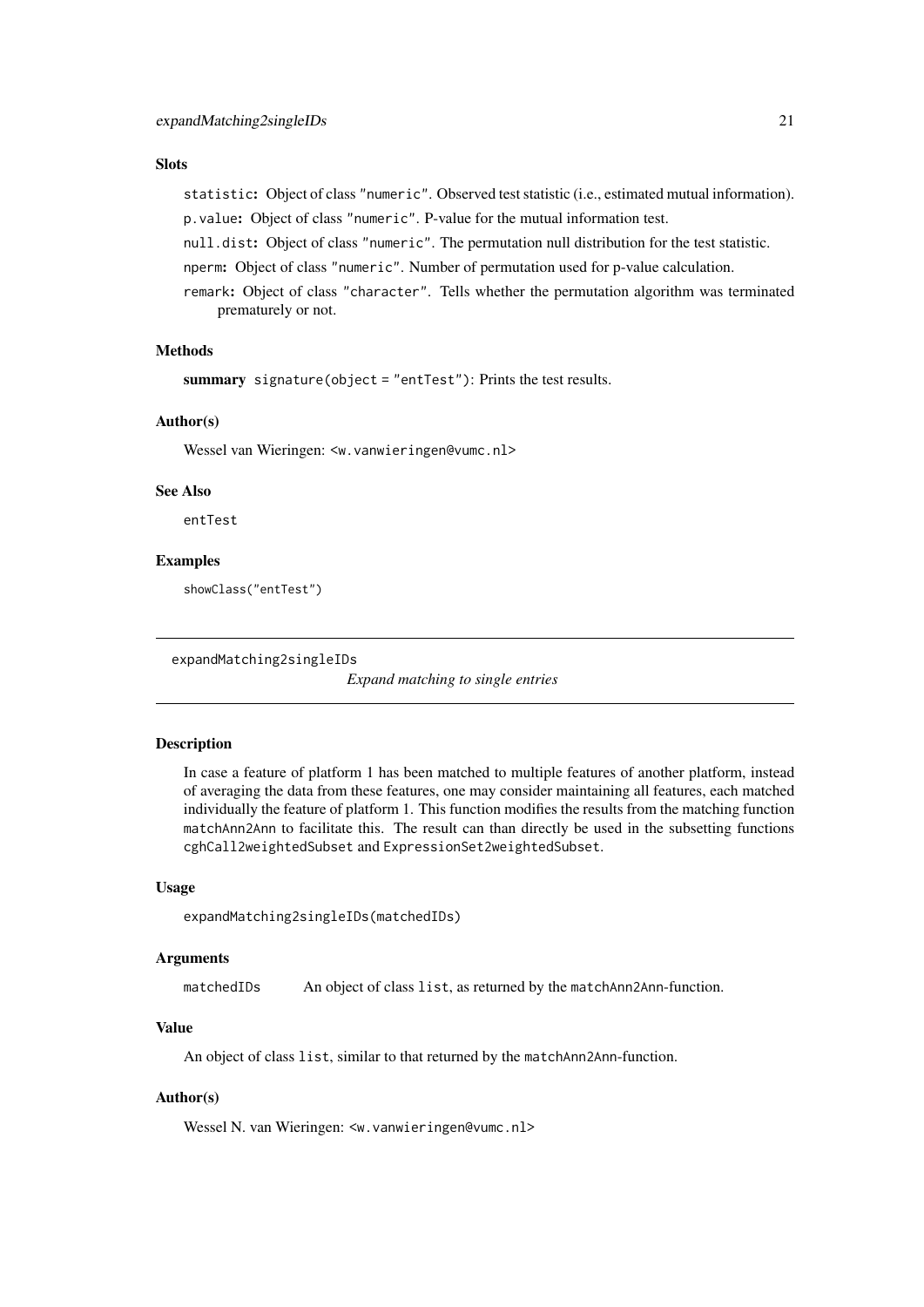#### <span id="page-21-0"></span>References

Van Wieringen, W.N., Unger, K., Leday, G.G.R., Krijgsman, O., De Menezes, R.X., Ylstra, B., Van de Wiel, M.A. (2012), "Matching of array CGH and gene expression microarray features for the purpose of integrative analysis", *BMC Bioinformatics*, 13:80.

#### See Also

[matchAnn2Ann](#page-27-1), [cghCall2weightedSubset](#page-7-1), [ExpressionSet2weightedSubset](#page-23-1).

#### Examples

```
# load data
data(pollackCN16)
data(pollackGE16)
# extract genomic information from cghCall-object
chr1 <- fData(pollackCN16)[,1]
bpstart1 <- fData(pollackCN16)[,2]
bpend1 <- fData(pollackCN16)[,3]
# extract genomic information from ExpressionSet-object
chr2 <- fData(pollackGE16)[,1]
bpstart2 <- fData(pollackGE16)[,2]
bpend2 <- fData(pollackGE16)[,3]
# match features from both platforms
matchedFeatures <- matchAnn2Ann(chr1, bpstart1, bpend1, chr2,
bpstart2, bpend2, method = "distance", maxDist = 10000)
# expand
matchedFeatures <- expandMatching2singleIDs(matchedFeatures)
```
ExpressionSet2order *Genomic ordering of ExpressionSet-objects.*

## Description

Orders the features within a [ExpressionSet](#page-0-0)-object in accordance with their genomic order.

## Usage

```
ExpressionSet2order(GEdata, chr, bpstart, verbose=TRUE)
```
#### Arguments

| GEdata  | Object of class Expression Set.                                                                                            |
|---------|----------------------------------------------------------------------------------------------------------------------------|
| chr     | Column in the slot feature Data of the Expression Set-object specifying the<br>chromosome information of the features.     |
| bpstart | Column in the slot feature Data of the Expression Set-object specifying the<br>start basepair information of the features. |
| verbose | Logical indicator: should intermediate output be printed on the screen?                                                    |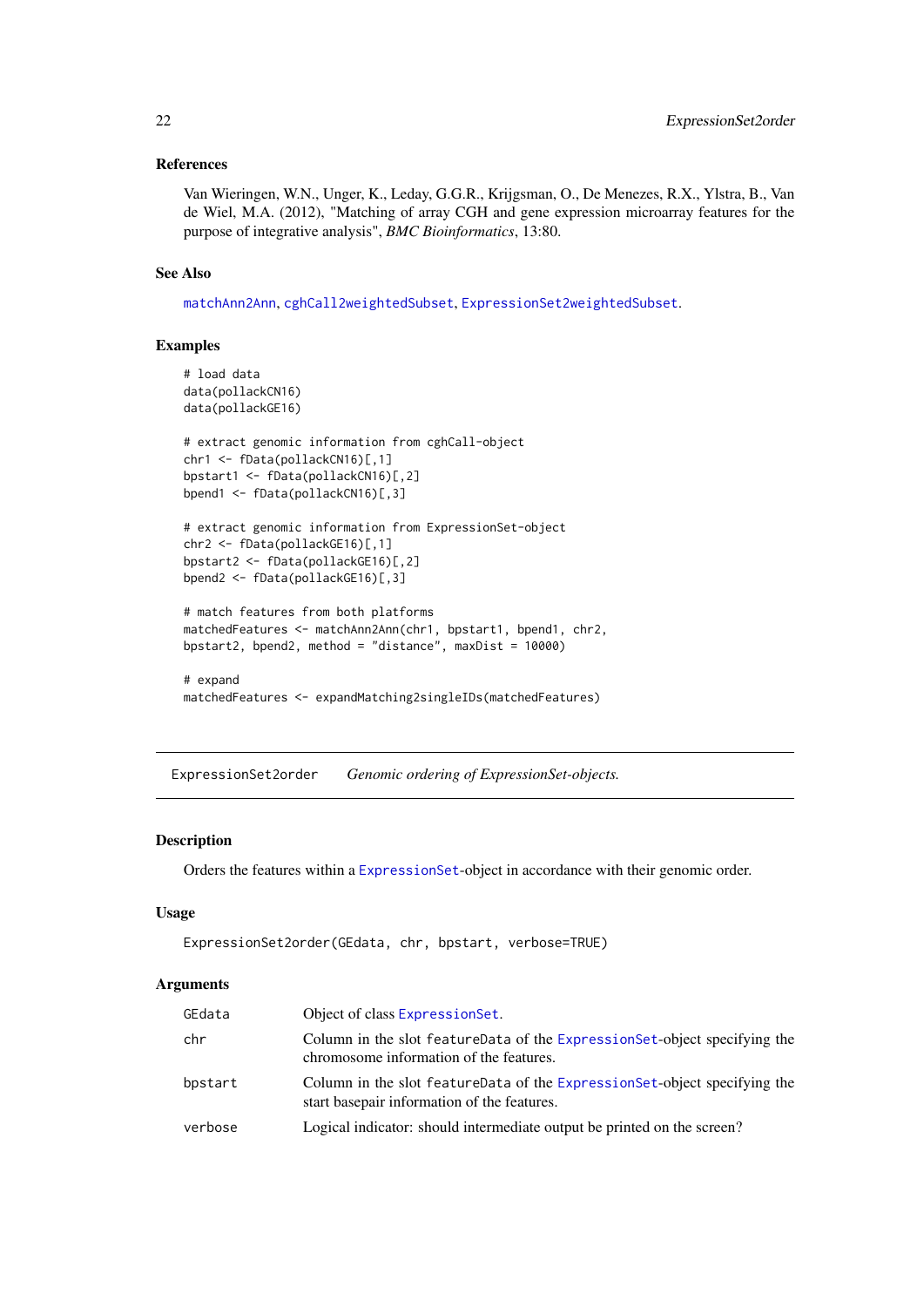#### <span id="page-22-0"></span>ExpressionSet2subset 23

## Value

Object of class [ExpressionSet](#page-0-0), now genomically ordered.

## Author(s)

Wessel N. van Wieringen: <w. vanwieringen@vumc.nl>

## See Also

[ExpressionSet](#page-0-0).

## Examples

```
# load data
data(pollackGE16)
```

```
# order the copy number data genomically
pollackGE16 <- ExpressionSet2order(pollackGE16, 1, 2)
```
ExpressionSet2subset *Subsetting ExpressionSet-objects.*

## Description

Limit an [ExpressionSet](#page-0-0) object to a subset of its features.

## Usage

```
ExpressionSet2subset(GEdata, featureSubset, verbose=TRUE)
```
## Arguments

| GEdata  | Object of class Expression Set.                                                                                                   |
|---------|-----------------------------------------------------------------------------------------------------------------------------------|
|         | feature Subset Object of class numeric, containing the row numbers of features to be main-<br>tained in the ExpressionSet-object. |
| verbose | Logical indicator: should intermediate output be printed on the screen?                                                           |

## Value

Object of class [ExpressionSet](#page-0-0), restricted to the specified subset of features.

## Author(s)

Wessel N. van Wieringen: <w. vanwieringen@vumc.nl>

## See Also

[ExpressionSet](#page-0-0).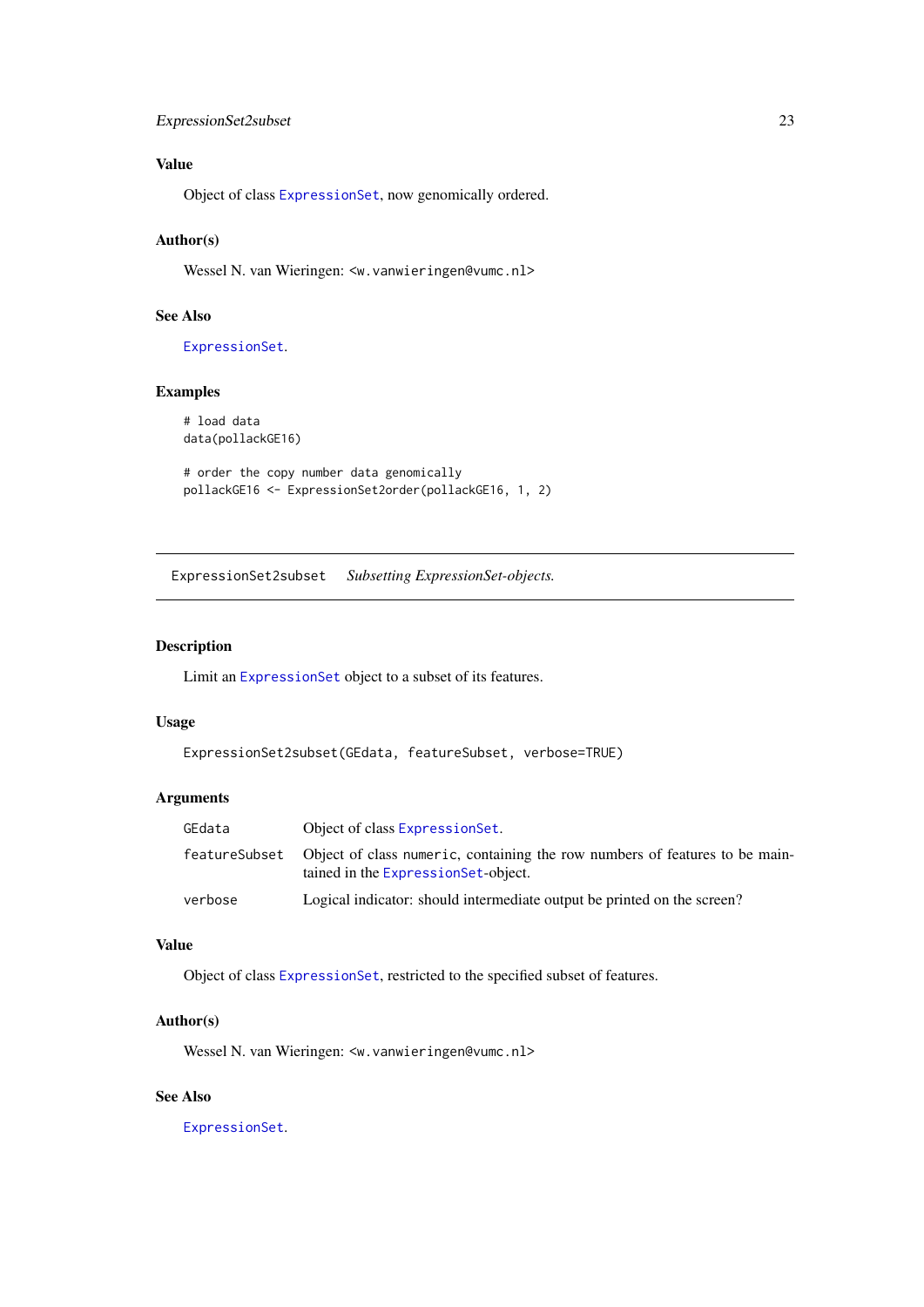## Examples

```
# load data
data(pollackGE16)
# order the copy number data genomically
pollackGE16 <- ExpressionSet2subset(pollackGE16, c(1:50))
```
<span id="page-23-1"></span>ExpressionSet2weightedSubset

*Weighted subsetting ExpressionSet-objects.*

#### Description

Limit an [ExpressionSet](#page-0-0) object to a subset of its features, using weighted averaging of the expression signal.

#### Usage

ExpressionSet2weightedSubset(GEdata, featuresAndWeights, chr, bpstart, bpend, ncpus = 1, verbose=TRUE)

## Arguments

| GEdata             | Object of class Expression Set.                                                                                                                                                                                                                                                                                       |
|--------------------|-----------------------------------------------------------------------------------------------------------------------------------------------------------------------------------------------------------------------------------------------------------------------------------------------------------------------|
| featuresAndWeights |                                                                                                                                                                                                                                                                                                                       |
|                    | Object of class list. Each list item is a matrix. The first column of this matrix<br>contains the row numbers of features to be maintained in the ExpressionSet-<br>object. The second column contains the weights of each features, to be used in<br>the calculation of the weighted average gene expression signal. |
| chr                | Column in the slot feature Data of the Expression Set-object specifying the<br>chromosome information of the features.                                                                                                                                                                                                |
| bpstart            | Column in the slot feature Data of the Expression Set-object specifying the<br>start basepair information of the features.                                                                                                                                                                                            |
| bpend              | Column in the slot feature Data of the Expression Set-object specifying the<br>end basepair information of the features.                                                                                                                                                                                              |
| ncpus              | Number of cpus to be used in computations.                                                                                                                                                                                                                                                                            |
| verbose            | Logical indicator: should intermediate output be printed on the screen?                                                                                                                                                                                                                                               |

#### Details

Annotation information of features with multiplicity larger than one is compressed as follows. It is assumed that all features map to the same chromosome, leaving no ambiguity. The start base pair of the "new" feature is the smallest start base pair of features from which it has been formed. The end base pair of the "new" feature is the largest end base pair of features from which it has been formed.

## Value

Object of class [ExpressionSet](#page-0-0), restricted to the specified subset of features.

<span id="page-23-0"></span>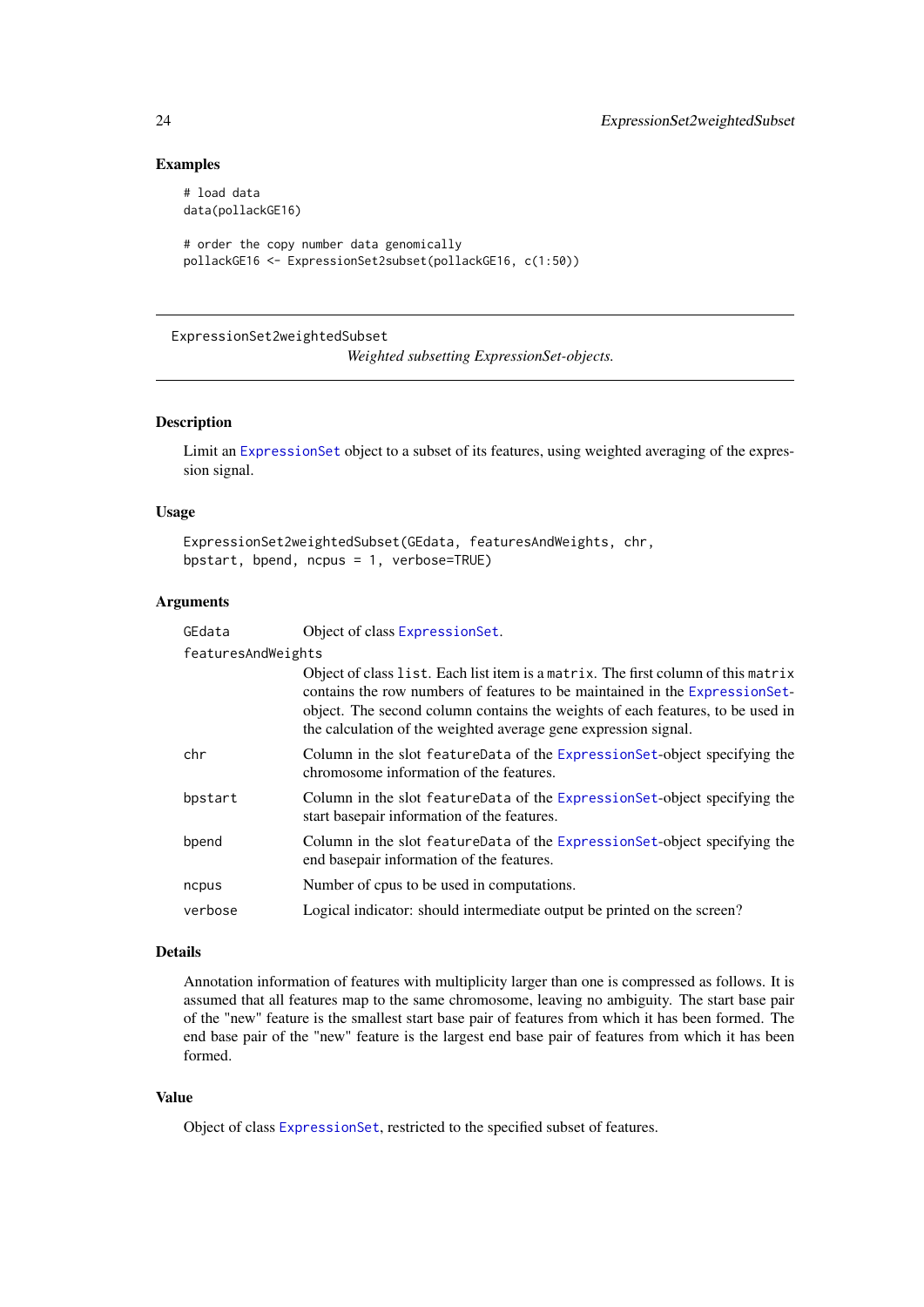#### <span id="page-24-0"></span>getSegFeatures 25

#### Warning

The phenoData, experimentData, and other slots of the ExpressionSet-object are currently not passed on to the subsetted object.

#### Note

This is a more intricate version of the ExpressionSet2subset function. They exists parallel because this function is much slower than its counterpart.

#### Author(s)

Wessel N. van Wieringen: <w. vanwieringen@vumc.nl>

## References

Van Wieringen, W.N., Unger, K., Leday, G.G.R., Krijgsman, O., De Menezes, R.X., Ylstra, B., Van de Wiel, M.A. (2012), "Matching of array CGH and gene expression microarray features for the purpose of integrative analysis", *BMC Bioinformatics*, 13:80.

## See Also

ExpressionSet2subset

#### Examples

```
# load data
data(pollackGE16)
```

```
# extract genomic information from ExpressionSet-object
chr <- fData(pollackGE16)[,1]
bpstart <- fData(pollackGE16)[,2]
bpend <- fData(pollackGE16)[,3]
```

```
# find unique genomic locations
uniqInfo <- uniqGenomicInfo(chr, bpstart, bpend, verbose = FALSE)
```

```
# subset ExpressionSet-object to features with unique genomic locations
pollackGE16 <- ExpressionSet2weightedSubset(pollackGE16, uniqInfo, 1, 2, 3)
```
getSegFeatures *Identical signature features selection from cghCall-object.*

## Description

Given an example, selects features (contiguous to the example) with the same signature (as the example) across samples from an [cghCall](#page-0-0)-object.

```
getSegFeatures(featureNo, CNdata, verbose=TRUE)
```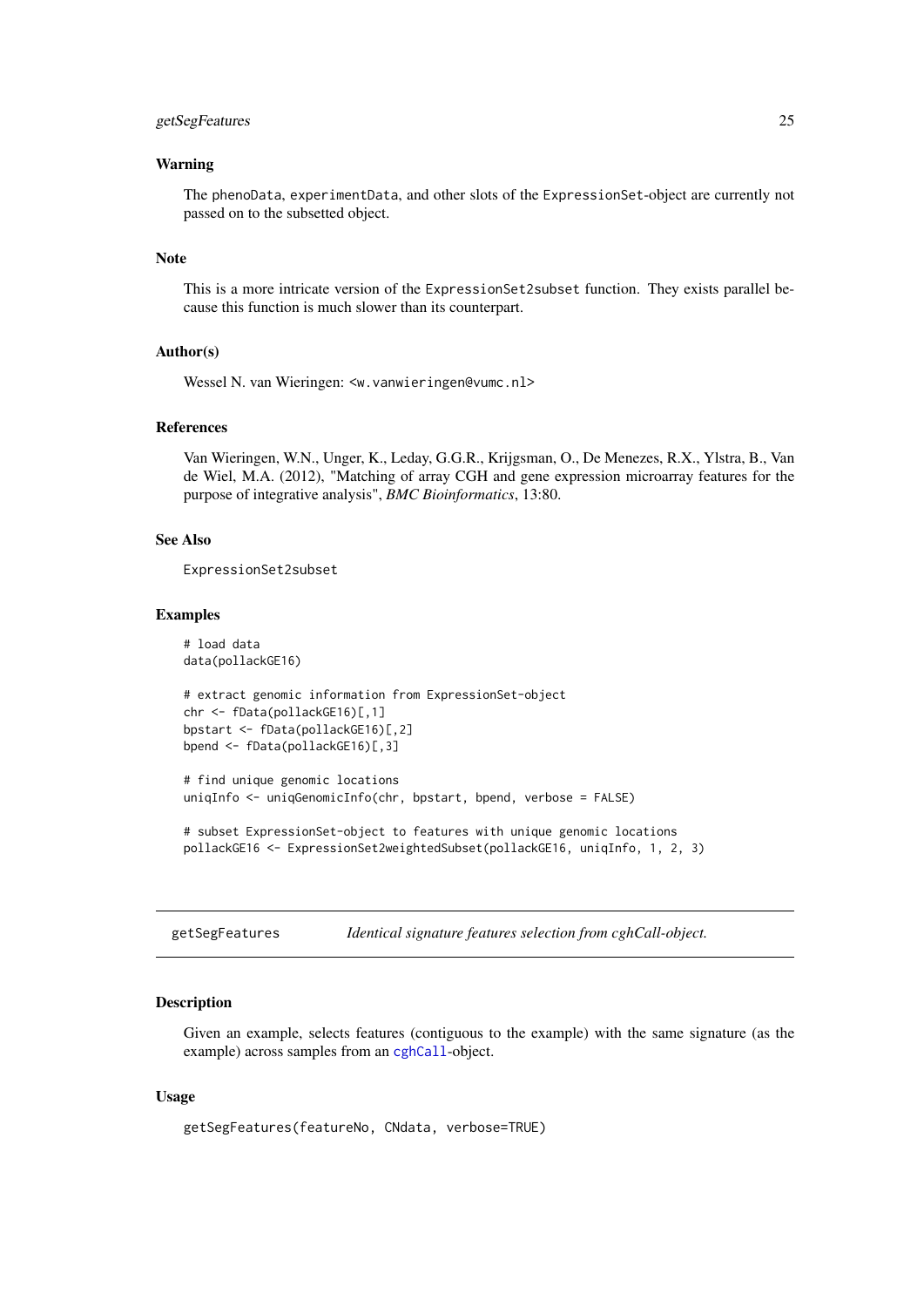#### Arguments

| featureNo | Row number of example feature.                                          |
|-----------|-------------------------------------------------------------------------|
| CNdata    | Object of class cghCall.                                                |
| verbose   | Logical indicator: should intermediate output be printed on the screen? |

## Value

Object of class numeric, containing the row numbers of those contiguous features with the same segmented log2-ratio signatures as featureNo across samples.

## Author(s)

Wessel N. van Wieringen: <w.vanwieringen@vumc.nl>

### References

Van Wieringen, W.N., Berkhof, J., Van de Wiel, M.A. (2010), "A random coefficients model for regional co-expression associated with DNA copy number", *Statistical Applications in Genetics and Molecular Biology*, Volume 9, Issue1, Article 25, 1-28.

#### See Also

[cghCall](#page-0-0), [RCMestimation](#page-46-1).

#### Examples

```
# load data
data(pollackCN16)
```
# feature of interest featureNo <- 7

# extract all features with identical copy number signature (over the samples) getSegFeatures(featureNo, pollackCN16)

<span id="page-25-1"></span>

hdEntropy *Entropy estimation.*

## Description

The (differential) entropy of a high-dimensional multivariate random variable is estimated from a (high-dimensional matrix) under a normality or k-NN distributional assumption.

```
hdEntropy(Y, method = "normal", k = 1, center = TRUE, indKnn = TRUE)
```
<span id="page-25-0"></span>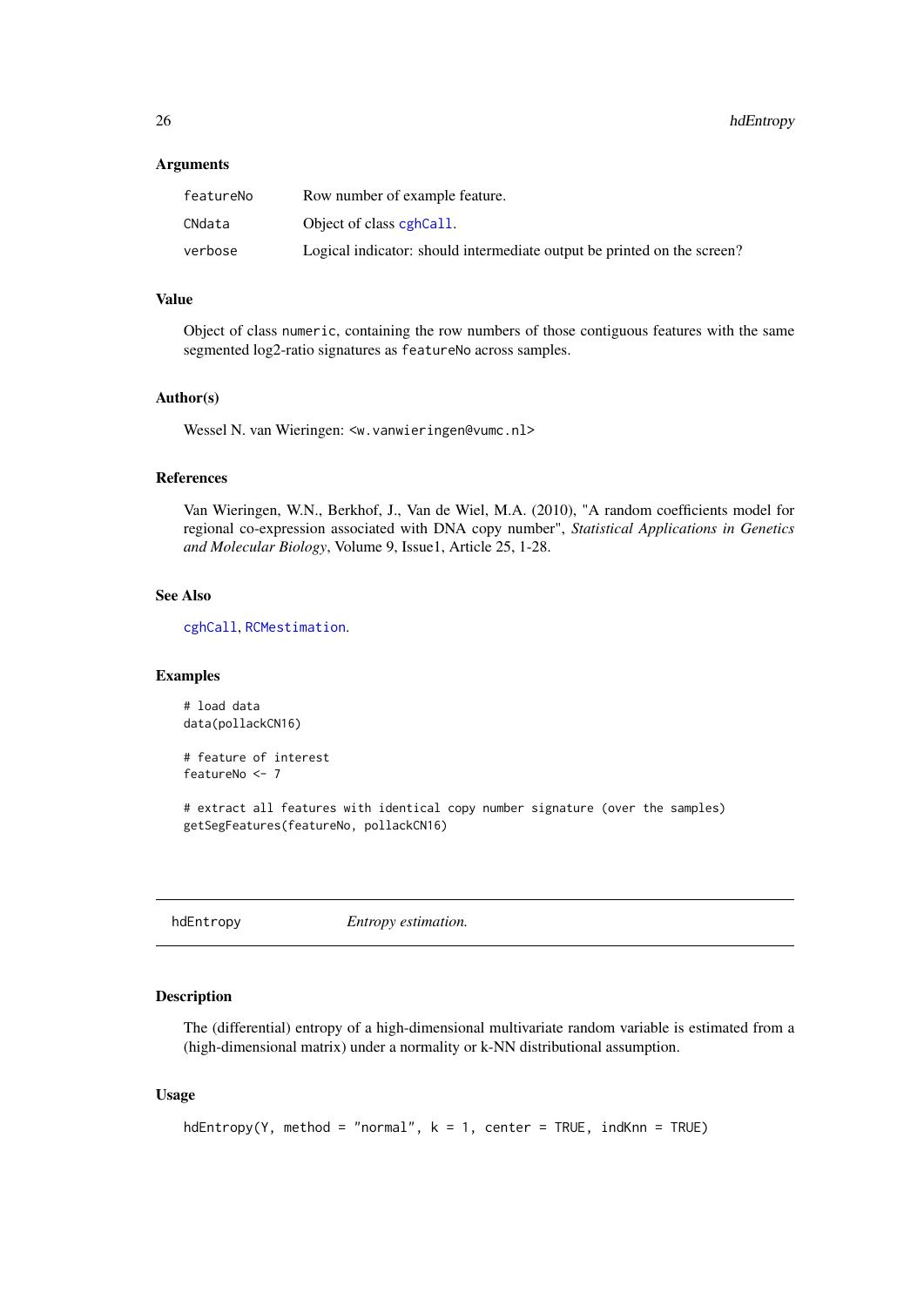#### <span id="page-26-0"></span>hdMI 27

## Arguments

| Υ      | (High-dimensional) matrix. Rows are assumed to represent the samples, and<br>columns represent the samples' genes or traits. |
|--------|------------------------------------------------------------------------------------------------------------------------------|
| method | Distributional assumption under which entropy is to be estimated.                                                            |
| k      | k-nearest neighbor parameter.                                                                                                |
| center | Logical indicator: should the columns of Y be centered around zero?                                                          |
| indKnn | Logical indicator: should samples' individual contributions to the k-NN entropy<br>be reported?                              |

## Value

The entropy estimate is returned as a numeric.

## Author(s)

Wessel N. van Wieringen: <w.vanwieringen@vumc.nl>

## References

Van Wieringen, W.N., Van der Vaart, A.W. (2011), "Statistical analysis of the cancer cell's molecular entropy using high-throughput data", *Bioinformatics*, 27(4), 556-563.

## See Also

## [entropyTest](#page-18-1).

## Examples

```
data(pollackGE16)
hdEntropy(t(exprs(pollackGE16)), method="knn")
```
<span id="page-26-1"></span>hdMI *Mutual information estimation.*

## Description

The mutual information between two high-dimensional mutivariate random variables is estimated from two (high-dimensional matrix) under a normality or k-NN distributional assumption.

```
hdMI(Y, X, method = "normal", k = 1, center = TRUE, rescale = TRUE)
```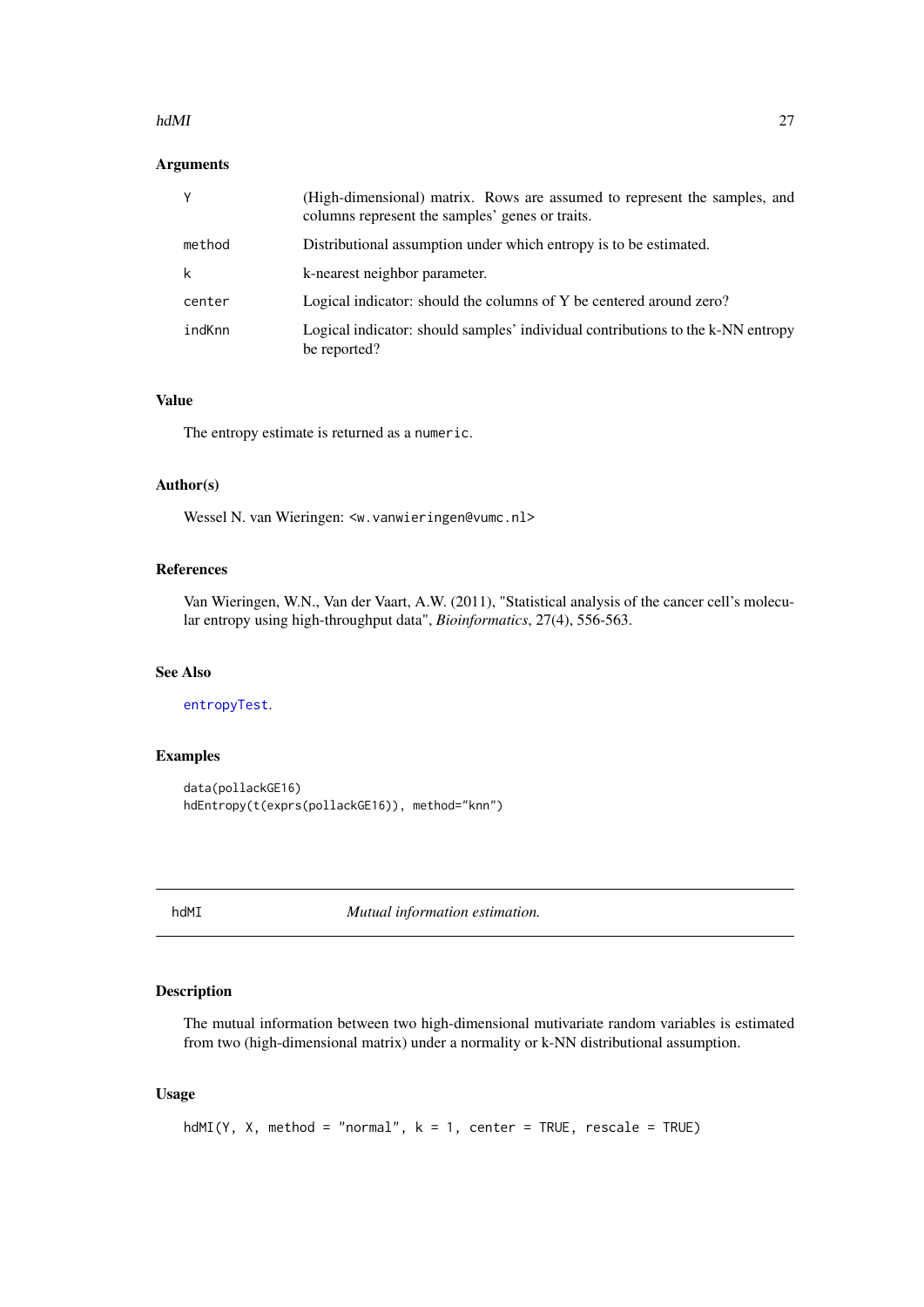## <span id="page-27-0"></span>Arguments

| Y       | (High-dimensional) matrix. Rows are assumed to represent the samples, and<br>columns represent the samples' genes or traits.                                                            |
|---------|-----------------------------------------------------------------------------------------------------------------------------------------------------------------------------------------|
| X       | (High-dimensional) matrix. Rows are assumed to represent the samples, and<br>columns represent the samples' genes or traits. The number of rows of X must<br>be identical to that of Y. |
| method  | Distributional assumption under which mutual information is to be estimated.                                                                                                            |
| k       | k-nearest neighbor parameter.                                                                                                                                                           |
| center  | Logical indicator: should the columns (traits) of Y and X be centered at zero?<br>Applied only under the normality assumption.                                                          |
| rescale | Logical indicator: should Y and X be rescaled to have the same scale? Applied<br>only under the k-NN assumption.                                                                        |

## Value

The mutual information estimate is returned as a numeric.

## Author(s)

Wessel N. van Wieringen: <w. vanwieringen@vumc.nl>

## References

Van Wieringen, W.N., Van der Vaart, A.W. (2011), "Statistical analysis of the cancer cell's molecular entropy using high-throughput data", *Bioinformatics*, 27(4), 556-563.

#### See Also

## [mutInfTest](#page-35-1).

## Examples

```
data(pollackCN16)
data(pollackGE16)
hdMI(t(exprs(pollackGE16)), t(copynumber(pollackCN16)), method="knn")
```
<span id="page-27-1"></span>matchAnn2Ann *Genomic location matching of two sets of features*

## Description

Genomic location matching of two sets of features

```
matchAnn2Ann(chr1, bpstart1, bpend1, chr2, bpstart2, bpend2,
method = "distance", maxDist = 10000, minPerc = 0,
reference = 1, ncpus = 1, verbose=TRUE)
```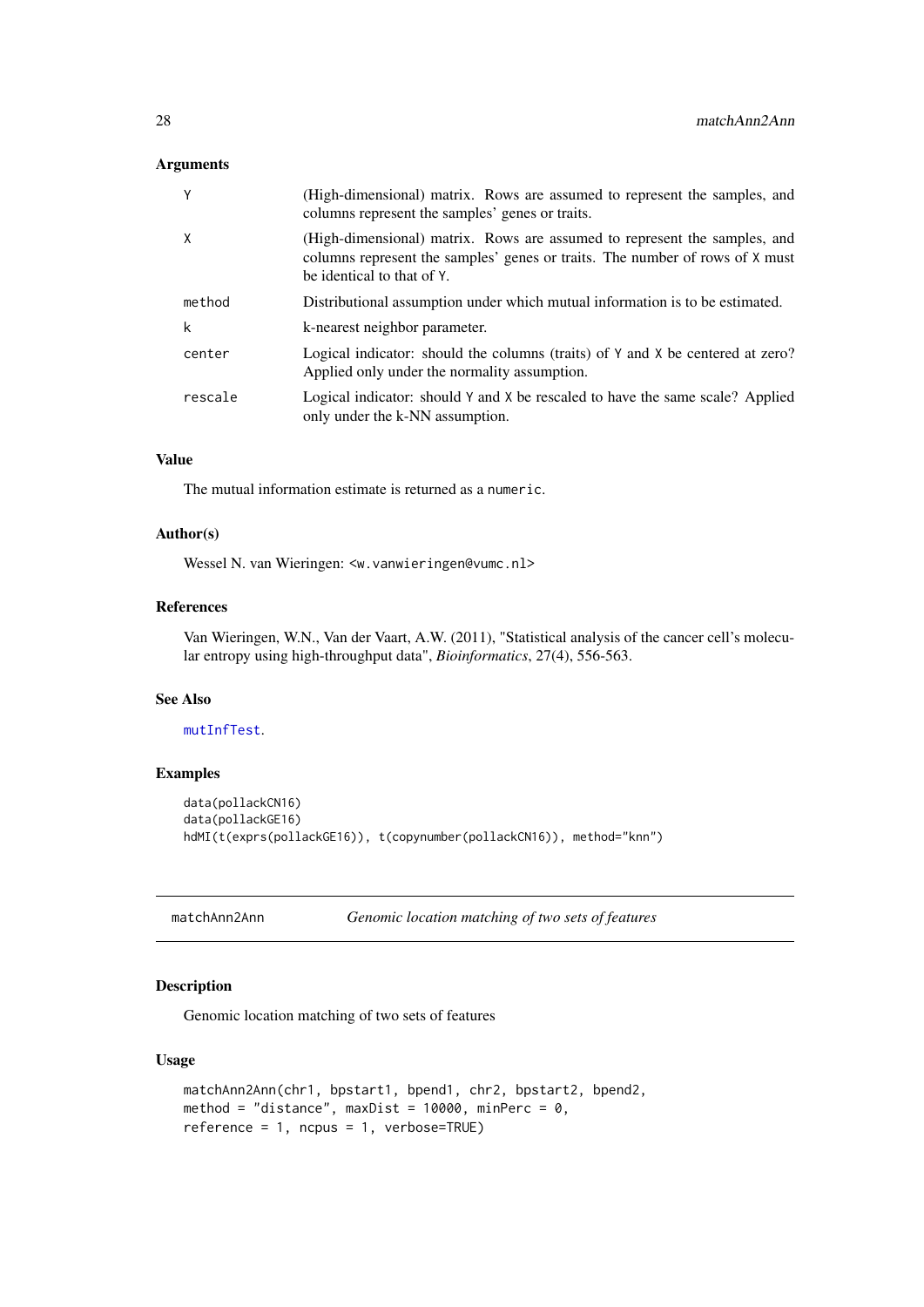#### Arguments

| chr1      | Object of class numeric containing chromosome information of features from<br>set 1.                                              |
|-----------|-----------------------------------------------------------------------------------------------------------------------------------|
| bpstart1  | Object of class numeric containing start base pair information of features from<br>set 1. Of same length as chr1.                 |
| bpend1    | Object of class numeric containing end base pair information of features from<br>set 1. Of same length as chr1.                   |
| chr2      | Object of class numeric containing chromosome information of features from<br>set $2$ .                                           |
| bpstart2  | Object of class numeric containing start base pair information of features from<br>set 2. Of same length as chr2.                 |
| bpend2    | Object of class numeric containing end base pair information of features from<br>set 2. Of same length as chr2.                   |
| method    | Matching method to be applied, either "distance" or "overlap". See below<br>for details.                                          |
| maxDist   | Maximum number of bases two features are allowed to be separated for a match.<br>Only used in combination with method="distance". |
| minPerc   | Minimum percentage of overlap between two features required for a match.<br>Only used in combination with method="overlap".       |
| reference | Platform that is taken as a reference in the calculation of the percentage, should<br>equal 1 or two, referring to the platform.  |
| ncpus     | Number of cpus to be used in the computation.                                                                                     |
| verbose   | Logical indicator: should intermediate output be printed on the screen?                                                           |

### Details

The features of set 1 (chr1, bpstart1, bpend1) are matched to the features of set 2 (chr2, bpstart2, bpend2). That is, for every feature in set 2, features in set 1 are sought.

In case method="distance", the midpoint of set 1 and set 2 features are calculated and for each feature of set 2 all features of set 1 with midpoints not further than maxDist are selected. If there are no features in set 1 satisfying this criterion, the feature of set 2 that could not be matched is discarded.

If method="overlap", each feature of set 1 is matched to the feature of set 2 on the basis of the percentage of overlap. All features of set 1 with a percentage exceeding minPerc are selected. In case no feature in set 1 had any overlap with the features from set 2, the feature of set 2 that could not be matched is discarded.

#### Value

An object of class list. Each list item is a three-column matrix with the matched features information. The first column contains feature numbers of set 1 in the order as supplied. The second column contains feature numbers of set 2 in the order as supplied. Each row thus has two entries. The first entry contains the feature number of set 1 that has been matched to second entry, representing the feature number of set 2. The third column contains either the percentage of overlap (method="overlap") or the distance between the the midpoints of the two features (method="distance").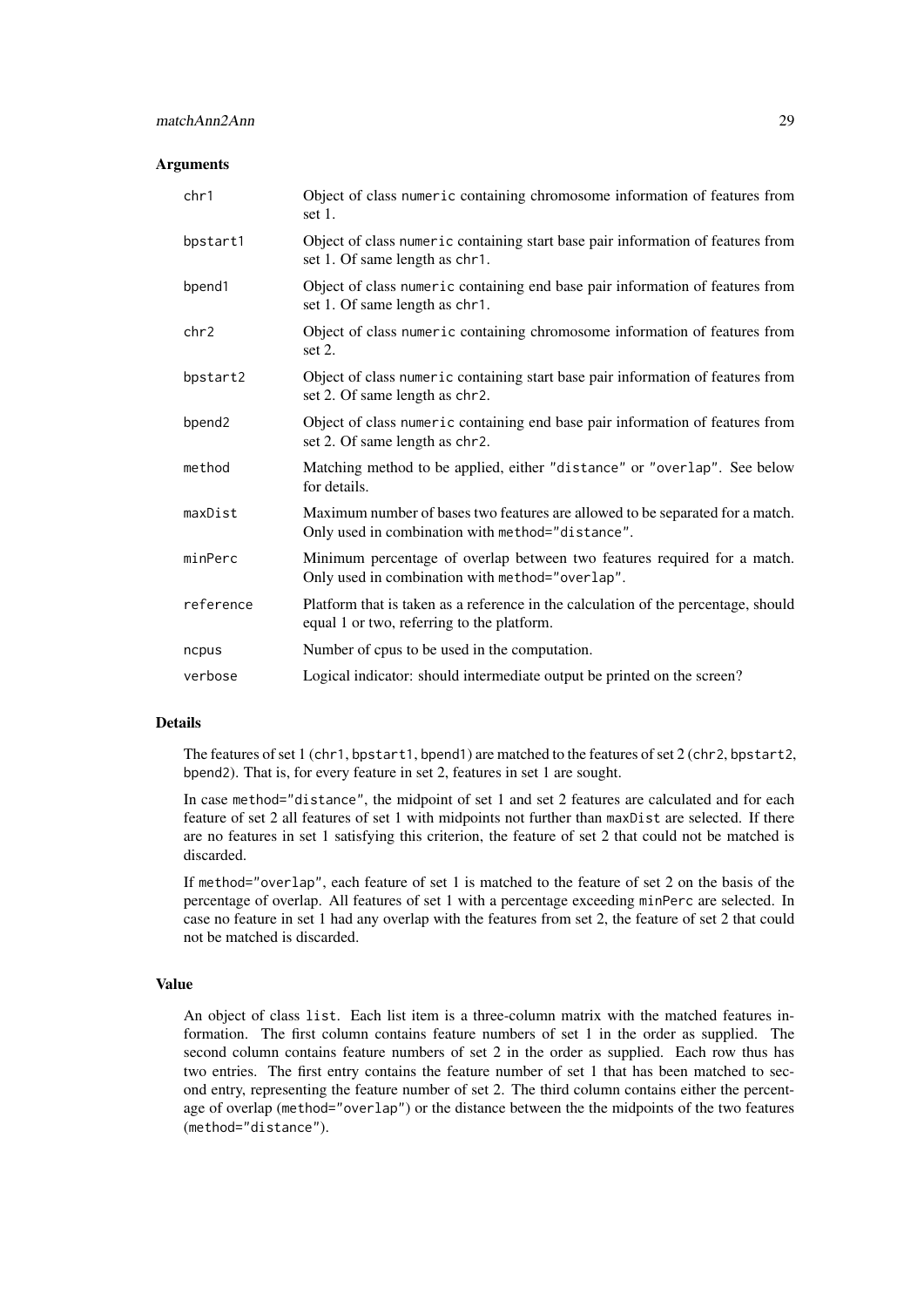#### <span id="page-29-0"></span>Warning

Base pair information of features from both sets should be on the same scale!

Features with incomplete annotation information are removed before matching. For clarity, they are not included in the object with matched features.

#### Author(s)

Wessel N. van Wieringen: <w. vanwieringen@vumc.nl>

#### References

Van Wieringen, W.N., Unger, K., Leday, G.G.R., Krijgsman, O., De Menezes, R.X., Ylstra, B., Van de Wiel, M.A. (2012), "Matching of array CGH and gene expression microarray features for the purpose of integrative analysis", *BMC Bioinformatics*, 13:80.

#### See Also

matchCGHcall2ExpressionSet

#### Examples

```
# load data
data(pollackCN16)
data(pollackGE16)
# extract genomic information from cghCall-object
chr1 <- fData(pollackCN16)[,1]
bpstart1 <- fData(pollackCN16)[,2]
bpend1 <- fData(pollackCN16)[,3]
# extract genomic information from ExpressionSet-object
chr2 <- fData(pollackGE16)[,1]
bpstart2 <- fData(pollackGE16)[,2]
bpend2 <- fData(pollackGE16)[,3]
# match features from both platforms
matchedFeatures <- matchAnn2Ann(chr1, bpstart1, bpend1, chr2,
bpstart2, bpend2, method = "distance", maxDist = 10000)
```
<span id="page-29-1"></span>matchCGHcall2ExpressionSet

*Genomic location matching of CN and GE data*

#### Description

Integrative CN-GE analysis requires the copy number data of all genes on the expression array to be available. intCNGEan.match matches the features of the copy number platform to the genes of the expression array. This is done using their genomic locations on the basis of either proximity or overlap.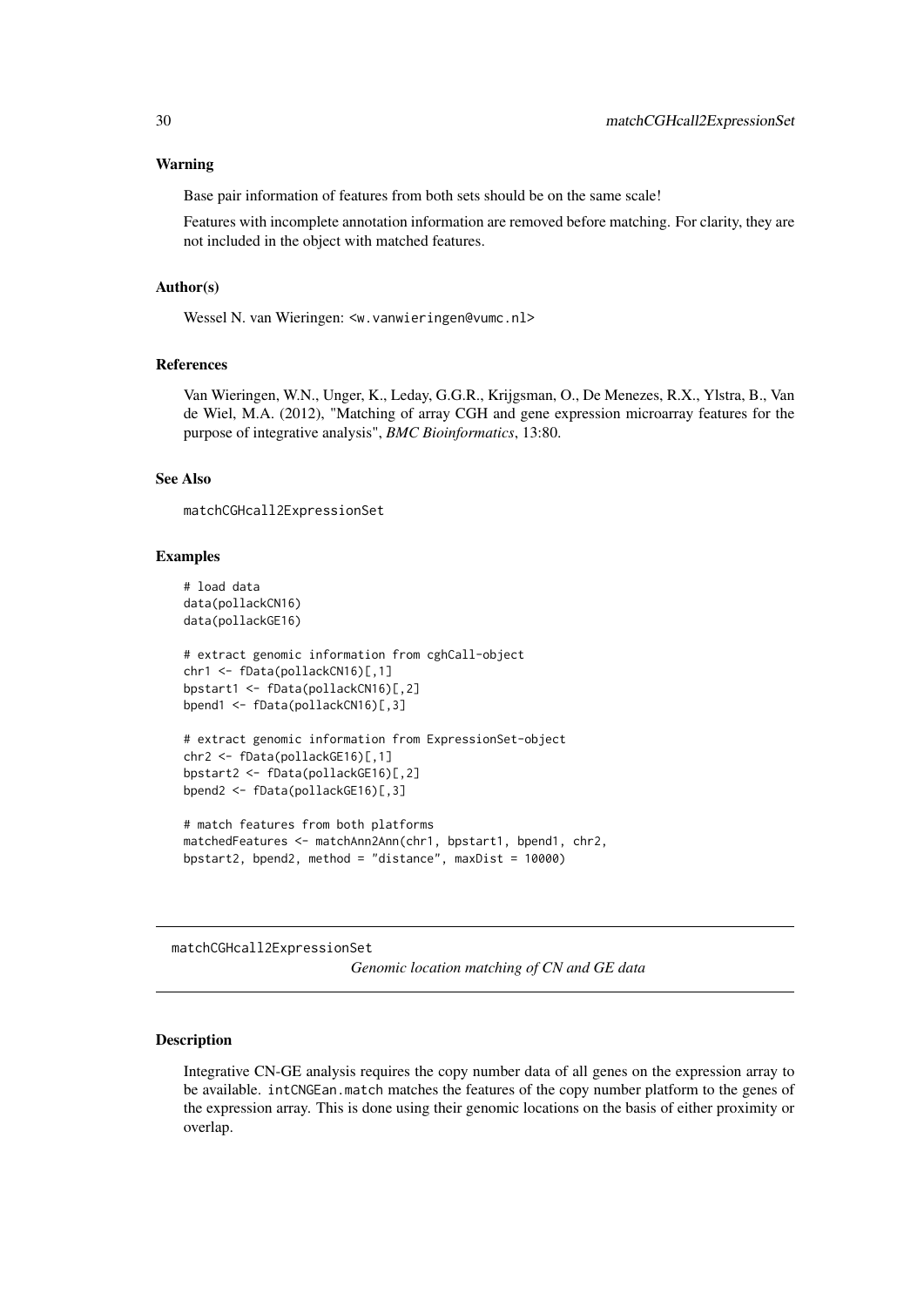#### <span id="page-30-0"></span>Usage

```
matchCGHcall2ExpressionSet(CNdata, GEdata, CNchr, CNbpstart,
CNbpend, GEchr, GEbpstart, GEbpend, method = "distance",
reference=1, ncpus=1, verbose=TRUE)
```
## Arguments

| CNdata    | Object of class cghCall, containing (among others) annotion and call probabil-<br>ities.                                         |
|-----------|----------------------------------------------------------------------------------------------------------------------------------|
| GEdata    | Object of class ExpressionSet.                                                                                                   |
| CNchr     | Column in the slot featureData of the cghCall-object specifying the chromo-<br>some information of the features.                 |
| CNbpstart | Column in the slot featureData of the cghCall-object specifying the start<br>basepair information of the features.               |
| CNbpend   | Column in the slot featureData of the cghCall-object specifying the end base-<br>pair information of the features.               |
| GEchr     | Column in the slot featureData of the ExpressionSet-object specifying the<br>chromosome information of the features.             |
| GEbpstart | Column in the slot featureData of the ExpressionSet-object specifying the<br>start basepair information of the features.         |
| GEbpend   | Column in the slot featureData of the ExpressionSet-object specifying the<br>end basepair information of the features.           |
| method    | Matching method to be applied, either "distance", "overlap" or "overlapPlus".<br>See below for details.                          |
| reference | Platform that is taken as a reference in the calculation of the percentage, should<br>equal 1 or two, referring to the platform. |
| ncpus     | Number of cpus to be used in the computation.                                                                                    |
| verbose   | Logical indicator: should intermediate output be printed on the screen?                                                          |

#### Details

Ideally full annotation information (chromosome number, start base pair, end base pair) for both copy number and gene expression data is available. In case only start base pair information is available, let CNbpend and GEbpend refer to the same columns as CNbpstart and GEbpstart. Base pair information of copy number and expression data should be on the same scale.

Matching occurs on the basis of genomic locations. In case method="distance", the midpoint of CN and GE features are calculated and for each gene on the expression array the closest feature of the copy number platform is selected. If method="overlap", each gene in the ExpressionSetobject is matched to the feature from the copy number platform with the maximum percentage of overlap. If the maximum percentage of overlap equals zero, the gene is not included in the matched objects. If method="overlapPlus", the features are first matched by their percentage of overlap (as with the method="overlap"-option). For all non-matched GE features its closest two CN features (one down- and one upstream) are determined. If the copy number signature of these two CN features is identical, intrapolation seems reasonable, and and the GE feature is matched to the closest of these two CN features. Hence, method="overlapPlus" makes use of the copy number data, consequently, matching may be different for different data sets.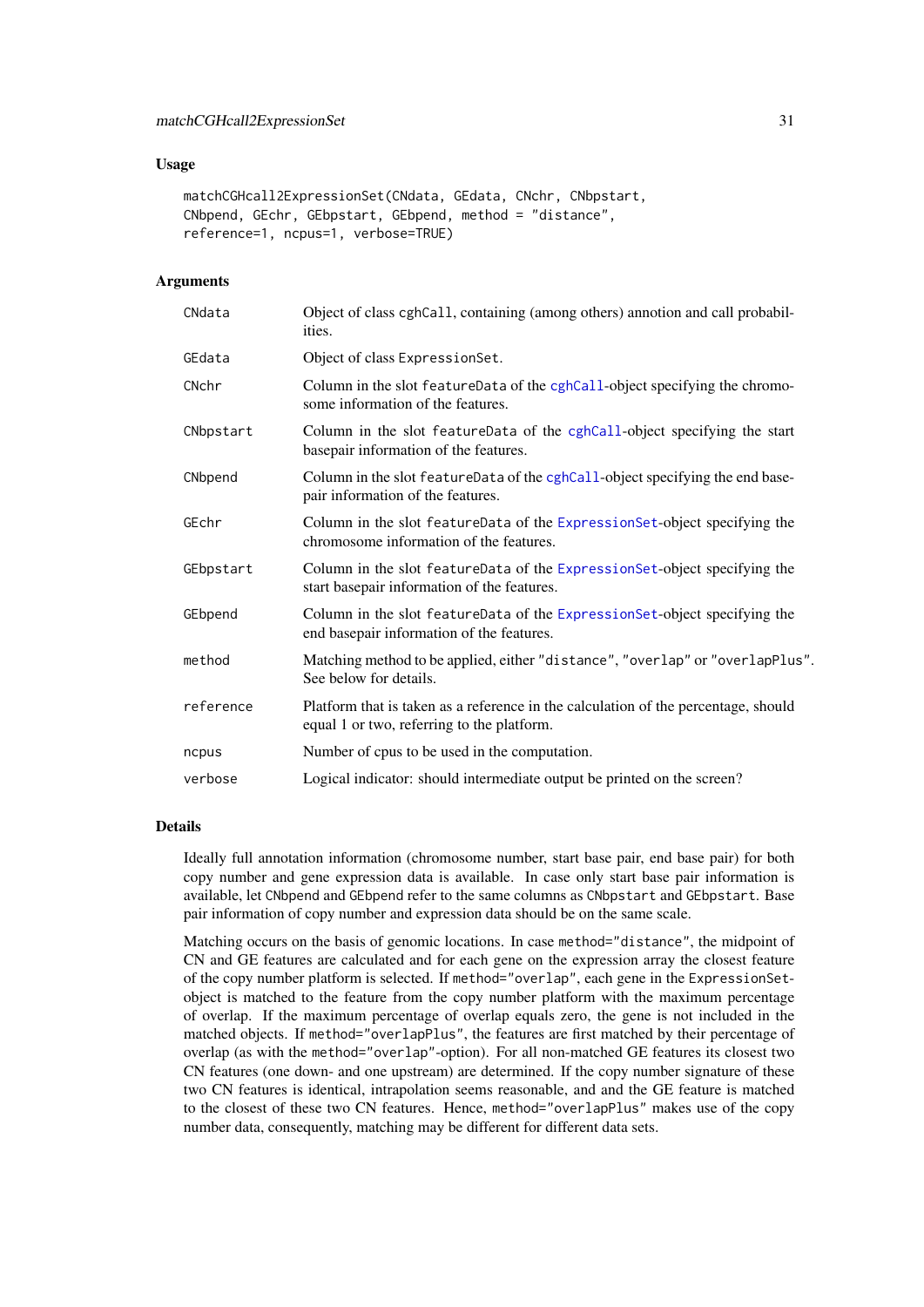#### Value

A two-column matrix with the matched features entries. The first column contains feature numbers of the cghCall-object. The second column contains feature numbers of the ExpressionSet-object. Each row thus has two entries. The first entry contains the feature number of the cghCall-object that has been matched to second entry, representing the feature number of the ExpressionSet-object.

#### Warning

Features with incomplete annotation information are removed before matching. For clarity, they are not included in the objects with matched features.

### Note

The matching process implemented here is different from the one implemented in the (depreciated) ACEit-package (Van Wieringen et al., 2006).

## Author(s)

Wessel N. van Wieringen: <w.vanwieringen@vumc.nl>

## References

Van Wieringen, W.N., Belien, J.A.M., Vosse, S.J., Achame, E.M., Ylstra, B. (2006), "ACE-it: a tool for genome-wide integration of gene dosage and RNA expression data", *Bioinformatics*, 22(15), 1919-1920.

Van Wieringen, W.N., Unger, K., Leday, G.G.R., Krijgsman, O., De Menezes, R.X., Ylstra, B., Van de Wiel, M.A. (2012), "Matching of array CGH and gene expression microarray features for the purpose of integrative analysis", *BMC Bioinformatics*, 13:80.

#### See Also

[cghCall](#page-0-0), [ExpressionSet](#page-0-0)

## Examples

```
# load data
data(pollackCN16)
data(pollackGE16)
```

```
# match features from both platforms
featureMatch <- matchCGHcall2ExpressionSet(pollackCN16, pollackGE16, 1, 2, 3, 1, 2, 3)
```
merge2cghCalls *Merge two cghCall-objects into one cghCall-object*

#### Description

Merge two cghCall-objects into one cghCall-object.

```
merge2cghCalls(CNdata1, CNdata2, verbose=TRUE)
```
<span id="page-31-0"></span>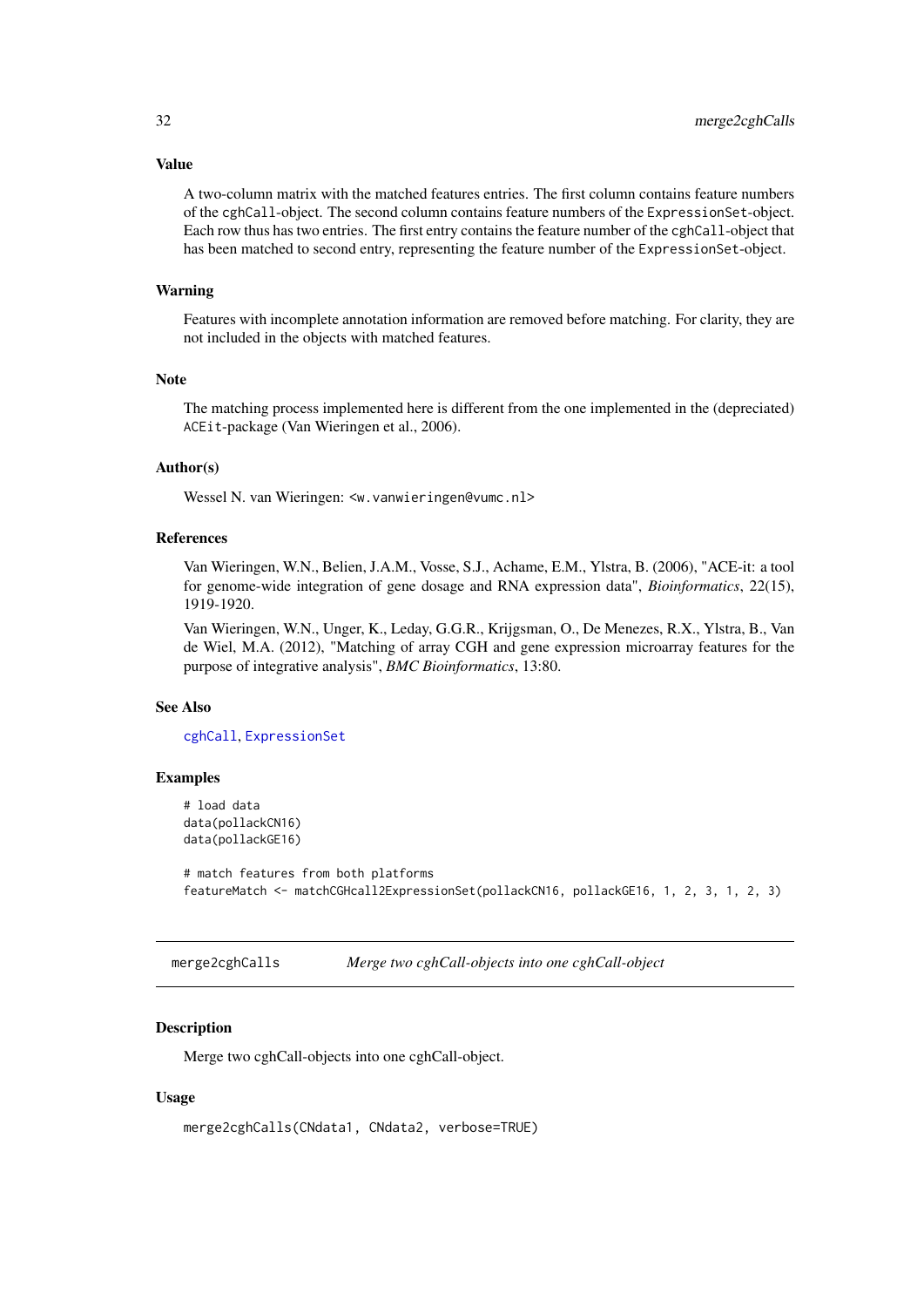#### <span id="page-32-0"></span>Arguments

| CNdata1 | Object of class cghCall.                                                |
|---------|-------------------------------------------------------------------------|
| CNdata2 | Object of class cghCall.                                                |
| verbose | Logical indicator: should intermediate output be printed on the screen? |

#### Details

Data of the two objects is assumed to originate from the same samples, and are presented in the same order.

Only the experimental data and annotation information is inherited by the merged object.

## Value

Object of class [cghCall](#page-0-0), restricted to the specified subset of features.

## Author(s)

Wessel N. van Wieringen: <w.vanwieringen@vumc.nl>

#### References

Van de Wiel, M.A., Kim, K.I., Vosse, S.J., Van Wieringen, W.N., Wilting, S.M. , Ylstra, B. (2007), "CGHcall: an algorithm for calling aberrations for multiple array CGH tumor profiles", Bioinformatics, 23, 892-894.

Van Wieringen, W.N., Unger, K., Leday, G.G.R., Krijgsman, O., De Menezes, R.X., Ylstra, B., Van de Wiel, M.A. (2012), "Matching of array CGH and gene expression microarray features for the purpose of integrative analysis", *BMC Bioinformatics*, 13:80.

#### See Also

[cghCall](#page-0-0).

## Examples

```
# load data
data(pollackCN16)
```

```
# create two cghCall-objects
ids1 <- sample(1:dim(pollackCN16)[1], 10)
CNdata1 <- pollackCN16[ids1,]
CNdata2 <- pollackCN16[-ids1,]
```

```
# order the copy number data genomically
pollackCN16 <- merge2cghCalls(CNdata1, CNdata2)
```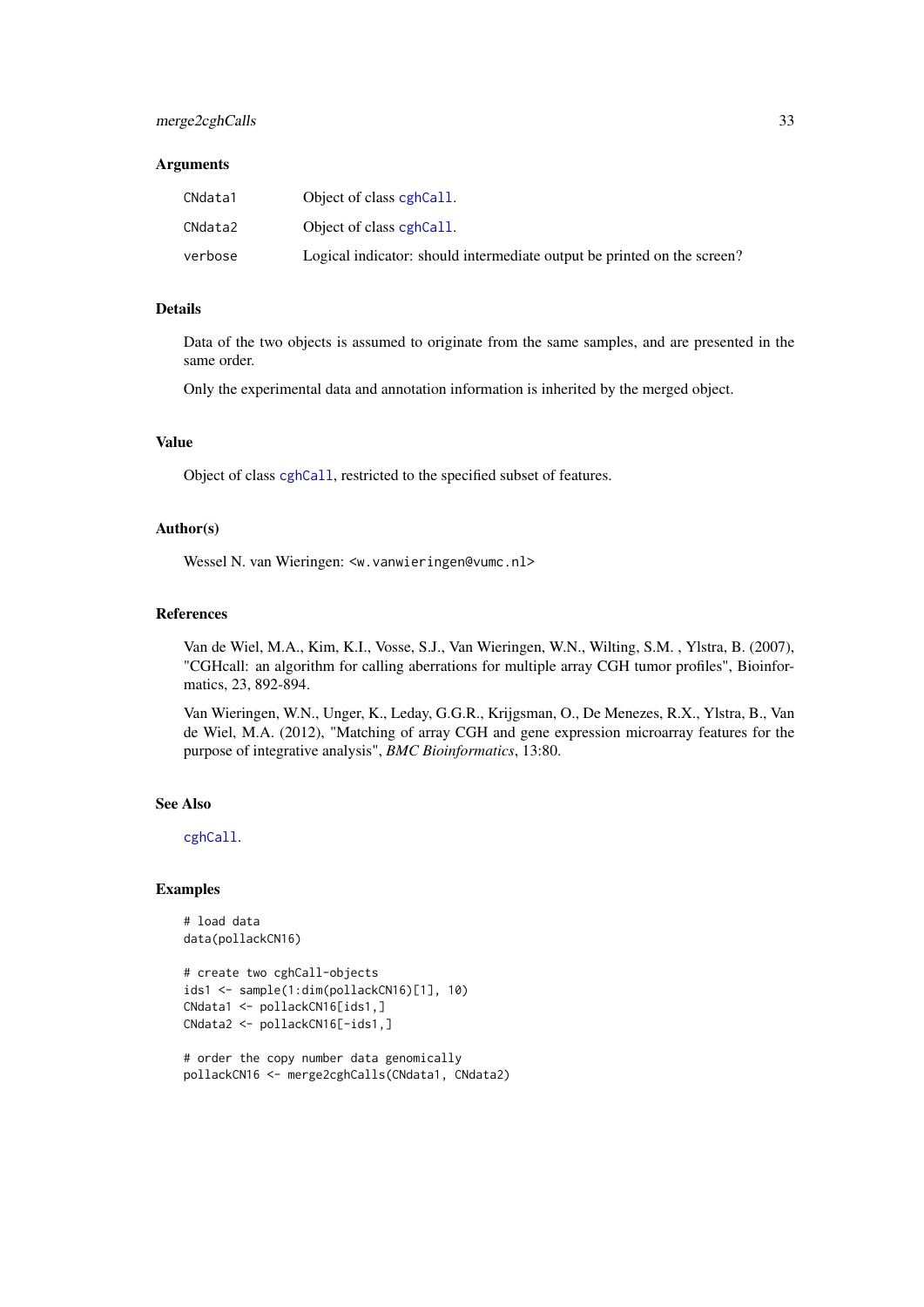<span id="page-33-0"></span>merge2ExpressionSets *Merge two ExpressionSet-objects into one ExpressionSet-object*

#### Description

Merge two ExpressionSet-objects into one ExpressionSet-object

## Usage

merge2ExpressionSets(GEdata1, GEdata2, verbose=TRUE)

#### Arguments

| GEdata1 | Object of class Expression Set.                                         |
|---------|-------------------------------------------------------------------------|
| GEdata2 | Object of class Expression Set.                                         |
| verbose | Logical indicator: should intermediate output be printed on the screen? |

## Details

Data of the two objects is assumed to originate from the same samples, and are presented in the same order.

Only the experimental data and annotation information is inherited by the merged object.

#### Value

Object of class [ExpressionSet](#page-0-0), restricted to the specified subset of features.

#### Author(s)

Wessel N. van Wieringen: <w.vanwieringen@vumc.nl>

## References

Van de Wiel, M.A., Kim, K.I., Vosse, S.J., Van Wieringen, W.N., Wilting, S.M. , Ylstra, B. (2007), "CGHcall: an algorithm for calling aberrations for multiple array CGH tumor profiles", Bioinformatics, 23, 892-894.

Van Wieringen, W.N., Unger, K., Leday, G.G.R., Krijgsman, O., De Menezes, R.X., Ylstra, B., Van de Wiel, M.A. (2012), "Matching of array CGH and gene expression microarray features for the purpose of integrative analysis", *BMC Bioinformatics*, 13:80.

## See Also

[ExpressionSet](#page-0-0).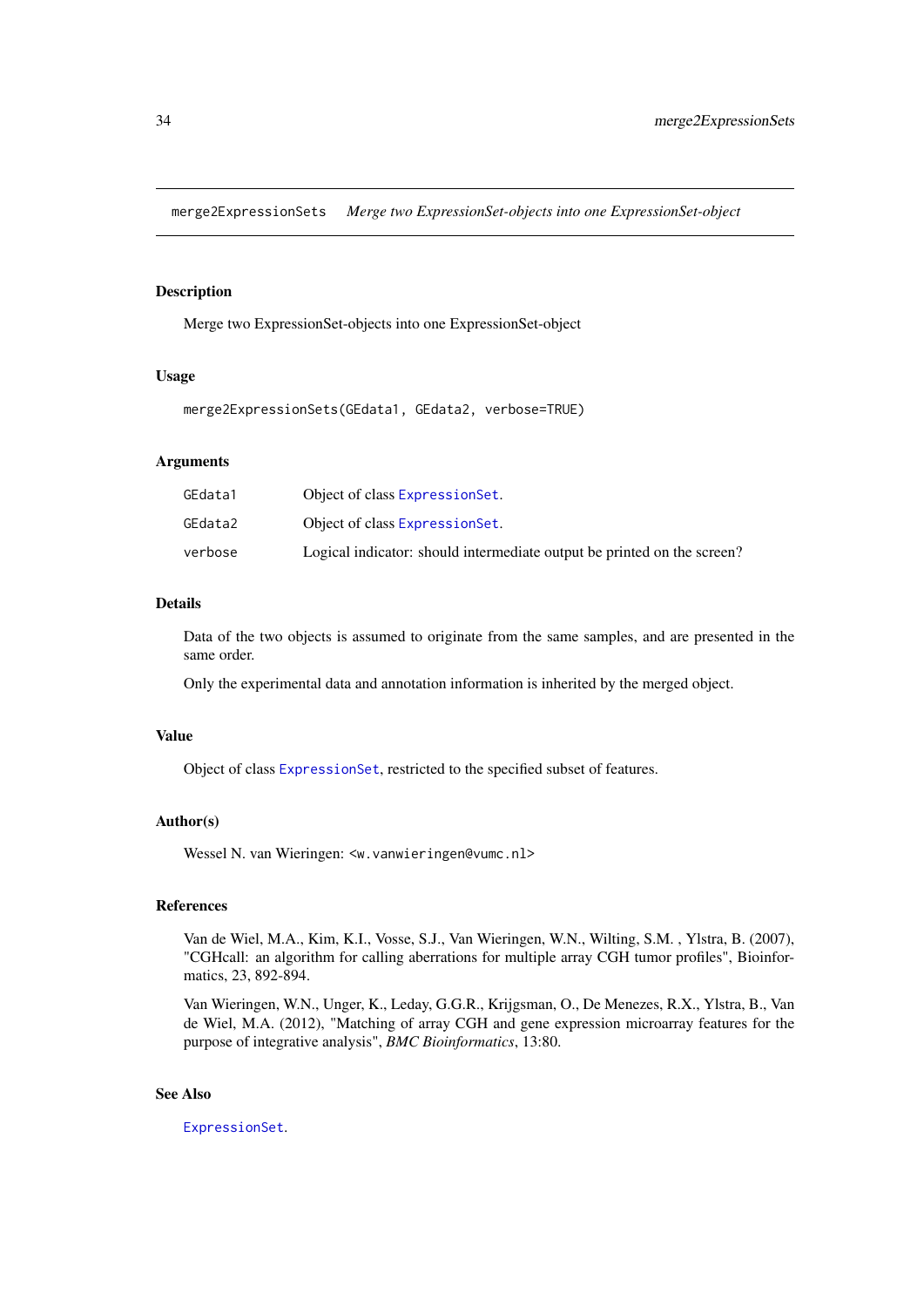#### <span id="page-34-0"></span>miTest-class 35

## Examples

```
# load data
data(pollackGE16)
# create two cghCall-objects
ids1 <- sample(1:dim(pollackGE16)[1], 10)
GEdata1 <- pollackGE16[ids1,]
GEdata2 <- pollackGE16[-ids1,]
# order the copy number data genomically
pollackGE16 <- merge2ExpressionSets(GEdata1, GEdata2)
```
miTest-class *Class "miTest" for storing the results of the function mutInfTest.*

#### Description

The class miTest is the output of a call to [mutInfTest](#page-35-1). It stores results from a hypothesis test.

## Slots

statistic: Object of class "numeric". Observed test statistic (i.e., estimated mutual information).

p.value: Object of class "numeric". P-value for the mutual information test.

null.dist: Object of class "numeric". The permutation null distribution for the test statistic.

nperm: Object of class "numeric". Number of permutation used for p-value calculation.

remark: Object of class "character". Tells whether the permutation algorithm was terminated prematurely or not.

## Methods

summary signature(object = "miTest"): Prints the test results.

#### Author(s)

Wessel van Wieringen: <w.vanwieringen@vumc.nl>

## See Also

[mutInfTest](#page-35-1)

#### Examples

showClass("miTest")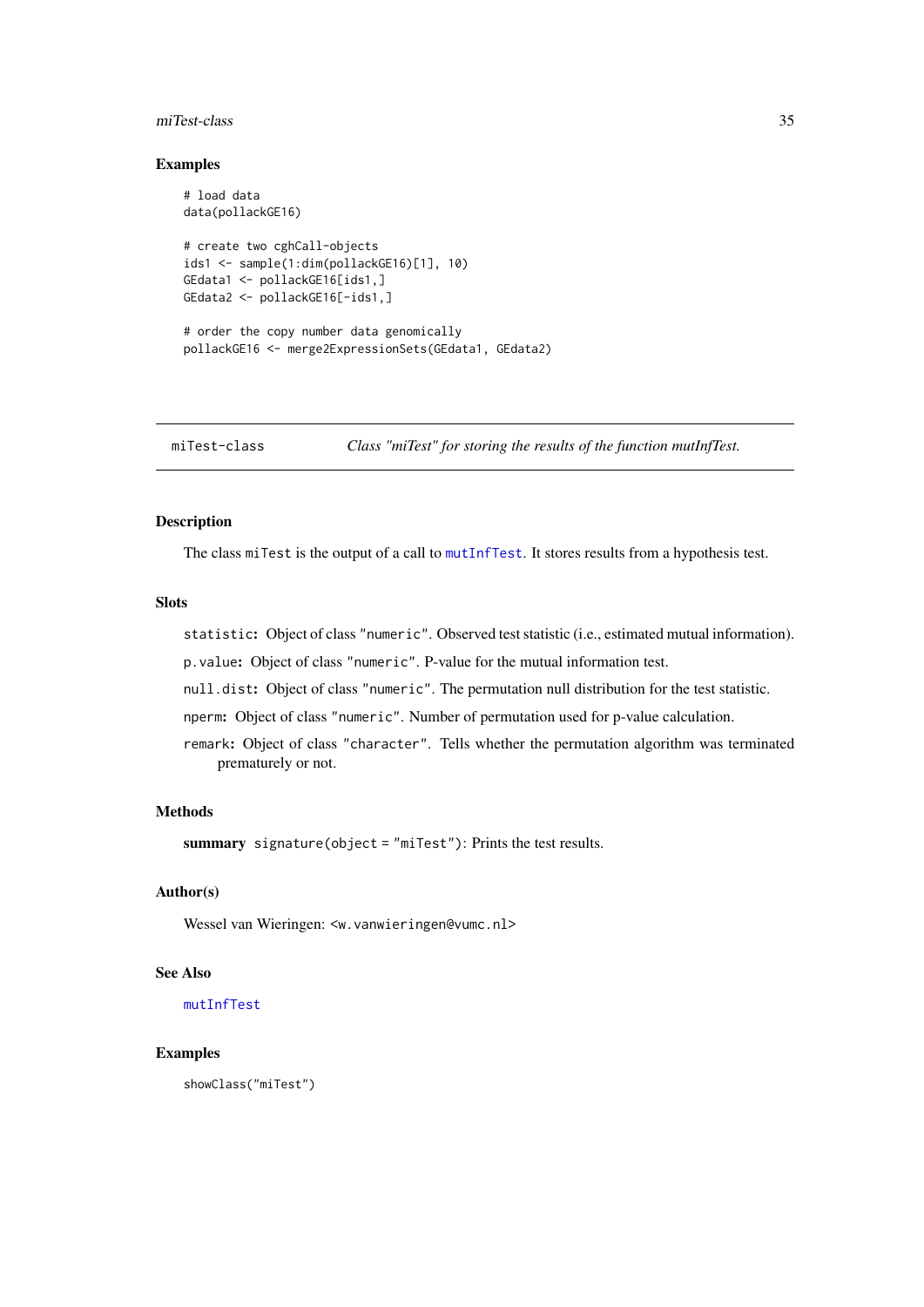#### <span id="page-35-1"></span><span id="page-35-0"></span>Description

A test evaluates the significance of the mutual information between two (high-dimensional) multivariate random variables. The null distribution is obtained via an efficient permutation resampling algorithm.

## Usage

```
mutInfTest(Y, X, nPerm = 1000, method = "normal", k = 1, center = TRUE,
rescale = TRUE, lowCiThres=0.10, ncpus=1, verbose=FALSE)
```
#### Arguments

| Y          | (High-dimensional) matrix. Columns are assumed to represent the samples, and<br>rows represent the samples' genes or traits.                                                                                                                                                                    |
|------------|-------------------------------------------------------------------------------------------------------------------------------------------------------------------------------------------------------------------------------------------------------------------------------------------------|
| X          | (High-dimensional) matrix. Columns are assumed to represent the samples, and<br>rows represent the samples' genes or traits. The number of columns of X must<br>be identical to that of Y.                                                                                                      |
| nPerm      | Number of permutations.                                                                                                                                                                                                                                                                         |
| method     | Distributional assumption under which mutual information is to be estimated.                                                                                                                                                                                                                    |
| k          | k-nearest neighbor parameter.                                                                                                                                                                                                                                                                   |
| center     | Logical indicator: should the rows of Y and X be centered at zero? Applied only<br>under the normality assumption.                                                                                                                                                                              |
| rescale    | Logical indicator: should Y and X be rescaled to have the same scale? Applied<br>only under the k-NN assumption.                                                                                                                                                                                |
| lowCiThres | A value between 0 and 1. Determines speed of efficient p-value calculation. If<br>the probability of a p-value being below lowCiThres is smaller than 0.001 (read:<br>the test is unlikely to become significant), the permutation analysis is terminated<br>and a p-value of 1.00 is reported. |
| ncpus      | Number of cpus used for the permutations.                                                                                                                                                                                                                                                       |
| verbose    | Logical indicator: should intermediate output be printed on the screen?                                                                                                                                                                                                                         |
|            |                                                                                                                                                                                                                                                                                                 |

## Value

Object of miTest-class.

#### Author(s)

Wessel N. van Wieringen: <w. vanwieringen@vumc.nl>

#### References

Van Wieringen, W.N., Van der Vaart, A.W. (2011), "Statistical analysis of the cancer cell's molecular entropy using high-throughput data", *Bioinformatics*, 27(4), 556-563.

Van Wieringen, W.N., Van de Wiel, M.A., Van der Vaart, A.W. (2008), "A test for partial differential expression", *Journal of the American Statistical Association*, 103(483), 1039-1049.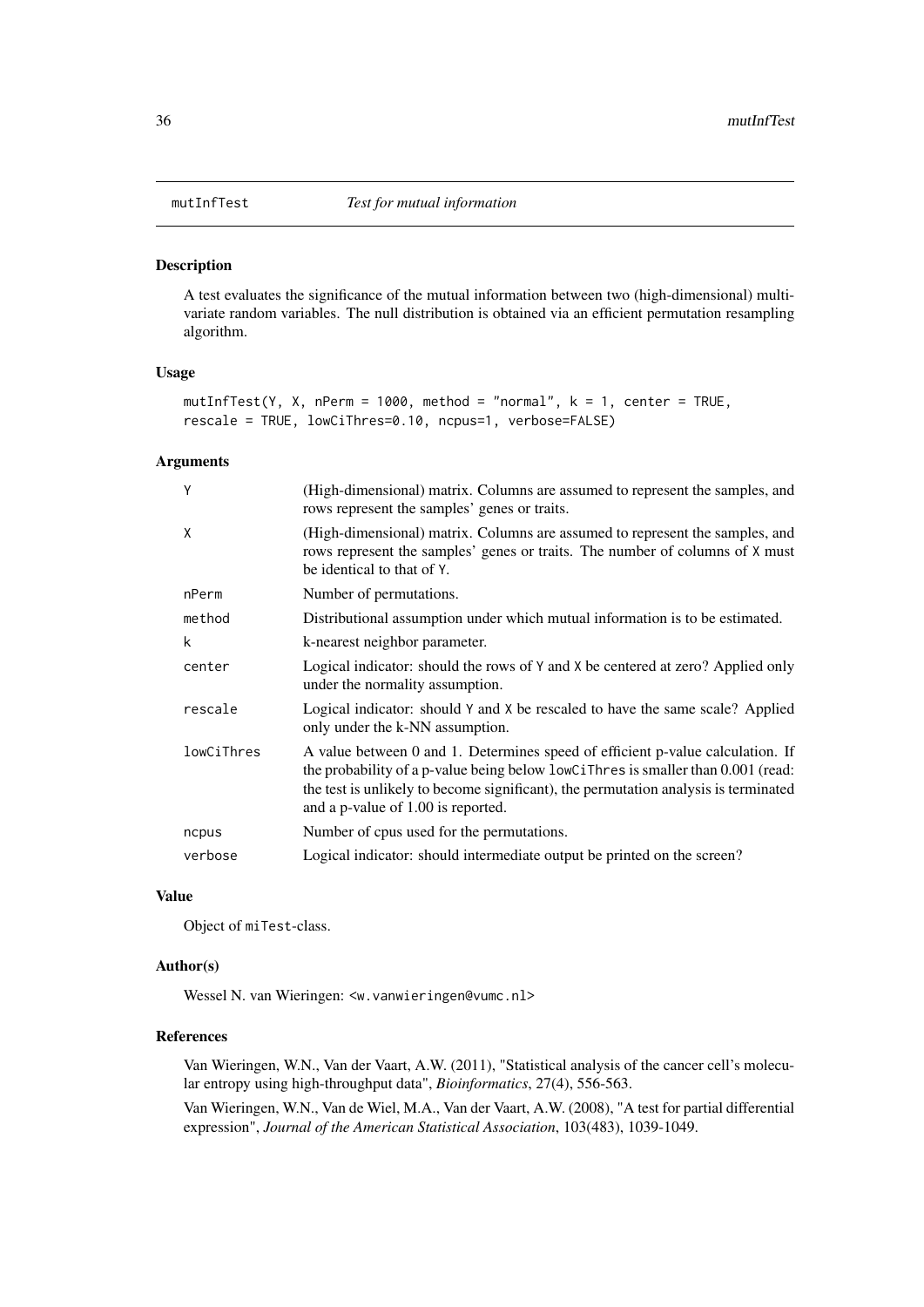#### <span id="page-36-0"></span>nBreakpoints 37

#### See Also

[hdMI](#page-26-1)

## Examples

```
# load data
data(pollackCN16)
data(pollackGE16)
Y <- t(exprs(pollackGE16))
X <- t(copynumber(pollackCN16))
# perform testing and print test results
testRes <- mutInfTest(Y, X, nPerm = 1000)
summary(testRes)
```
nBreakpoints *Number of breakpoints*

## Description

The number of samples with at least one breakpoint is calculated for each transcipt.

#### Usage

nBreakpoints(featuresAndWeights, CNdata)

#### Arguments

| featuresAndWeights |                                                                                                                                                                                                                                                                                                                          |
|--------------------|--------------------------------------------------------------------------------------------------------------------------------------------------------------------------------------------------------------------------------------------------------------------------------------------------------------------------|
|                    | Object of class list. Each list item is a matrix. The first column of this<br>matrix contains the row numbers of features to be maintained in subsetting of<br>the cghCall-object. The second column contains the weights of each features,<br>to be used in the calculation of the weighted average copy number signal. |
| CNdata             | Object of class cghCall                                                                                                                                                                                                                                                                                                  |

#### Details

For each item of the object featuresAndWeights the segmented data from the cghCall-object is used to determine whether a sample exhibits a breakpoint for this transcript.

#### Value

Object of class numeric containing the number of samples with at least one breakpoint. It is of the same length as the featuresAndWeights-object.

## Author(s)

Wessel N. van Wieringen: <w.vanwieringen@vumc.nl>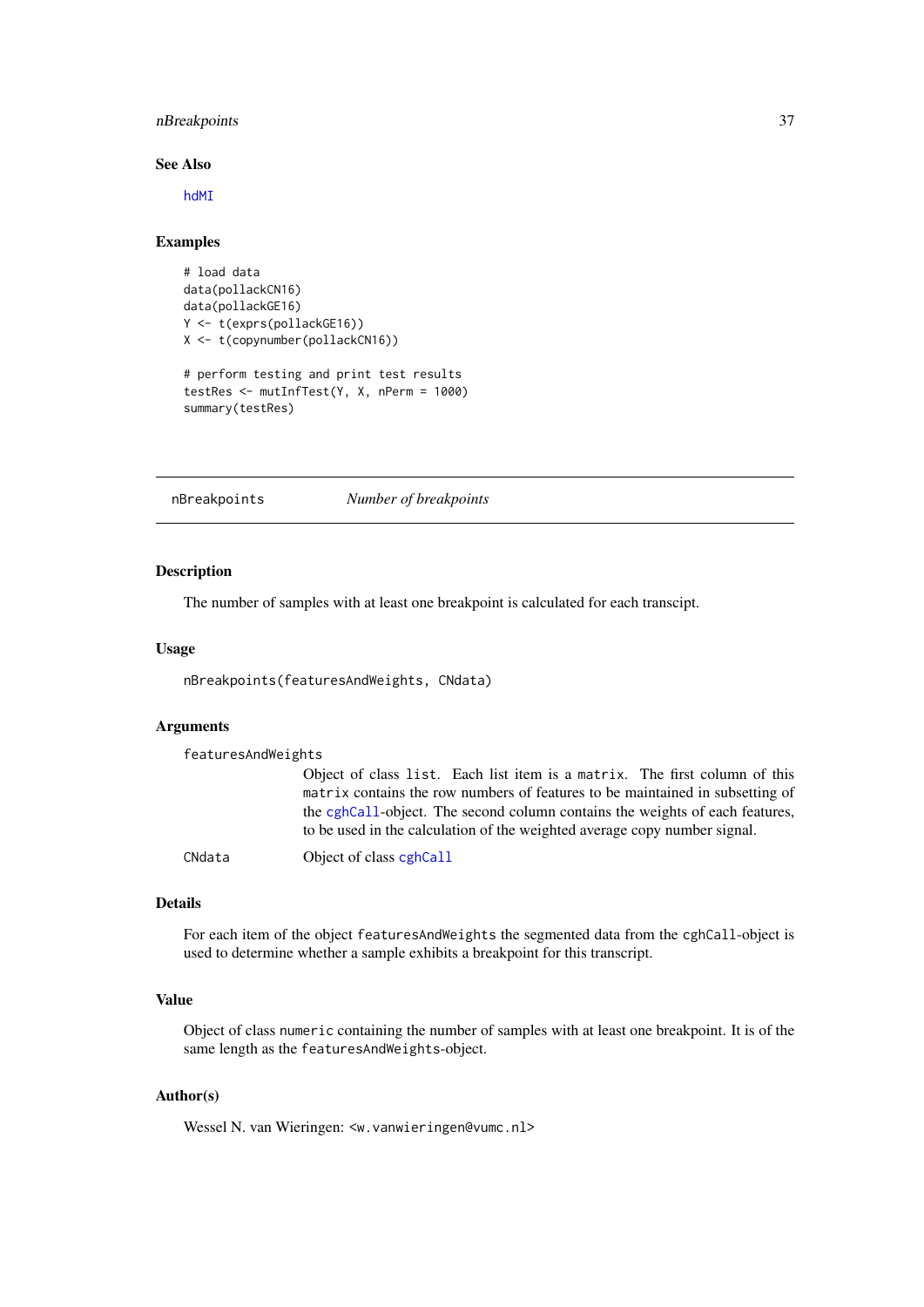#### <span id="page-37-0"></span>References

Van Wieringen, W.N., Unger, K., Leday, G.G.R., Krijgsman, O., De Menezes, R.X., Ylstra, B., Van de Wiel, M.A. (2012), "Matching of array CGH and gene expression microarray features for the purpose of integrative analysis", *submitted for publication*.

#### See Also

[matchAnn2Ann](#page-27-1).

#### Examples

```
# load data
data(pollackCN16)
data(pollackGE16)
# extract genomic information from cghCall-object
chr1 <- fData(pollackCN16)[,1]
bpstart1 <- fData(pollackCN16)[,2]
bpend1 <- fData(pollackCN16)[,3]
# extract genomic information from ExpressionSet-object
chr2 <- fData(pollackGE16)[,1]
bpstart2 <- fData(pollackGE16)[,2]
bpend2 <- fData(pollackGE16)[,3]
# match features from both platforms
matchedIDs <- matchAnn2Ann(chr1, bpstart1, bpend1, chr2, bpstart2,
bpend2, method = "distance", maxDist = 10000)
# extract ids for object subsetting
matchedIDsCN <- lapply(matchedIDs, function(Z){ return(Z[, -1, drop=FALSE]) })
# calculate the number of breakpoints
nBreakpoints(matchedIDsCN, pollackCN16)
```
pathway1sample *Penalized estimation of a pathyway's regulatory network from DNA copy number and gene expression data (one-sample).*

## Description

The regulatory relationships between DNA copy number and gene expression within a pathway are modeled by a simulteneous-equations model. Parameters of this model are fitted by minimizing of a penalized least squares criterion. The employed penalty is that of the lasso, encouraging sparsity.

```
pathway1sample(Y, X, lambda1 = 1, constr = TRUE, startCis=numeric(),
startTrans=matrix(), verbose = FALSE)
```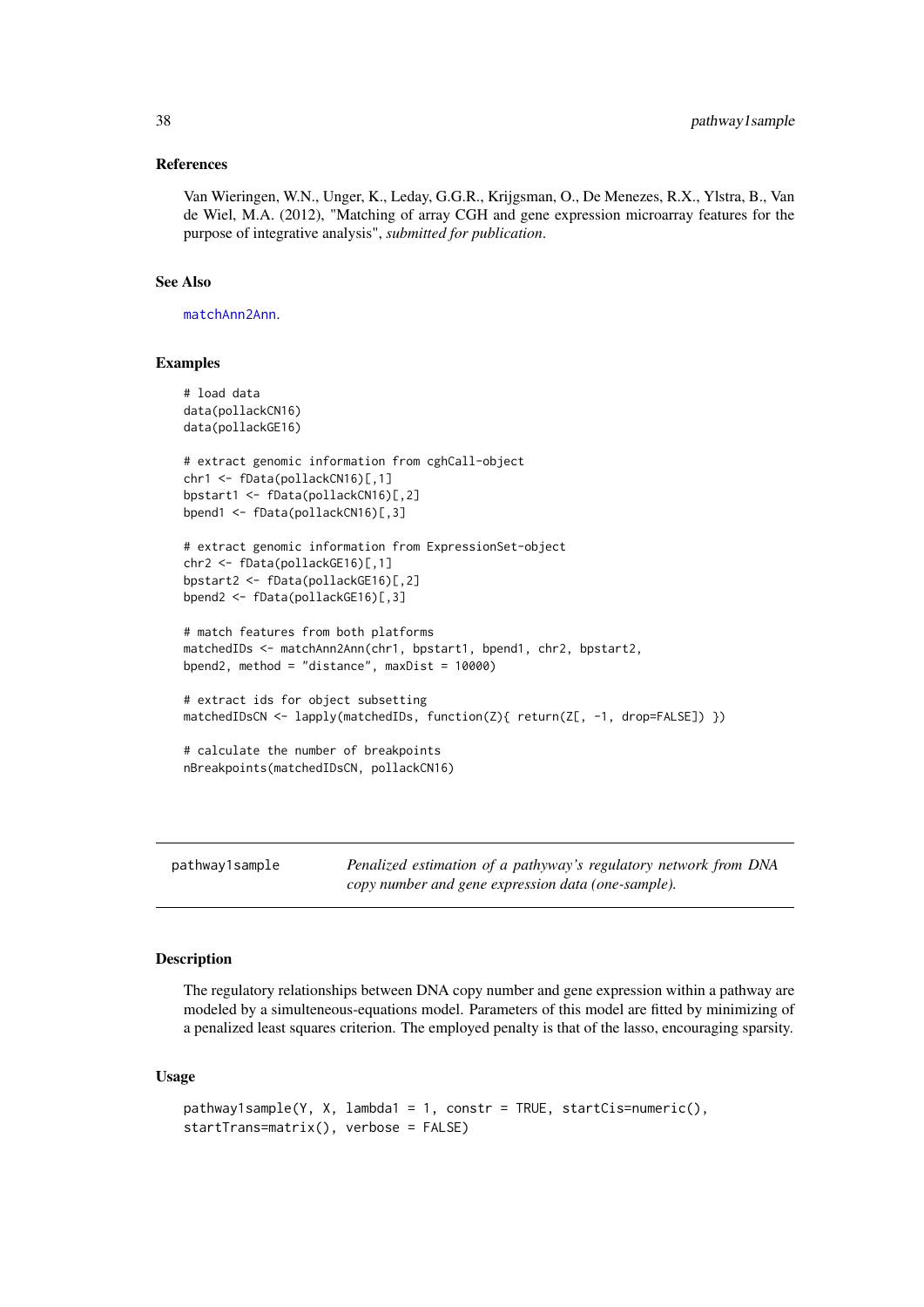## Arguments

| Y          | matrix. Rows are assumed to represent the samples, and columns represent the<br>samples' gene expression levels.                                                                                                                                                                                                                                                          |
|------------|---------------------------------------------------------------------------------------------------------------------------------------------------------------------------------------------------------------------------------------------------------------------------------------------------------------------------------------------------------------------------|
| X          | matrix. Rows are assumed to represent the samples, and columns represent the<br>samples' genes or traits. The number of rows and columns of X must be identical<br>to that of Y.                                                                                                                                                                                          |
| lambda1    | numeric or matrix. The lasso parameter. In case lambda1 is of class numeric<br>and its length equals one, the same penalty parameter is applied to all <i>trans</i> -<br>effects. In case lambda1 is of class matrix its column and row dimension equal<br>the number of columns of Y. A possibly different penalty parameter is applied<br>to each <i>trans</i> -effect. |
| constr     | logical. Should the <i>cis</i> -effect (the direct effect of a column of X on column of<br>Y) be positive?                                                                                                                                                                                                                                                                |
| startCis   | numeric. Starting values for the cis-effect.                                                                                                                                                                                                                                                                                                                              |
| startTrans | matrix. Starting values for the <i>trans</i> -effect.                                                                                                                                                                                                                                                                                                                     |
| verbose    | logical. Should intermediate output be printed on the screen?                                                                                                                                                                                                                                                                                                             |

#### Details

The model is fitted equation-by-equation. This is warranted by the assumption of independent errors. The expression levels of one gene is regressed on its own DNA copy number data and the expression levels of all other genes in the pathway.

#### Value

Object of class pathwayFit.

#### Author(s)

Wessel N. van Wieringen: <w. vanwieringen@vumc.nl>

## References

Van Wieringen, W.N., Van de Wiel, M.A. (2012), "Modeling the *cis*- and *trans*-effect of DNA copy number aberrations on gene expression levels in a pathway", *submitted for publication*.

#### See Also

See also pathwayFit and pathway2sample.

## Examples

```
# set number of genes (p) and samples (n)
p \le -10n <- 1000
# sample cis-effects
beta <- abs(rnorm(p))
# sample trans-effects
Theta \leq matrix(sample(c(-1,1), p^2, replace=TRUE, prob=c(0.2, 0.8)), ncol=p) \starmatrix(runif(p^2), ncol=p) / 4
```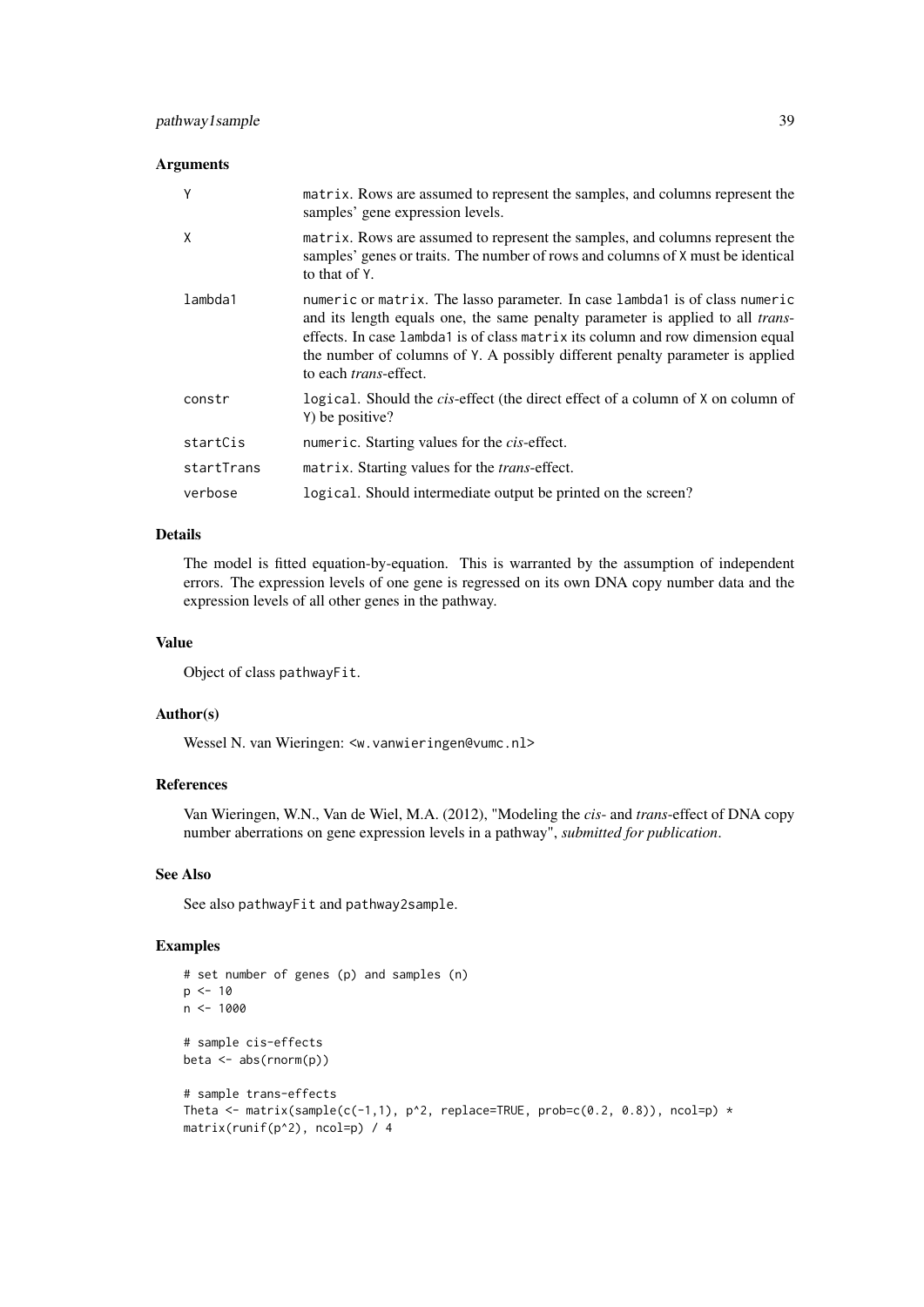```
diag(Theta) <- 1
# sample error variances
Sigma \le diag(rchisq(p, df=1)/5 + 0.5)
# sample DNA copy number data
X <- matrix(runif(n*p, min=-2, max=2), ncol=p)
# sample gene expression data
Y <- t(apply(X, 1, function(Y, beta){ Y * beta }, beta=beta)) %*% t(solve(Theta)) +
rmvnorm(n, sigma=solve(Theta) %*% Sigma %*% t(solve(Theta)))
# fit model
pFit <- pathway1sample(Y, X, lambda1=1, verbose=TRUE)
# compare fit to "truth" for cis-effects
plot(pFit@Cis ~ beta, pch=20)
# compare fit to "truth" for trans-effects
penFits <- c(pFit@Trans[upper.tri(Theta)], pFit@Trans[lower.tri(Theta)])
truth <- c(Theta[upper.tri(Theta)], Theta[lower.tri(Theta)])
plot(penFits ~ truth, pch=20)
```
pathway2sample *Penalized estimation of a pathyway's regulatory network from DNA copy number and gene expression data (two-sample).*

#### Description

The regulatory relationships between DNA copy number and gene expression within a pathway are modeled by a simulteneous-equations model. Parameters of this model are fitted by minimizing of a penalized least squares criterion. The employed penalty is a combination of the lasso and the fused lasso. This combination encourages within-sample sparsity (lasso), and limits the between-sample differences (fused lasso).

#### Usage

```
pathway2sample(Y, X, id, lambda1 = 1, lambdaF = 1, method = "FL",
constr = TRUE, startCis = numeric(), startTrans1 =
        matrix(), startTrans2 = matrix(), epsilon = 0, verbose = FALSE)
```
#### Arguments

| Υ  | Object of class matrix. Rows are assumed to represent the samples, and columns<br>represent the samples' gene expression levels.                                                                 |
|----|--------------------------------------------------------------------------------------------------------------------------------------------------------------------------------------------------|
| X  | Object of class matrix. Rows are assumed to represent the samples, and columns<br>represent the samples' genes or traits. The number of rows and columns of X<br>must be identical to that of Y. |
| id | An indicator variable of class numeric for the two groups to be compared. The<br>groups should be coded as 0 and 1.                                                                              |

<span id="page-39-0"></span>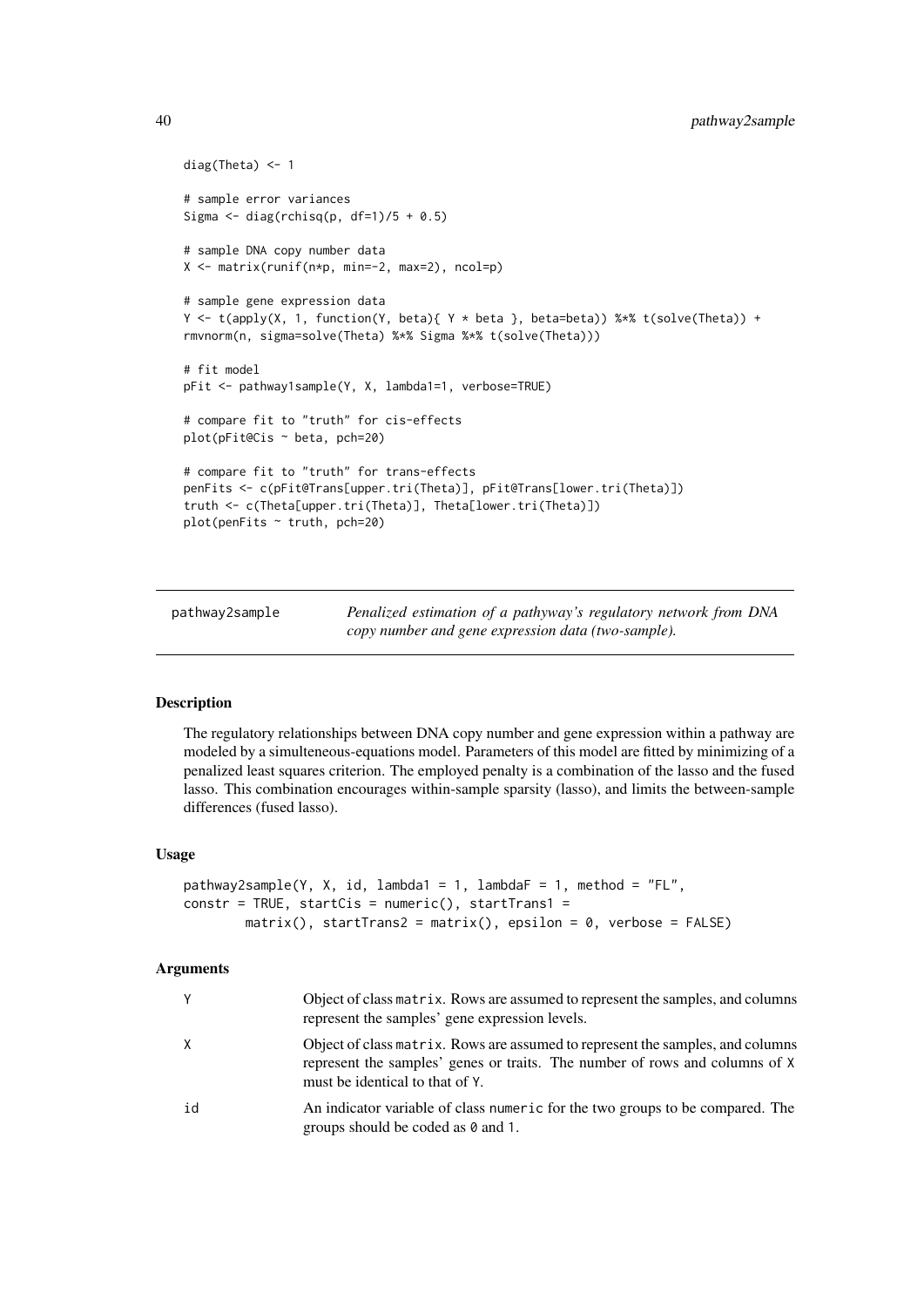| lambda1     | Either a numeric- or matrix-object. The lasso parameter. In case lambda1 is of<br>class numeric its length is one, and the same penalty parameter is applied to all<br>trans-effects. In case lambda1 is of class matrix its column and row dimension<br>equal the number of columns of Y. A possibly different penalty parameter is<br>applied to each <i>trans</i> -effect.                                       |
|-------------|---------------------------------------------------------------------------------------------------------------------------------------------------------------------------------------------------------------------------------------------------------------------------------------------------------------------------------------------------------------------------------------------------------------------|
| lambdaF     | Either a numeric- or matrix-object. The fused lasso parameter. In case lambdaF<br>is of class numeric and of length one, the same penalty parameter is applied to<br>all differential <i>trans</i> -effects. In case 1 ambda F is of class matrix its column and<br>row dimension equal the number of columns of Y. A possibly different penalty<br>parameter is applied to each differential <i>trans</i> -effect. |
| method      | A character-object. Indicates which penalty to employ (see details).                                                                                                                                                                                                                                                                                                                                                |
| constr      | logical. Should the <i>cis</i> -effect (the direct effect of a column of X on column of<br>Y) be positive?                                                                                                                                                                                                                                                                                                          |
| startCis    | numeric. Starting values for the <i>cis</i> -effect.                                                                                                                                                                                                                                                                                                                                                                |
| startTrans1 | matrix. Starting values for the <i>trans</i> -effect of group 1 (coded as 0).                                                                                                                                                                                                                                                                                                                                       |
| startTrans2 | matrix. Starting values for the <i>trans</i> -effect of group 2 (coded as 1).                                                                                                                                                                                                                                                                                                                                       |
| epsilon     | A numeric. Non-negative positive in the low-dimensional case, epsilon is to<br>assume a positive value in the high-dimensional case.                                                                                                                                                                                                                                                                                |
| verbose     | logical. Should intermediate output be printed on the screen?                                                                                                                                                                                                                                                                                                                                                       |

#### Details

The model is fitted equation-by-equation. This is warranted by the assumption of independent errors. The expression levels of one gene is regressed on its own DNA copy number data and the expression levels of all other genes in the pathway.

The method-option indicates which penalty is combined with the least squares loss function. In case methode = FL, this the fused lasso penalty (as described in Van Wieringen, W.N., Van de Wiel, M.A., 2012):  $\mathcal{L}(\mathbf{x})$  $\mathcal{L}(\mathbf{r})$  $\sim$ 

$$
\lambda_1 \|\Theta^{(a)}\|_1 + \lambda_1 \|\Theta^{(b)}\|_1 + \lambda_F \|\Theta^{(a)} - \Theta^{(b)}\|_1.
$$

When methode = FLs, this penalty is simplified to:

$$
\lambda_1 \|\Theta^{(a)} + \Theta^{(b)}\|_1 + \lambda_F \|\Theta^{(a)} - \Theta^{(b)}\|_1.
$$

The use of this penalty may be motivated as follows. The two samples used to share a common network architecture. One expects only a relatively limited number of edges to have changed. Hence, the majority of edges will have the same sign, resulting in equality of the two penalties. An other motivation for this second penalty arises from the the observation that it is computationally faster. And, as

$$
\lambda_1 \|\Theta^{(a)}\|_1 + \lambda_1 \|\Theta^{(b)}\|_1 \ge \lambda_1 \|\Theta^{(a)} + \Theta^{(b)}\|_1,
$$

it penalizes less. As such, the resulting FLs penalized estimates may be used as starting values for fitting the model with the FL penalty.

#### Value

Object of class pathwayFit.

#### Author(s)

Wessel N. van Wieringen: <w. vanwieringen@vumc.nl>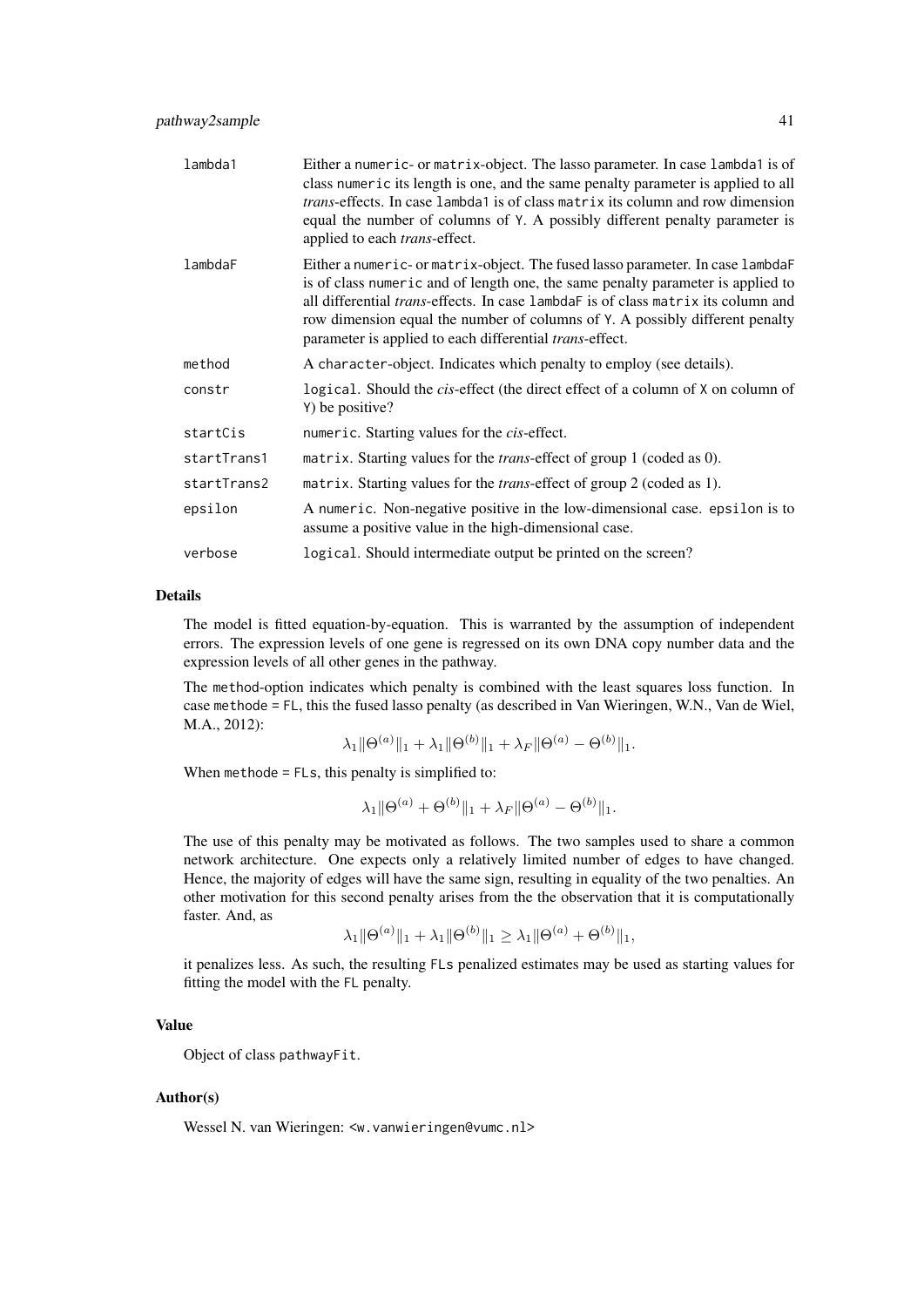#### References

Van Wieringen, W.N., Van de Wiel, M.A. (2012), "Modeling the *cis*- and *trans*-effect of DNA copy number aberrations on gene expression levels in a pathway", *submitted for publication*.

## See Also

See also pathwayFit and pathway1sample.

## Examples

```
# set number of genes (p) and samples (n)
p \le -10n <- 1000
# sample cis-effects
beta <- abs(rnorm(p))
# sample trans-effects for first sample
Theta1 <- matrix(sample(c(-1,1), p^2, replace=TRUE, prob=c(0.2, 0.8)), ncol=p) *
matrix(runif(p^2), ncol=p) / 4
diag(Theta1) <- 1
# sample trans-effects for second sample
idDiff <- sample(which(Theta1 != 1), 10)
Theta2 <- Theta1
Theta2[idDiff] <- -Theta1[idDiff]
# sample error variances
Sigma \leftarrow diag(rchisq(p, df=1)/5 + 0.5)
# sample DNA copy number data of sample 1
X1 <- matrix(runif(n*p, min=-2, max=2), ncol=p)
# sample gene expression data
Y1 <- t(apply(X1, 1, function(Y, beta){ Y * beta }, beta=beta)) %*% t(solve(Theta1)) +
rmvnorm(n, sigma=solve(Theta1) %*% Sigma %*% t(solve(Theta1)))
# sample DNA copy number data of sample 1
X2 <- matrix(runif(n*p, min=-2, max=2), ncol=p)
# sample gene expression data
Y2 <- t(apply(X2, 1, function(Y, beta){ Y * beta }, beta=beta)) %*% t(solve(Theta2)) +
rmvnorm(n, sigma=solve(Theta2) %*% Sigma %*% t(solve(Theta2)))
# construct id-vector
id \leq c(rep(0, n), rep(1, n))
# fit model
pFit <- pathway2sample(Y=rbind(Y1, Y2), X=rbind(X1, X2), id=id, lambda1=0, lambdaF=0.01)
# compare fit to "truth" for cis-effects
plot(pFit@Cis ~ beta, pch=20)
# compare fit to "truth" for differential trans-effects
penFits1 <- c(pFit@Trans1[upper.tri(Theta1)], pFit@Trans1[lower.tri(Theta1)])
penFits2 <- c(pFit@Trans2[upper.tri(Theta2)], pFit@Trans2[lower.tri(Theta2)])
```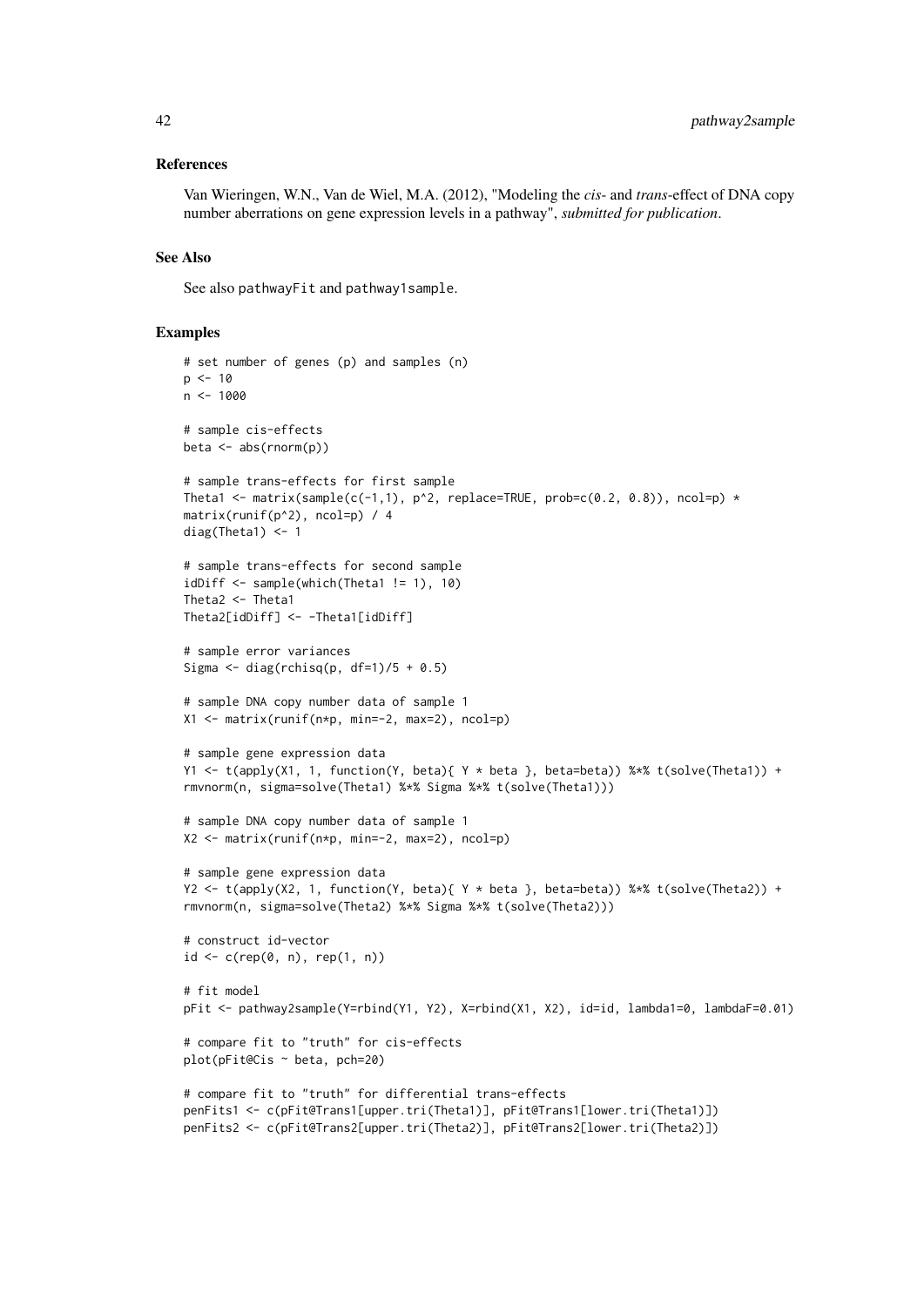<span id="page-42-0"></span>pathwayFit-class 43

```
truth1 <- c(Theta1[upper.tri(Theta1)], Theta1[lower.tri(Theta1)])
truth2 <- c(Theta2[upper.tri(Theta2)], Theta2[lower.tri(Theta2)])
plot(penFits1 - penFits2, truth1 - truth2, pch=20)
cor(penFits1 - penFits2, truth1 - truth2, m="s")
```
pathwayFit-class *Class "pathwayFit" for storing the results of the function pathway1sample or pathway2sample.*

#### Description

The class pathwayFit is the output of a call to pathway1sample and pathway2sample. It stores results from fitting a simultaneous-equations model from DNA copy number and gene expression data.

#### **Slots**

Cis: Object of class "numeric". Vector of estimated *cis*-effect.

- Trans: Object of class "matrix". Matrix containing the *trans*-effects (one-sample only).
- Trans1: Object of class "matrix". Matrix containing the *trans*-effects of the first sample (twosample only).
- Trans2: Object of class "matrix". Matrix containing the *trans*-effects of the second sample (twosample only).
- Sigma: Object of class "numeric". Vector of estimated residual variances.
- lambda1: Object of class "matrix". Lasso parameter(s) employed.
- lambdaF: Object of class "matrix". Fused lasso parameter(s) employed.
- constr: Object of class "logical". Indicator for parameter constraints on *cis*-effect.
- epsilon: Object of class "numeric". Constant used for the stabilization of estimation in a highdimensional context.

method: Object of class "character". Indicator for method used in model fitting.

## Methods

```
pathwayPlot signature(object = "pathwayFit"): Plots the pathwayFit-object.
```
#### Author(s)

Wessel N. van Wieringen: <w.vanwieringen@vumc.nl>

#### See Also

See also pathway1sample and pathway2sample.

#### Examples

showClass("pathwayFit")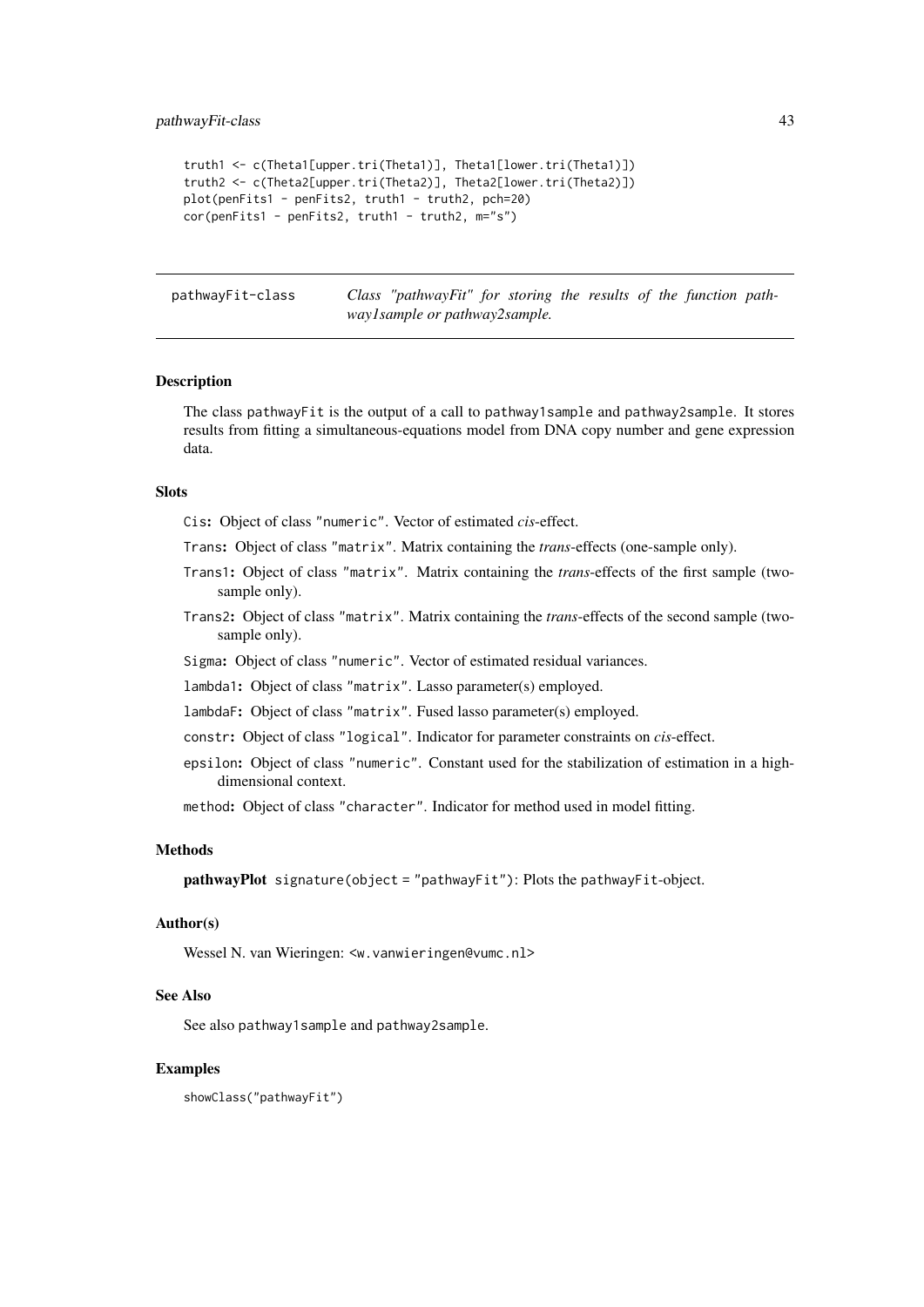<span id="page-43-0"></span>

#### Description

Plotting the topology of a pathway's regulatory network as reconstructed from from DNA copy number and gene expression data by the pathway1sample-function.

#### Usage

```
pathwayPlot(pFit, directed = TRUE, tWidth = 1, cWidth = 1, geWidth=10,
cnWidth=10, circleDist = 1.5, gNames = NULL, main = ''', remove = FALSE)
```
## Arguments

| pFit       | Object of class pathway Fit as returned by the function pathway 1 sample.          |
|------------|------------------------------------------------------------------------------------|
| directed   | A logical indicating whether to plot directed or undirected <i>trans</i> -effects. |
| tWidth     | A numeric that scales the width of the <i>trans</i> -effect edges.                 |
| cWidth     | A numeric that scales the width of the <i>cis</i> -effect edges.                   |
| geWidth    | A numeric that scales the width of the gene expression nodes.                      |
| cnWidth    | A numeric that scales the width of the DNA copy number nodes.                      |
| circleDist | A numeric that scales the inner and outer circle.                                  |
| gNames     | A character containing the gene names to written inside the nodes.                 |
| main       | The character to be plotted as plot title.                                         |
| remove     | A logical indicating whether to remove genes without <i>trans</i> -effects.        |

#### Author(s)

Wessel N. van Wieringen: <w.vanwieringen@vumc.nl>

#### References

Van Wieringen, W.N., Van de Wiel, M.A. (2012), "Modeling the *cis*- and *trans*-effect of DNA copy number aberrations on gene expression levels in a pathway", *submitted for publication*.

## See Also

See also pathway1sample.

#### Examples

```
# set number of genes (p) and samples (n)
p \le -10n < -1000# sample cis-effects
beta \leq - abs(rnorm(p))
# sample trans-effects
```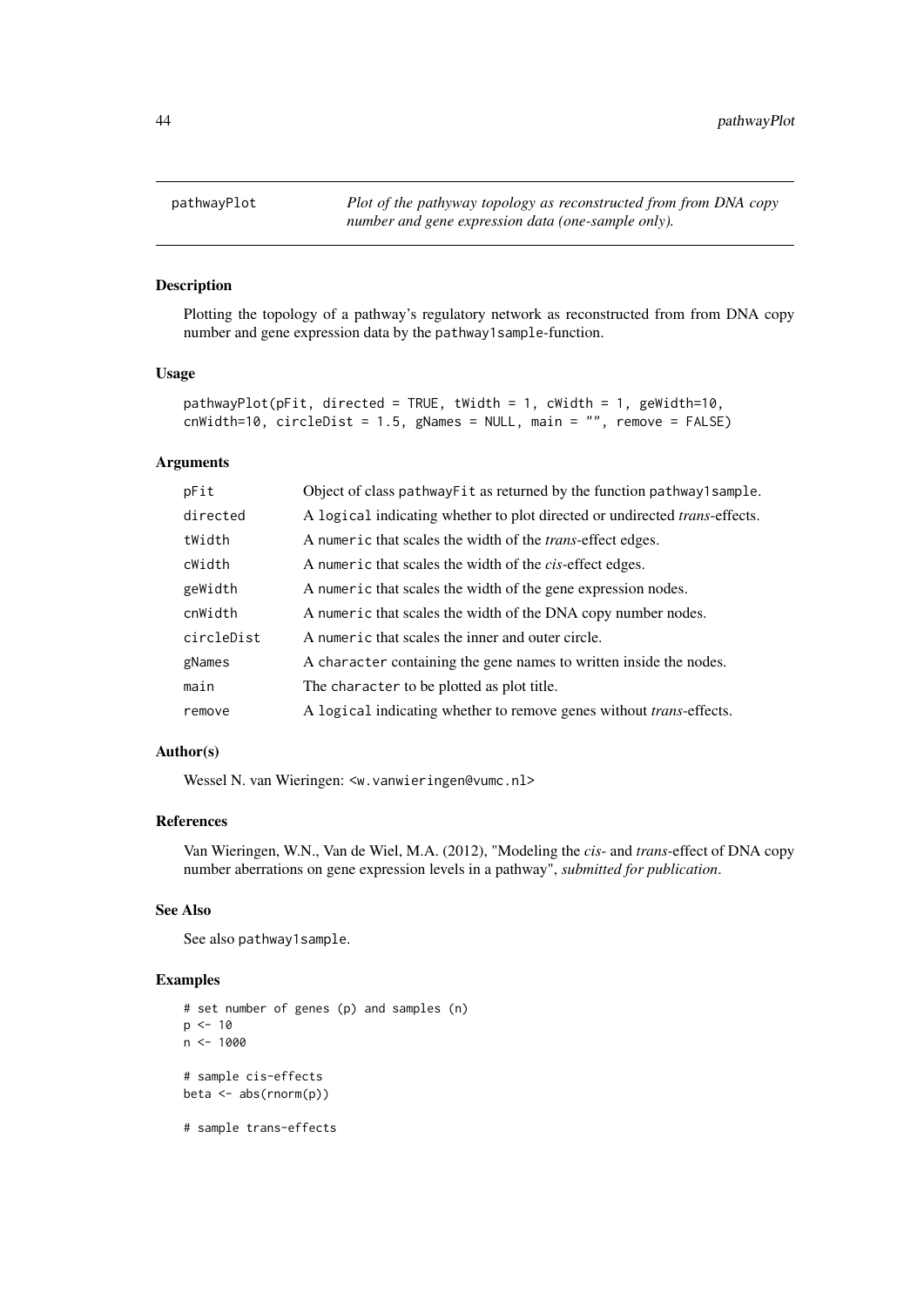#### <span id="page-44-0"></span>pollackCN16 45

```
Theta \leq matrix(sample(c(-1,1), p^2, replace=TRUE, prob=c(0.2, 0.8)), ncol=p) \starmatrix(runif(p^2), ncol=p) / 4
diag(Theta) <- 1
# sample error variances
Sigma \le diag(rchisq(p, df=1)/5 + 0.5)
# sample DNA copy number data
X <- matrix(runif(n*p, min=-2, max=2), ncol=p)
# sample gene expression data
Y <- t(apply(X, 1, function(Y, beta){ Y * beta }, beta=beta)) %*% t(solve(Theta)) +
rmvnorm(n, sigma=solve(Theta) %*% Sigma %*% t(solve(Theta)))
# fit model
pFit <- pathway1sample(Y, X, lambda1=500)
# plot pathway topology
pathwayPlot(pFit, tWidth=5, cWidth=5)
```
pollackCN16 *Breast cancer data (copy number)*

#### **Description**

Copy number data of chromosome 16 the breast cancer data set. Called using CGHcall with default settings, contains 240 features and 41 samples.

## Usage

data(pollackCN16)

#### Format

An object of class [cghCall](#page-0-0).

#### Source

Pollack, J. R., Sorlie, T., Perou, C. M., Rees, C. A., Jeffrey, S. S., Lonning, P. E., Tibshirani, R., Botstein, D., Borresen- Dale, A. L., Brown, P. O. (2002), "Microarray analysis reveals a major direct role of DNA copy number alteration in the transcriptional program of human breast tumors", *PNAS*, 99, 12963-12968.

#### References

Van de Wiel, M. A., Kim, K. I., Vosse, S. J., Van Wieringen, W. N., Wilting, S. M., Ylstra, B. (2007), "CGHcall: Calling aberrations for array CGH tumor profiles", *Bioinformatics*, 23, 892-894.

#### Examples

data(pollackCN16)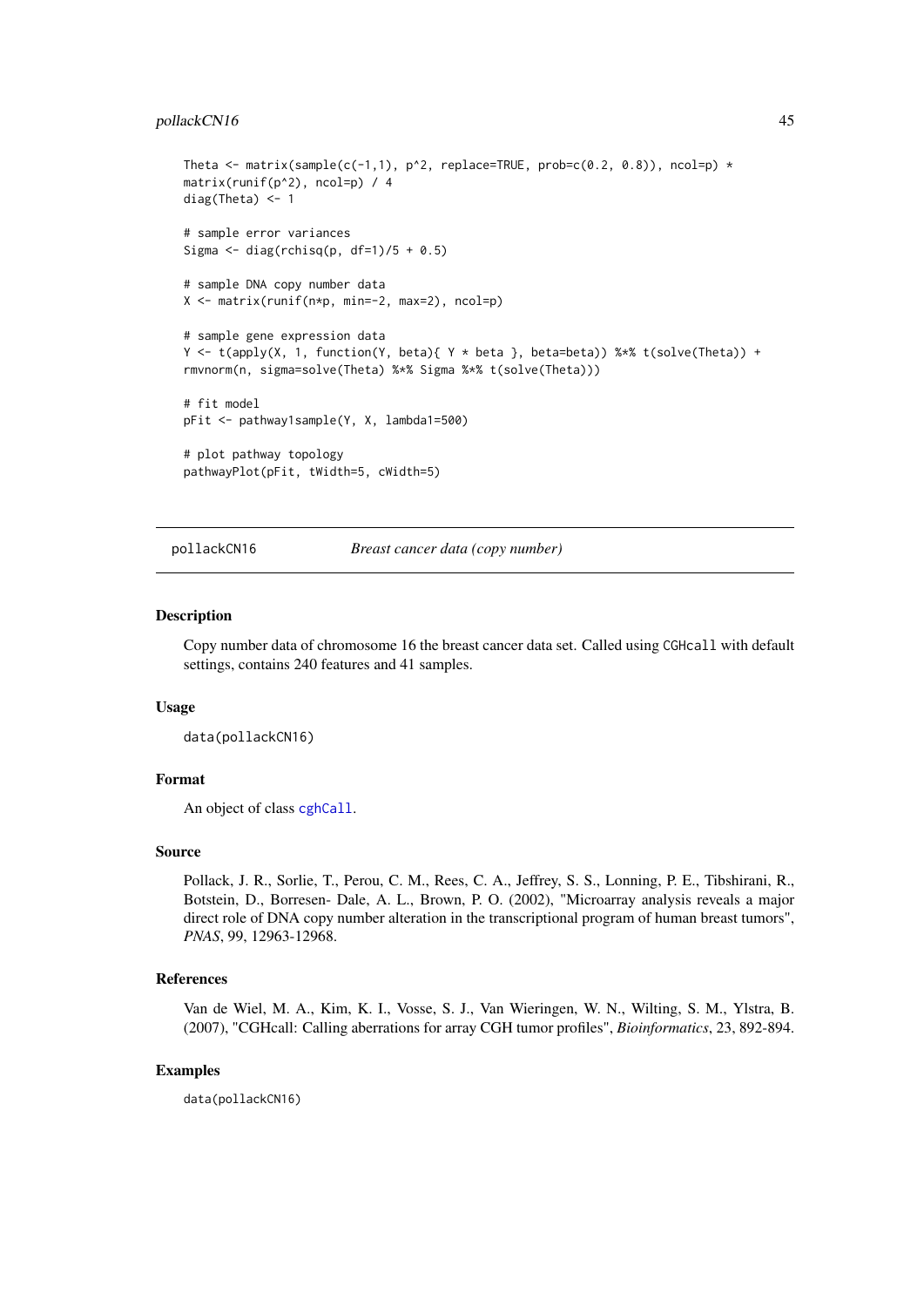<span id="page-45-0"></span>

#### Description

Gene expression data of chromosome 16 of the breast cancer data set; contains 240 features and 41 samples.

#### Usage

data(pollackGE16)

#### Format

An object of class [ExpressionSet](#page-0-0).

## Source

Pollack, J.R., Sorlie, T., Perou, C.M., Rees, C.A., Jeffrey, S.S., Lonning, P.E., Tibshirani, R., Botstein, D., Borresen- Dale, A.L., Brown, P.O. (2002), "Microarray analysis reveals a major direct role of DNA copy number alteration in the transcriptional program of human breast tumors", *PNAS*, 99, 12963-12968.

## Examples

data(pollackGE16)

profilesPlot *CN-GE profiles plot*

## Description

Plots a sample's copy number and gene expression data side-by-side. This visualizes the relation between CN and GE within an individual sample.

#### Usage

```
profilesPlot(CNdata, GEdata, sampleNo, chr = 0, verbose=TRUE)
```
## Arguments

| CNdata   | Object of class cghCall, containing (among others) annotion and call probabili-<br>ties. Features should be matched with those of the accompanying ExpressionSet-<br>object (as may be done using the matchCGHcall2ExpressionSet-function). |
|----------|---------------------------------------------------------------------------------------------------------------------------------------------------------------------------------------------------------------------------------------------|
| GEdata   | Object of class Expression Set. Features should be matched with those of the<br>accompanying cghCall-object (as may be done using the matchCGHcall2ExpressionSet-<br>function).                                                             |
| sampleNo | Sample number of sample to be plotted. Corresponds to the order in which<br>samples appear the CNdata- and GE data-objects.                                                                                                                 |
| chr      | Chromosome number for which the profiles are to be plotted. Default $chr = 0$ for<br>whole genome plotting.                                                                                                                                 |
| verbose  | Logical indicator: should intermediate output be printed on the screen?                                                                                                                                                                     |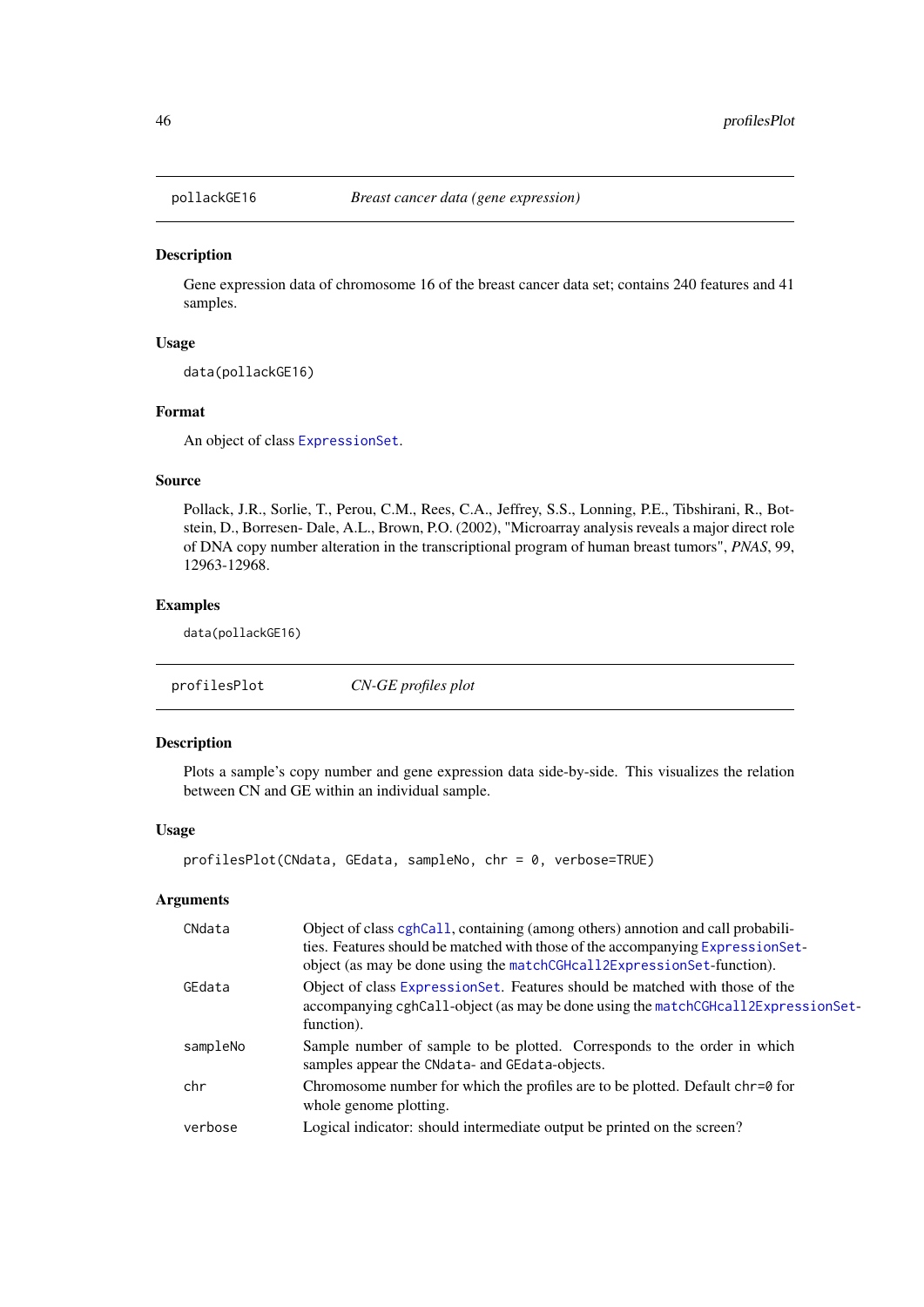#### <span id="page-46-0"></span>RCMestimation **47**

## Details

The blue lines in the gene expression profile plot are the median expressions of genes that map to the same copy number segment.

## Author(s)

Wessel N. van Wieringen: <w. vanwieringen@vumc.nl>

## See Also

[cghCall](#page-0-0), [ExpressionSet](#page-0-0)

## Examples

```
# load data
data(pollackCN16)
data(pollackGE16)
```
# plot CN and GE profiles alongside profilesPlot(pollackCN16, pollackGE16, 23, 16)

<span id="page-46-1"></span>

RCMestimation *Fitting of the random coefficients model.*

#### Description

The parameters of the random coefficients model are estimated by means of the maximum likelihood method. The implemented maximum likelihood procedure has been optimized with respect to computational efficiency and memory usage.

#### Usage

```
RCMestimation(Y, X, R, hypothesis = "H2", shrinkType = "none",
estType = "normal", corType = "unif", maxNoIt = 100,
minSuccDist = 0.005, verbose = FALSE)
```
## Arguments

| Y          | The matrix containing the (e.g., expression) data (number of columns equal to<br>number of features, number of rows equal to number of samples).                                                                                                                        |
|------------|-------------------------------------------------------------------------------------------------------------------------------------------------------------------------------------------------------------------------------------------------------------------------|
| X          | The design matrix (number of rows equal to number of samples, number of<br>columns equal to number of covariates).                                                                                                                                                      |
| R          | The linear constraint matrix (number of columns equal to the number of covari-<br>ates).                                                                                                                                                                                |
| hypothesis | The hypothesis under which the model is fitted: $H\omega$ (H0 : R beta = 0 & tau2 =<br>0), H1 (H1 : R beta >= 0 & tau2 = 0), H2 (H2 : R beta >= 0 & tau2 >= 0).                                                                                                         |
| shrinkType | The type of shrinkage to be applied to the error variances: none (shrinkage<br>parameter is set equal to zero: no shrinkage), opt (shrinkage parameter is chosen<br>to minimize the mean squared error criterion) or full (shrinkage parameter is<br>set equal to one). |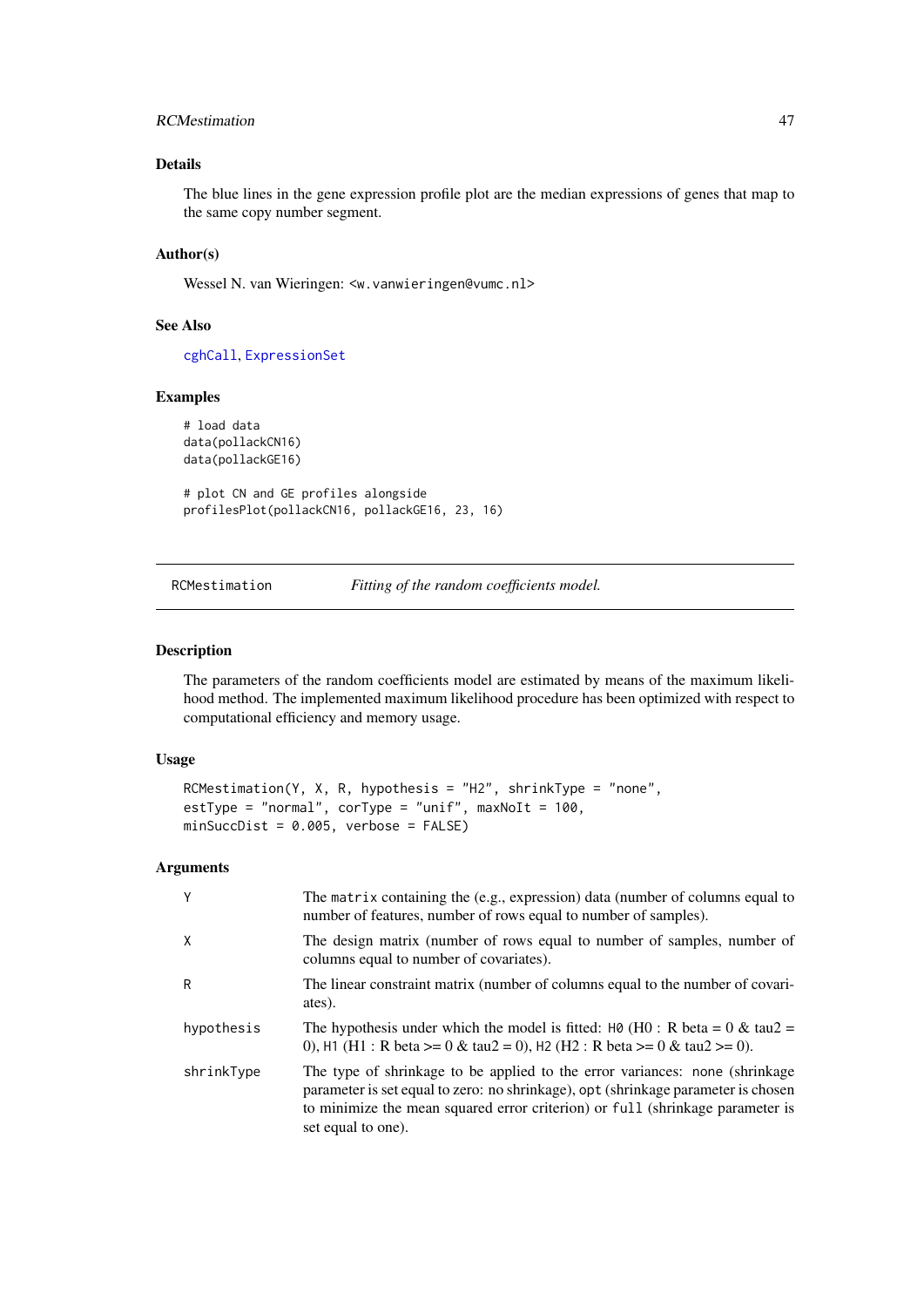<span id="page-47-0"></span>

| estType     | Type of estimation, either normal (non-robust) or robust.                       |
|-------------|---------------------------------------------------------------------------------|
| corType     | Correlation structure to be used, either unif or and.                           |
| maxNoIt     | Maximum number of iterations in the ML procedure.                               |
| minSuccDist | Minimum distance between estimates of two successive iterations to be achieved. |
| verbose     | Logical indicator: should intermediate output be printed on the screen?         |

## Details

Details on the type of random coefficients model that is actually fitted are specified in the reference below.

## Value

Object of class rcmFit.

## Note

In case a covariate for the intercept is included in the design matrix X we strongly recommend the center, per feature, the data around zero.

## Author(s)

Wessel N. van Wieringen: <w.vanwieringen@vumc.nl>

#### References

Van Wieringen, W.N., Berkhof, J., Van de Wiel, M.A. (2010), "A random coefficients model for regional co-expression associated with DNA copy number", *Statistical Applications in Genetics and Molecular Biology*, Volume 9, Issue1, Article 25, 1-28.

## See Also

[RCMrandom](#page-49-1), [RCMtest](#page-50-1), rcmTest.

## Examples

```
# load data
data(pollackCN16)
data(pollackGE16)
# select features belonging to a region
ids <- getSegFeatures(20, pollackCN16)
# extract segmented log2 ratios of the region
X <- t(segmented(pollackCN16)[ids[1], , drop=FALSE])
# extract segmented log2 ratios of the region
Y <- exprs(pollackGE16)[ids,]
# center the expression data (row-wise)
Y \leftarrow t(Y - apply(Y, 1, mean))# specify the linear constraint matrix
R <- matrix(1, nrow=1)
```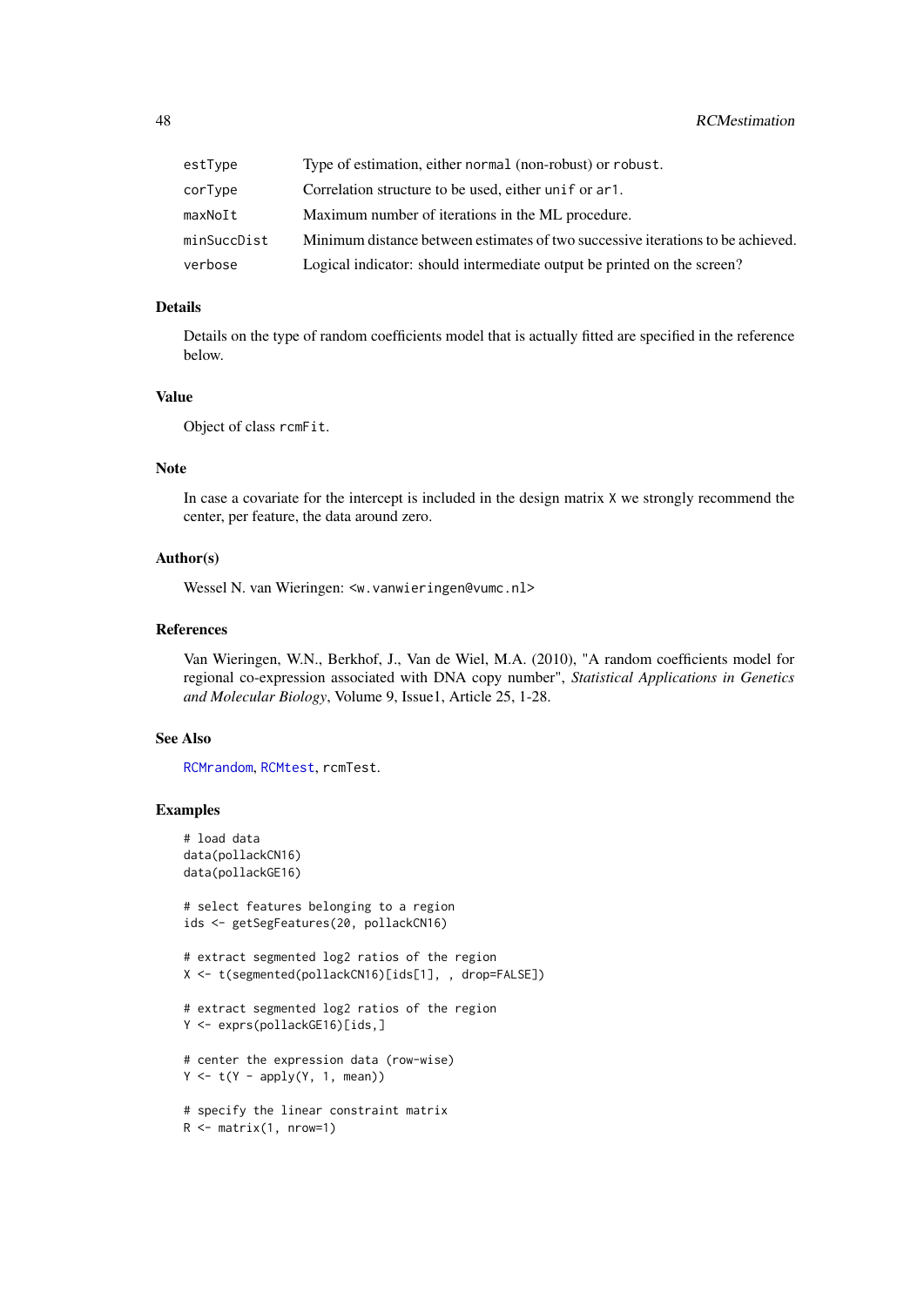```
# fit the random coefficients model to the random data
RCMresults <- RCMestimation(Y, X, R)
```

```
rcmFit-class Class "rcmFit" for storing the results of the function RCMestimation.
```
#### **Description**

The class rcmFit is the output of a call to [RCMestimation](#page-46-1). It stores results from fitting a random coefficients model.

#### Slots

- betas: Object of class "numeric". Vector of estimated global regression coefficients for each of the covariates in the design matrix.
- tau2s: Object of class "numeric". Vector of estimated regression coefficient variances for each of the covariates in the design matrix X.
- sigma2s: Object of class "numeric". Vector of estimated error variances for all genes.
- rho: Object of class "numeric". Estimated correlation parameter between the error of two contiguous features.
- av.sigma2s: Object of class "numeric". Average of the unshrunken estimated error variances.

shrinkage: Object of class "numeric". Applied shrinkage parameters in fitting the model.

- loglik: Object of class "numeric". The log-likelihood of the fitted model.
- corType: Object of class "character". Correlation structure of the error used.
- X: Object of class "matrix". The design matrix.

## Methods

- .RCMloss signature(object = "rcmFit"): Calculates the log-likelihood associated with the fitted model.
- RCMrandom signature(object = "rcmFit"): Samples from the distribution induced by the fitted model.
- summary signature(object = "rcmFit"): Prints the estimation result.

#### Author(s)

Wessel N. van Wieringen: <w.vanwieringen@vumc.nl>

## See Also

[RCMestimation](#page-46-1), [RCMrandom](#page-49-1).

#### Examples

showClass("rcmFit")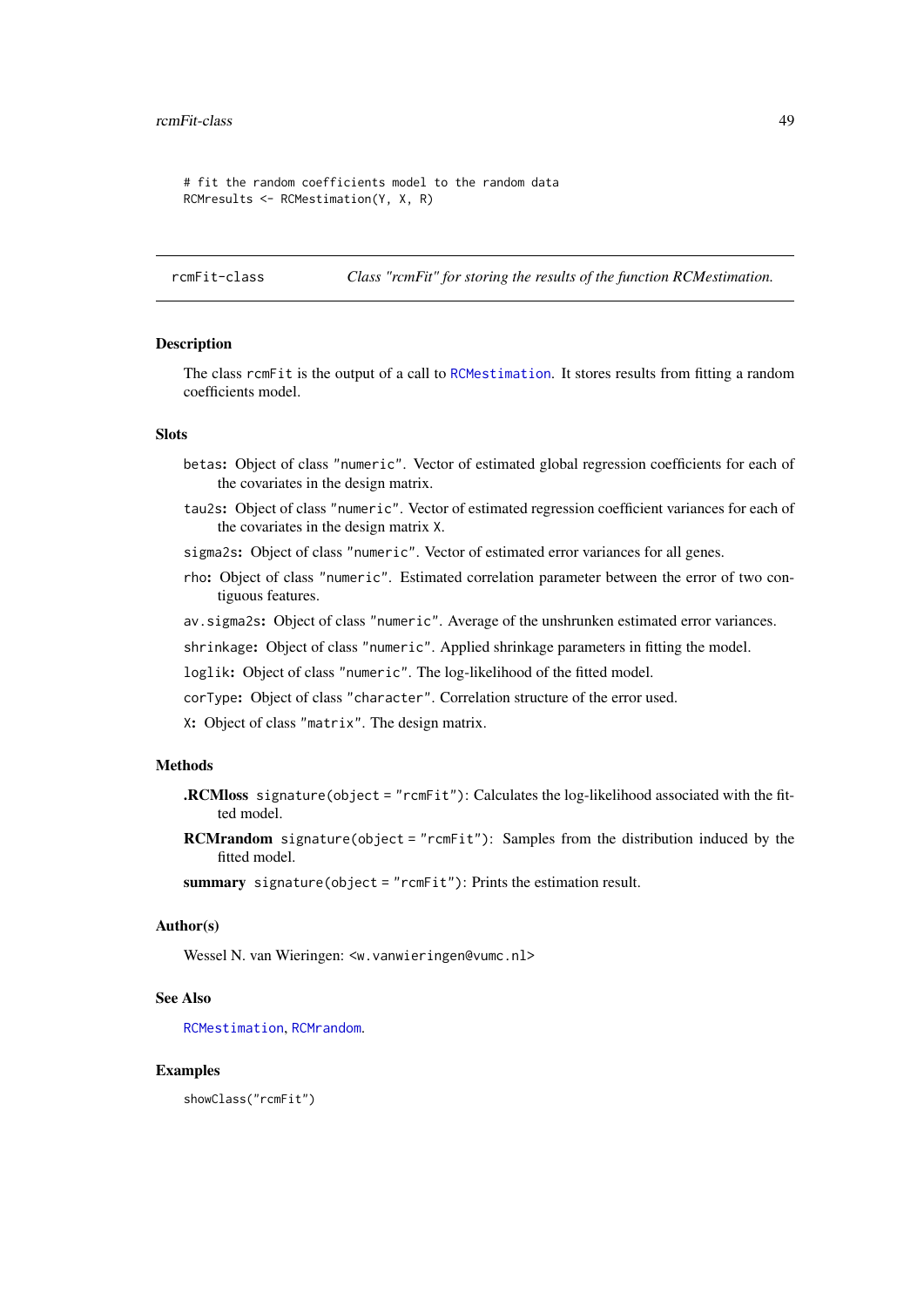<span id="page-49-1"></span><span id="page-49-0"></span>

#### Description

The significance of hypotheses regarding parameters of the random coefficients model is assessed by means of the parametric bootstrap. Hereto random data from the fitted model under the null hypothesis of interest are drawn. This function provides.

#### Usage

RCMrandom(object)

## Arguments

object Object of class rcmFit.

## Details

Details on the type of random coefficients model from which data are drawn are specified in the reference below.

## Value

A matrix of dimension (number of genes) times (number of samples).

#### Author(s)

Wessel N. van Wieringen: <w.vanwieringen@vumc.nl>

## References

Van Wieringen, W.N., Berkhof, J., Van de Wiel, M.A. (2010), "A random coefficients model for regional co-expression associated with DNA copy number", *Statistical Applications in Genetics and Molecular Biology*, Volume 9, Issue1, Article 25, 1-28.

## See Also

[RCMestimation](#page-46-1), rcmFit.

#### Examples

```
# load data
data(pollackCN16)
data(pollackGE16)
```
# select features belonging to a region ids <- getSegFeatures(20, pollackCN16)

# extract segmented log2 ratios of the region X <- t(segmented(pollackCN16)[ids[1], , drop=FALSE])

# extract segmented log2 ratios of the region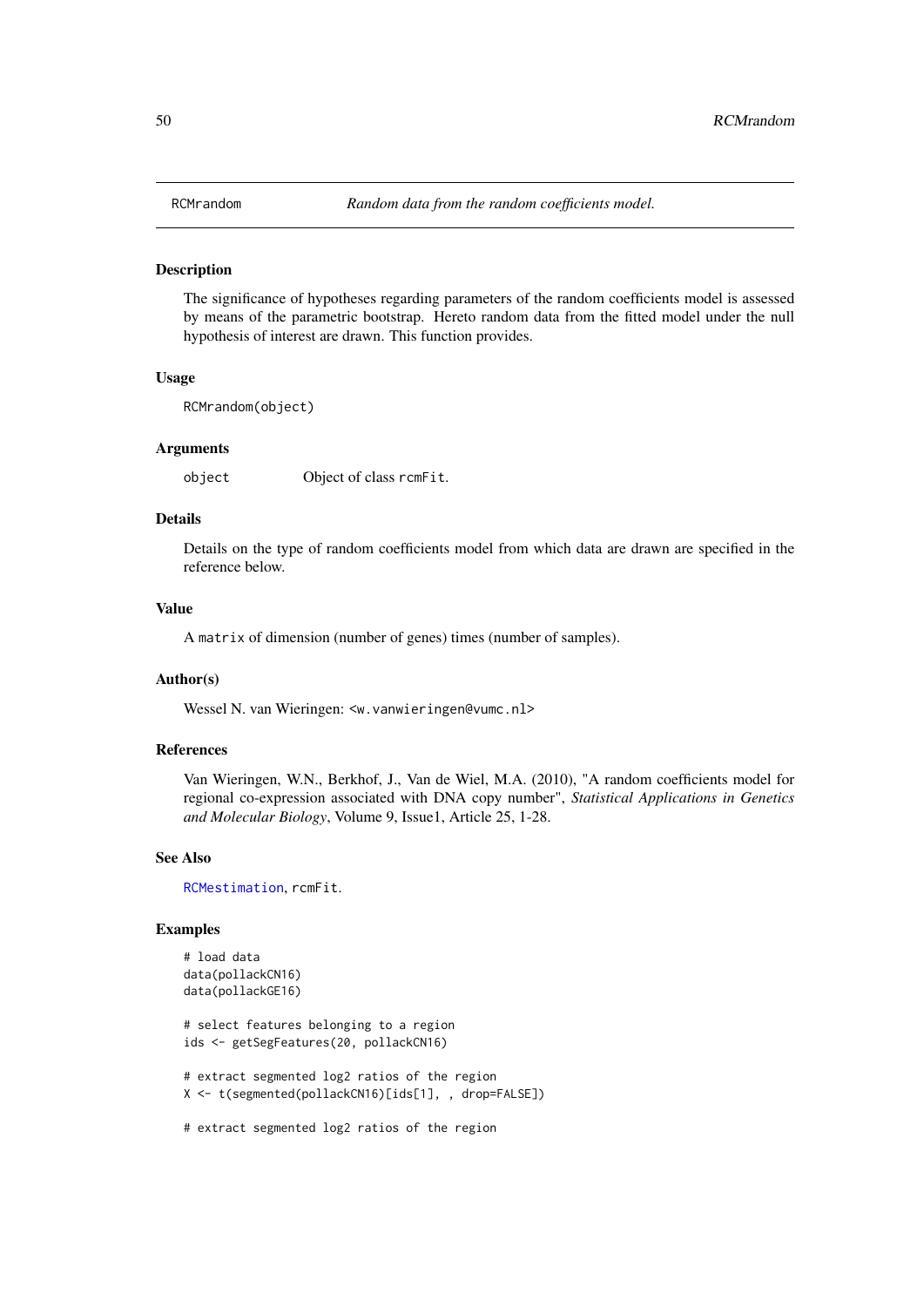#### <span id="page-50-0"></span>RCMrandom-method 51

```
Y <- exprs(pollackGE16)[ids,]
# center the expression data (row-wise)
Y \leftarrow t(Y - apply(Y, 1, mean))# specify the linear constraint matrix
R \leq - matrix(1, nrow=1)
# fit the random coefficients model to the random data
RCMresults <- RCMestimation(Y, X, R)
# draw random data
Yrandom <- RCMrandom(RCMresults)
```
RCMrandom-method *Methods for Function RCMrandom*

#### Description

Methods for function RCMrandom

#### Methods

signature(object = "rcmFit") Draws random data of same dimension as data on which the rcmFit-object was fitted.

<span id="page-50-1"></span>

 $Hypothesis$  *testing within the random coefficient model.* 

## Description

Function that evaluates various hypothesis within the random coefficients model via bootstrap resampling.

#### Usage

```
RCMtest(Y, X, R, testType = "I", nBoot = 100, lowCiThres = 0.1,
shrinkType = "none", estType = "normal", corType = "unif",
maxNot = 100, minSuccDist = 0.005, returnNullDist = FALSE,
ncpus=1, verbose = FALSE)
```
## Arguments

| Y | The matrix containing the (e.g., expression) data (number of columns equal to<br>number of features, number of rows equal to number of samples). |
|---|--------------------------------------------------------------------------------------------------------------------------------------------------|
| X | The design matrix (number of rows equal to number of samples, number of<br>columns equal to number of covariates).                               |
| R | The linear constraint matrix (number of columns equal to the number of covari-<br>ates).                                                         |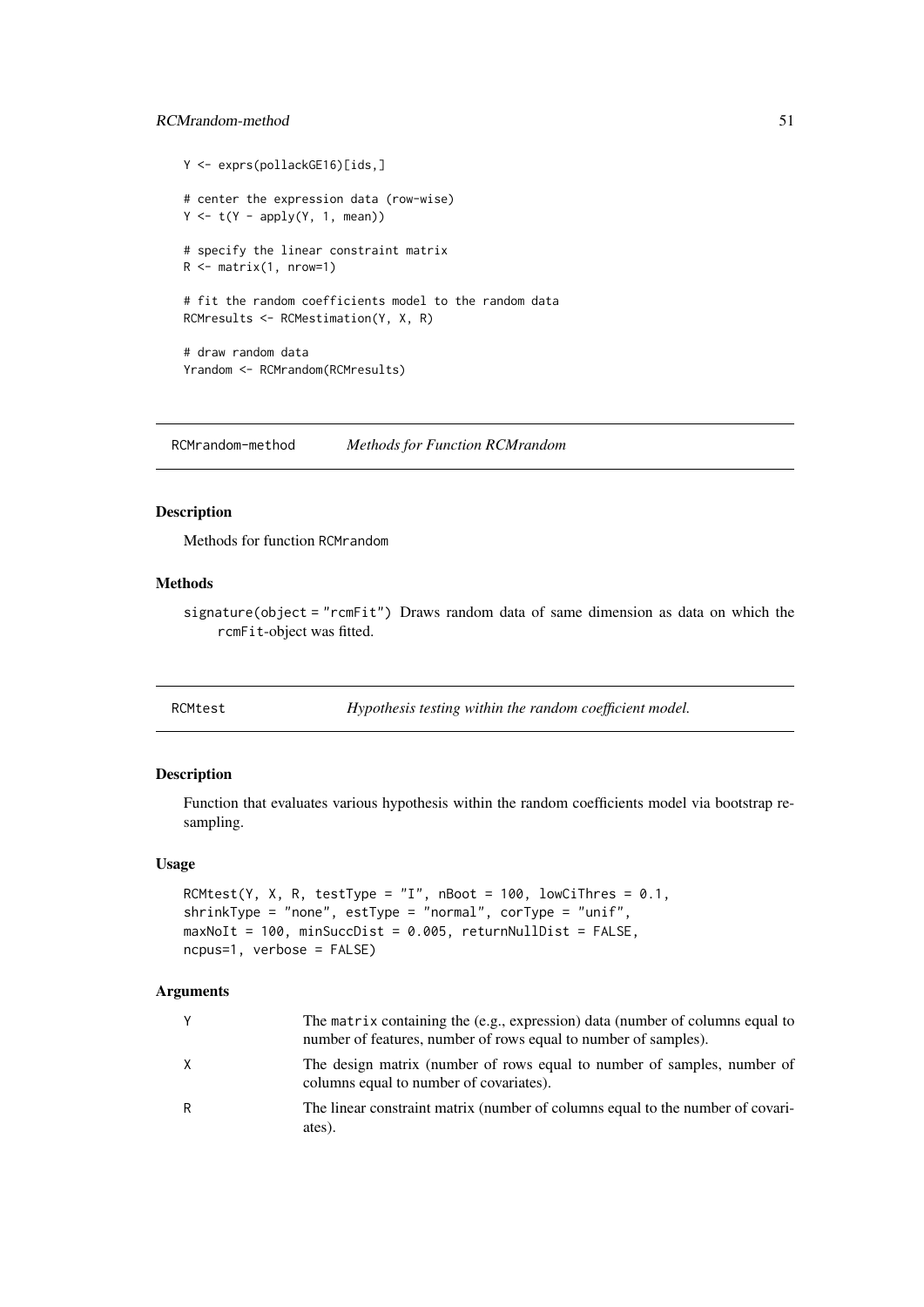<span id="page-51-0"></span>

| testType    | The hypothesis to be tested: I (H0 : R beta = $0 \& \text{tau2} = 0$ ) vs. (H2 : R beta >=<br>0 V tau2 >= 0), II (H0 : R beta = 0 & tau2 = 0) vs. (H1 : R beta >= 0 & tau2 =<br>0), III (H1 : R beta >= 0 & tau2 = 0) vs. (H2 : R beta >= 0 & tau2 >= 0).                            |
|-------------|--------------------------------------------------------------------------------------------------------------------------------------------------------------------------------------------------------------------------------------------------------------------------------------|
| nBoot       | Number of bootstraps.                                                                                                                                                                                                                                                                |
| lowCiThres  | A value between 0 and 1. Determines speed of efficient p-value calculation.<br>If the probability of a p-value being below lowCiThres is smaller than 0.001<br>(read: the test is unlikely to become significant), bootstrapping is terminated<br>and a p-value of 1.00 is reported. |
| shrinkType  | The type of shrinkage to be applied to the error variances: none (shrinkage)<br>parameter is set equal to zero: no shrinkage), opt (shrinkage parameter is chosen<br>to minimize the mean squared error criterion) or full (shrinkage parameter is<br>set equal to one).             |
| estType     | Type of estimation, either normal (non-robust) or robust.                                                                                                                                                                                                                            |
| corType     | Correlation structure to be used, either unif or ar1.                                                                                                                                                                                                                                |
| maxNoIt     | Maximum number of iterations in the ML procedure.                                                                                                                                                                                                                                    |
| minSuccDist | Minimum distance between estimates of two successive iterations to be achieved.                                                                                                                                                                                                      |
|             | returnNullDist Logical indicator: should the null distribution be returned?                                                                                                                                                                                                          |
| ncpus       | Number of cpus used for the bootstrap.                                                                                                                                                                                                                                               |
| verbose     | Logical indicator: should intermediate output be printed on the screen?                                                                                                                                                                                                              |

#### Details

Details on the type of random coefficients model that is actually fitted are specified in the reference below.

## Value

Object of class rcmTest.

## Warning

In case a covariate for the intercept is included in the design matrix X we strongly recommend the center, per feature, the data around zero.

## Author(s)

Wessel N. van Wieringen: <w. vanwieringen@vumc.nl>

## References

Van Wieringen, W.N., Berkhof, J., Van de Wiel, M.A. (2010), "A random coefficients model for regional co-expression associated with DNA copy number", *Statistical Applications in Genetics and Molecular Biology*, Volume 9, Issue1, Article 25, 1-28.

Van Wieringen, W.N., Van de Wiel, M.A., Van der Vaart, A.W. (2008), "A test for partial differential expression", *Journal of the American Statistical Association*, 103(483), 1039-1049.

## See Also

[RCMestimation](#page-46-1), [RCMrandom](#page-49-1), rcmTest.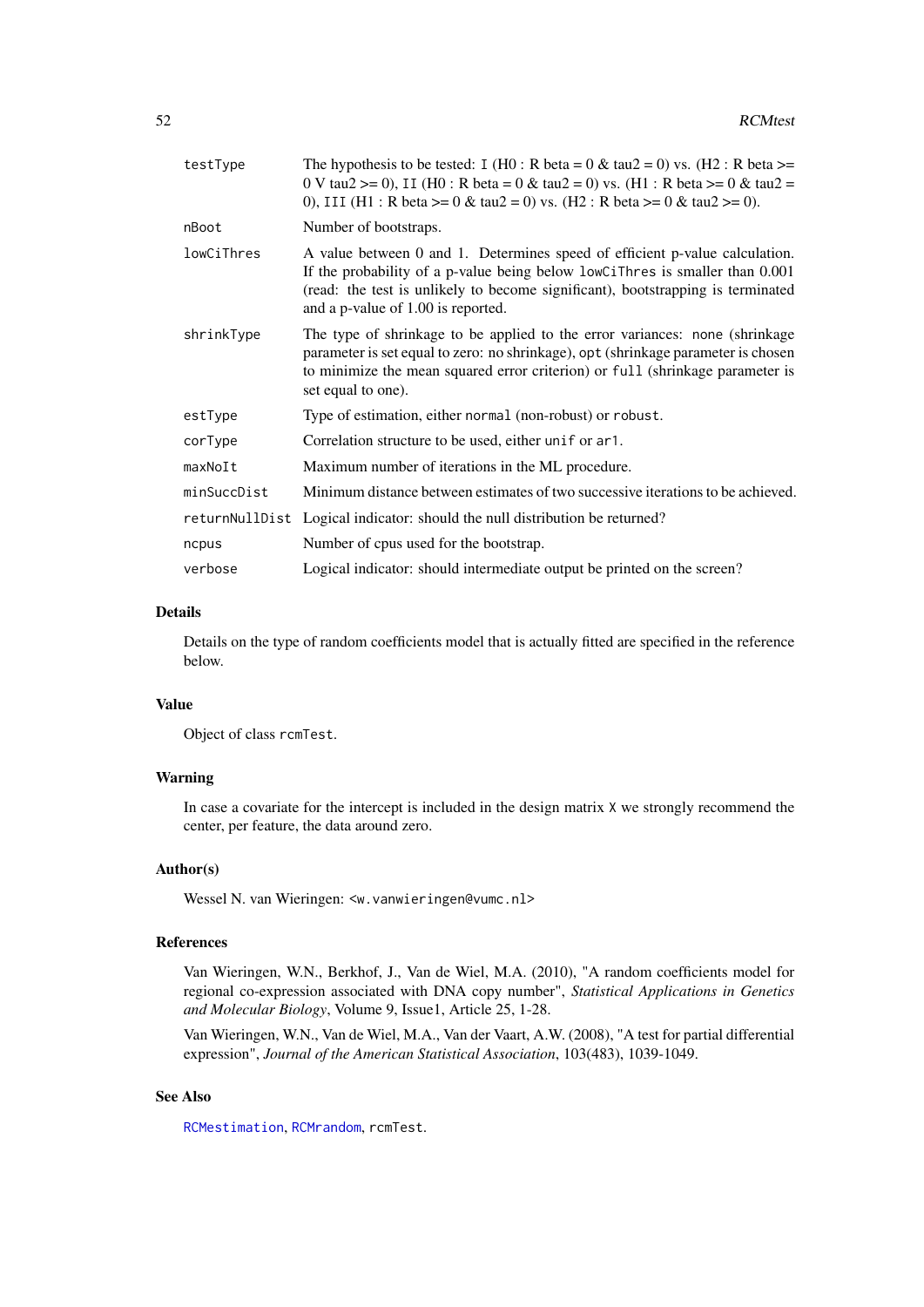#### <span id="page-52-0"></span>rcmTest-class 53

#### Examples

```
# load data
data(pollackCN16)
data(pollackGE16)
# select features belonging to a region
ids <- getSegFeatures(20, pollackCN16)
# extract segmented log2 ratios of the region
X <- t(segmented(pollackCN16)[ids[1], , drop=FALSE])
# extract segmented log2 ratios of the region
Y <- exprs(pollackGE16)[ids,]
# center the expression data (row-wise)
Y \leftarrow t(Y - apply(Y, 1, mean))# specify the linear constraint matrix
R \leq - matrix(1, nrow=1)
# fit the random coefficients model to the random data
RCMresults <- RCMestimation(Y, X, R)
# test for significance of effect of X on Y
RCMtestResults <- RCMtest(Y, X, R, nBoot=2)
summary(RCMtestResults)
```
rcmTest-class *Class "rcmTest" for storing the results of the function RCMtest.*

## Description

The class rcmTest is the output of a call to [RCMtest](#page-50-1). It stores results from a hypothesis test.

#### Slots

- statistic: Object of class "numeric". Observed test statistic (i.e., estimated mutual information).
- p.value: Object of class "numeric". P-value for the mutual information test.
- betas: Object of class "numeric". Vector of estimated global regression coefficients for each of the covariates in the design matrix.
- tau2s: Object of class "numeric". Vector of estimated regression coefficient variances for each of the covariates in the design matrix.
- sigma2s: Object of class "numeric". Vector of estimated error variances for all features.
- rho: Object of class "numeric". Estimated correlation parameter between the error of two contiguous features.
- av.sigma2s: Object of class "numeric". Average of the unshrunken estimated error variances.

shrinkage: Object of class "numeric". Type of shrinkage applied in the estimation.

loglik: Object of class "numeric". The log-likelihood of the fitted model.

nBoot: Object of class "numeric". Number of bootstraps used for p-value calculation.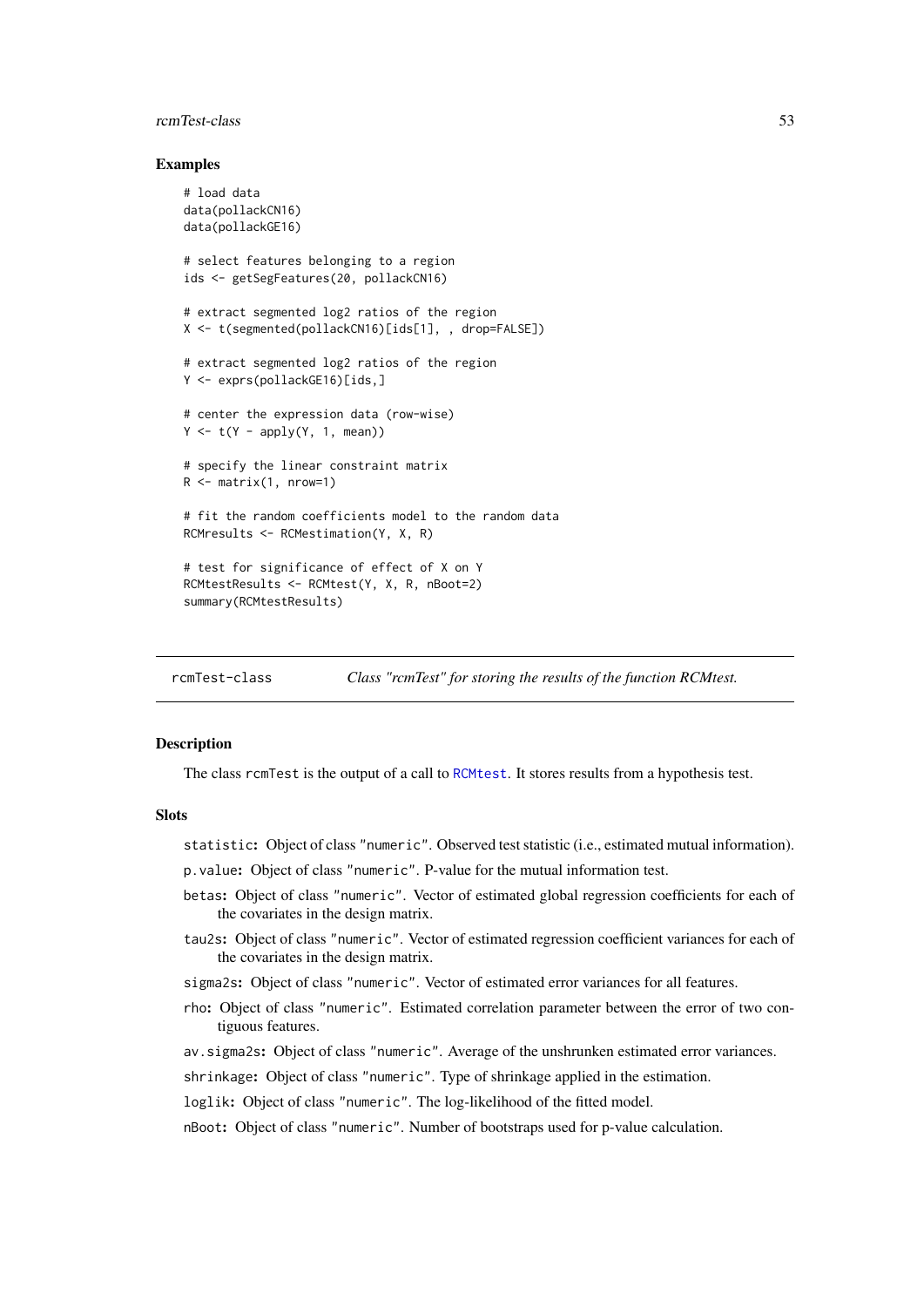corType: Object of class "character". Correlation structure used in the fitted model.

null.dist: Object of class "numeric". The permutation null distribution for the test statistic.

remark: Object of class "character". Tells whether the bootstrapping was terminated prematurely or not.

## Methods

summary signature(object = "rcmTest"): Prints the test results.

#### Author(s)

Wessel van Wieringen: <w.vanwieringen@vumc.nl>

#### See Also

**[RCMtest](#page-50-1)** 

## Examples

showClass("rcmTest")

splitMatchingAtBreakpoints

*Split matching at breakpoints*

#### Description

In case a feature of platform 1 has been matched to multiple features of another platform, instead of averaging the data from these features, one may consider splitting the data at breakpoints within genes. This function modifies the results from the matching function matchAnn2Ann to facilitate this. The result can than directly be used in the subsetting functions cghCall2weightedSubset and ExpressionSet2weightedSubset.

#### Usage

splitMatchingAtBreakpoints(matchedIDs, CNdata)

#### Arguments

| matchedIDs | An object of class list, as returned by the matchAnn2Ann-function. |
|------------|--------------------------------------------------------------------|
| CNdata     | Object of class cghCall.                                           |

## Value

An object of class list, similar to that returned by the matchAnn2Ann-function.

#### Author(s)

Wessel N. van Wieringen: <w. vanwieringen@vumc.nl>

<span id="page-53-0"></span>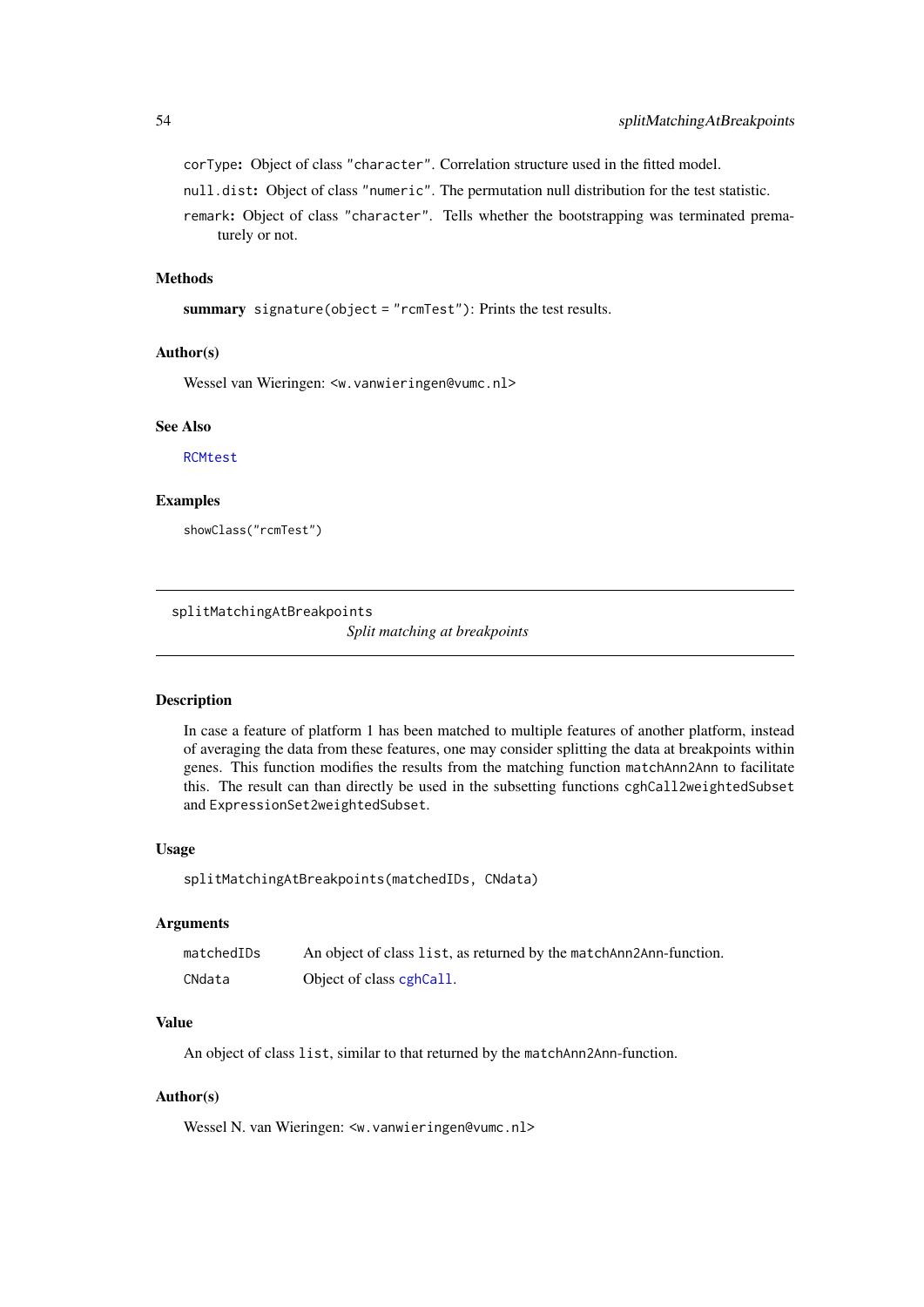#### <span id="page-54-0"></span>summary-method 55

#### References

Van Wieringen, W.N., Unger, K., Leday, G.G.R., Krijgsman, O., De Menezes, R.X., Ylstra, B., Van de Wiel, M.A. (2012), "Matching of array CGH and gene expression microarray features for the purpose of integrative analysis", *BMC Bioinformatics*, 13:80.

## See Also

[matchAnn2Ann](#page-27-1), [cghCall2weightedSubset](#page-7-1), [ExpressionSet2weightedSubset](#page-23-1).

#### Examples

```
# load data
data(pollackCN16)
data(pollackGE16)
# extract genomic information from cghCall-object
chr1 <- fData(pollackCN16)[,1]
bpstart1 <- fData(pollackCN16)[,2]
bpend1 <- fData(pollackCN16)[,3]
# extract genomic information from ExpressionSet-object
chr2 <- fData(pollackGE16)[,1]
bpstart2 <- fData(pollackGE16)[,2]
bpend2 <- fData(pollackGE16)[,3]
# match features from both platforms
matchedFeatures <- matchAnn2Ann(chr1, bpstart1, bpend1, chr2,
bpstart2, bpend2, method = "distance", maxDist = 10000)
# expand
matchedFeatures <- splitMatchingAtBreakpoints(matchedFeatures, pollackCN16)
```
summary-method *Methods for Function summary*

## Description

Methods for function summary

## Methods

```
signature(object = "ANY") Regular.
signature(object = "entTest") Print output.
signature(object = "miTest") Print output.
signature(object = "rcmFit") Print output.
signature(object = "rcmTest") Print output.
```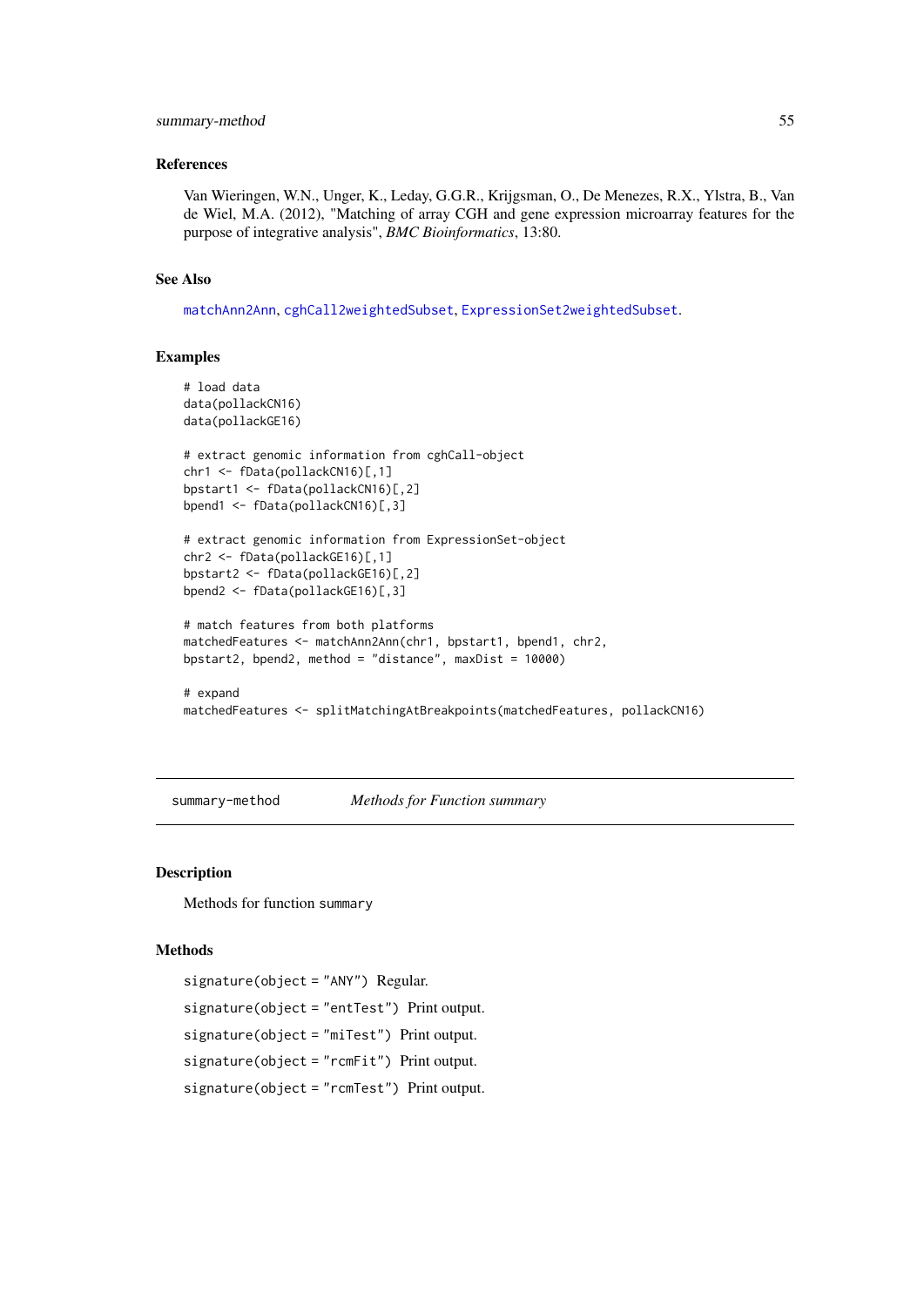<span id="page-55-0"></span>

#### Description

Finds unique genomic location information.

#### Usage

```
uniqGenomicInfo(chr, bpstart, bpend, verbose = FALSE)
```
#### Arguments

| chr     | Object of class numeric containing chromosome information of features.                                |  |
|---------|-------------------------------------------------------------------------------------------------------|--|
| bpstart | Object of class numeric containing start base pair information of features. Of<br>same length as chr. |  |
| bpend   | Object of class numeric containing end base pair information of features. Of<br>same length as chr.   |  |
| verbose | Logical indicator: should intermediate output be printed on the screen?                               |  |

## Value

An object of class list. Each list item is a four-column matrix with the matched features information. The first column contains feature numbers of features with identical genomic location. The second, third and fourth column contain the chromosome, start and end base pair information of the features (should be the same for each feature).

## Author(s)

Wessel N. van Wieringen: <w. vanwieringen@vumc.nl>

#### References

Van Wieringen, W.N., Unger, K., Leday, G.G.R., Krijgsman, O., De Menezes, R.X., Ylstra, B., Van de Wiel, M.A. (2012), "Matching of array CGH and gene expression microarray features for the purpose of integrative analysis", *BMC Bioinformatics*, 13:80.

## See Also

ExpressionSet2weightedSubset, cghCall2weightedSubset

#### Examples

```
# load data
data(pollackGE16)
```

```
# extract genomic information from ExpressionSet-object
chr <- fData(pollackGE16)[,1]
bpstart <- fData(pollackGE16)[,2]
bpend <- fData(pollackGE16)[,3]
```

```
# find unique genomic locations
uniqInfo <- uniqGenomicInfo(chr, bpstart, bpend, verbose = FALSE)
```